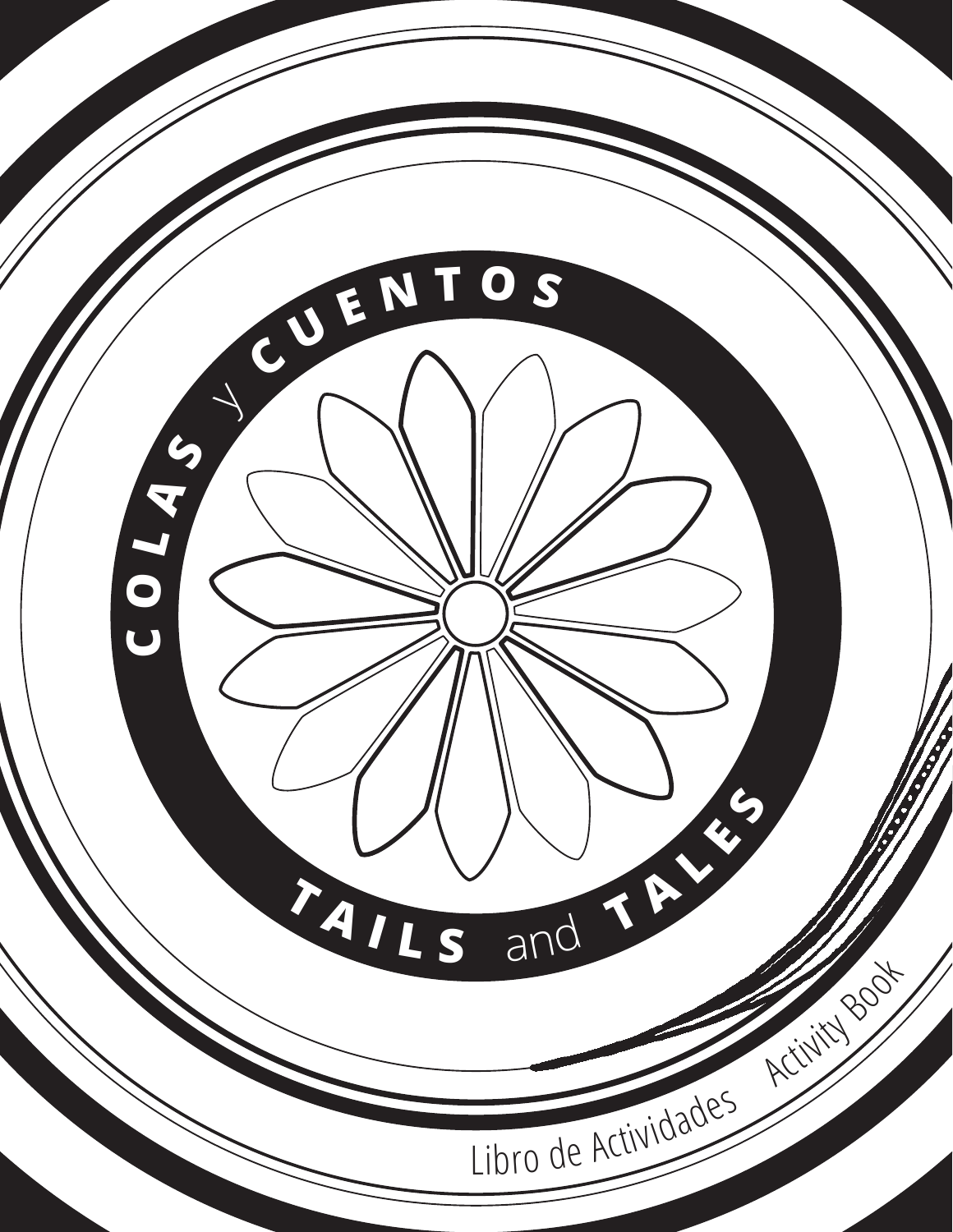

## **En la portada:**

Los colores, la comida, los animales y las personas, es lo que hace que la cultura de Nuevo México sea tan única. ¿Cómo representarías la cultura de Nuevo México? Usa colores, patrones y dibujos para completar y dar vida a nuestro logotipo.

**Por favor, comparte tus creaciones con nosotros en las redes sociales con el hashtag #DCAEducates.**

### **On the front cover:**

The colors, food, animals, and people — that's what makes New Mexico's culture so unique. What does New Mexico culture look like to you? Use colors, patterns, and drawings to fill in and bring our logo to life.

**Please share your creations with us on social media with the hashtag #DCAEducates.**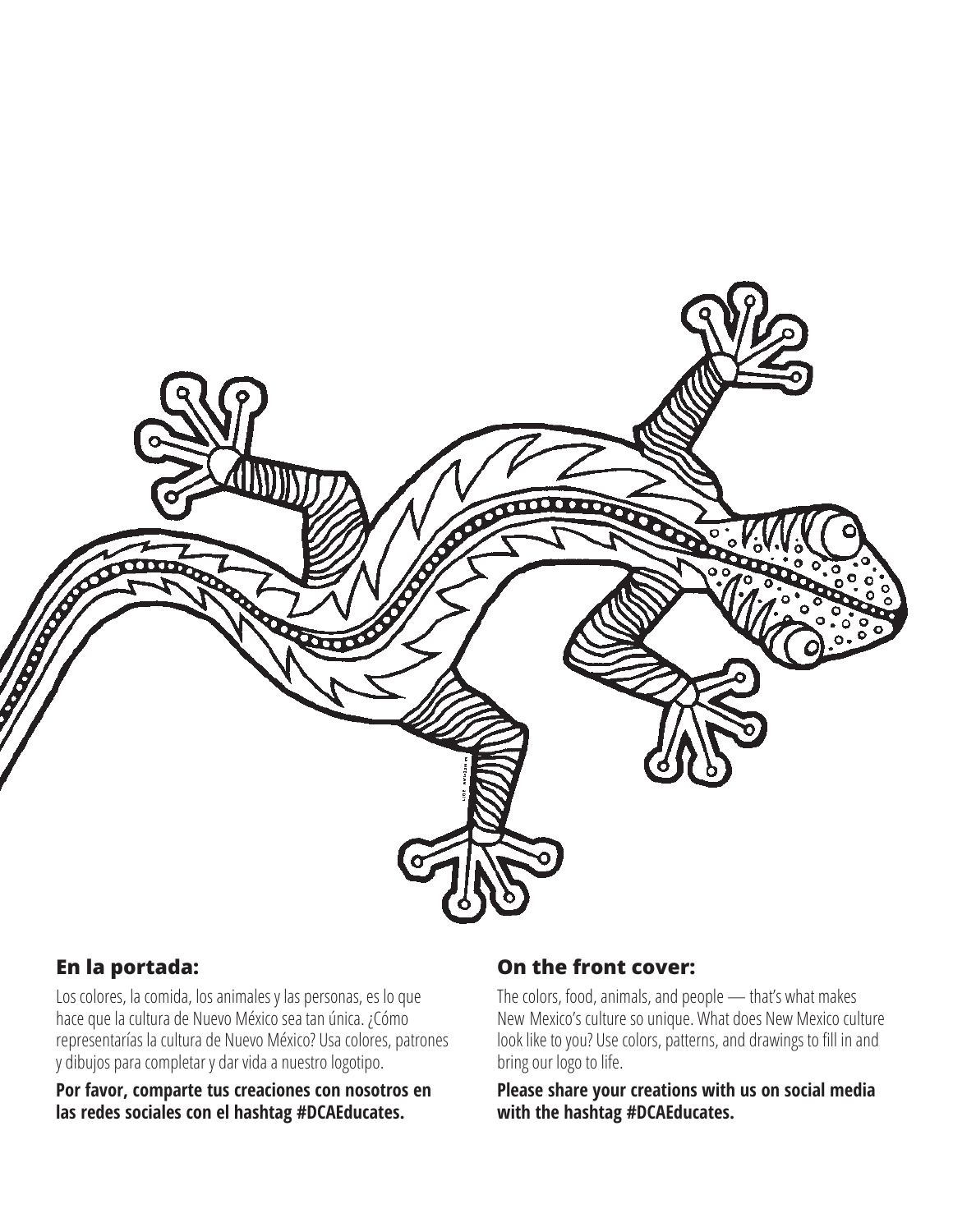

### **Libro de Actividades: ¡Colas y Cuentos!**

El Departamento de Asuntos Culturales de Nuevo México (DCA, por sus siglas en inglés) preserva y celebra la herencia cultural increíblemente rica y diversa de Nuevo México. Los educadores de catorce de nuestras divisiones están uniendo fuerzas para ofrecer actividades en las artes, la ciencia, la historia y la cultura con este libro interactivo.

¡Explore! ¡Participe! ¡Juegue! Escuche las preguntas que los niños hacen mientras participan en estas actividades. Estas preguntas pueden generar nuevas oportunidades para conectarse y aprender. ¡El juego dirigido por niños es una manera maravillosa y efectiva de aprender! Las personas más jóvenes de nuestras familias tienen perspectivas increíbles que pueden llevarnos a direcciones creativas, curiosas y tremendamente divertidas.

En este libro hay una lista y un mapa de los maravillosos museos estatales, sitios históricos e instituciones culturales de Nuevo México. Si tiene acceso a Internet, le recomendamos que explore algunos de los muchos programas creativos y educativos que han creado para usted y que están disponibles en línea.

Esperamos que este libro de actividades contribuya a su diversión de verano. Y cuando pueda, esperamos que visite algunas de nuestras ubicaciones en todo el estado para aprender aún más sobre Nuevo México y lo que nos hace especiales y maravillosos.

**Activity Book: Tails and Tales!**

The New Mexico Department of Cultural Affairs (DCA) preserves and celebrates the incredibly rich and diverse cultural heritage of New Mexico. Educators from fourteen of our divisions are joining forces to bring you activities in arts, science, history, and culture with this interactive booklet.

Explore! Engage! Play! Listen to the questions that children are asking as they engage in these activities. These questions can lead to new opportunities to connect and learn. Child-led play is a wonderful and effective way to learn! The youngest people in our families have amazing perspectives that can lead us all in directions that are creative, curious, and tremendously fun.

In this booklet there is a list and map of New Mexico's wonderful State museums, historic sites, and cultural institutions. If you have access to the Internet, we encourage you to explore some of the many creative and educational programs they have created for you available online.

We hope this activity book contributes to your summer fun. And when you are able to, we hope you will visit some of our locations around the state to learn even more about New Mexico and what makes us special and wonderful!

Sinceramente,

## **Debra Garcia y Griego**

Sincerely,

Secretary, Department of Cultural Affairs

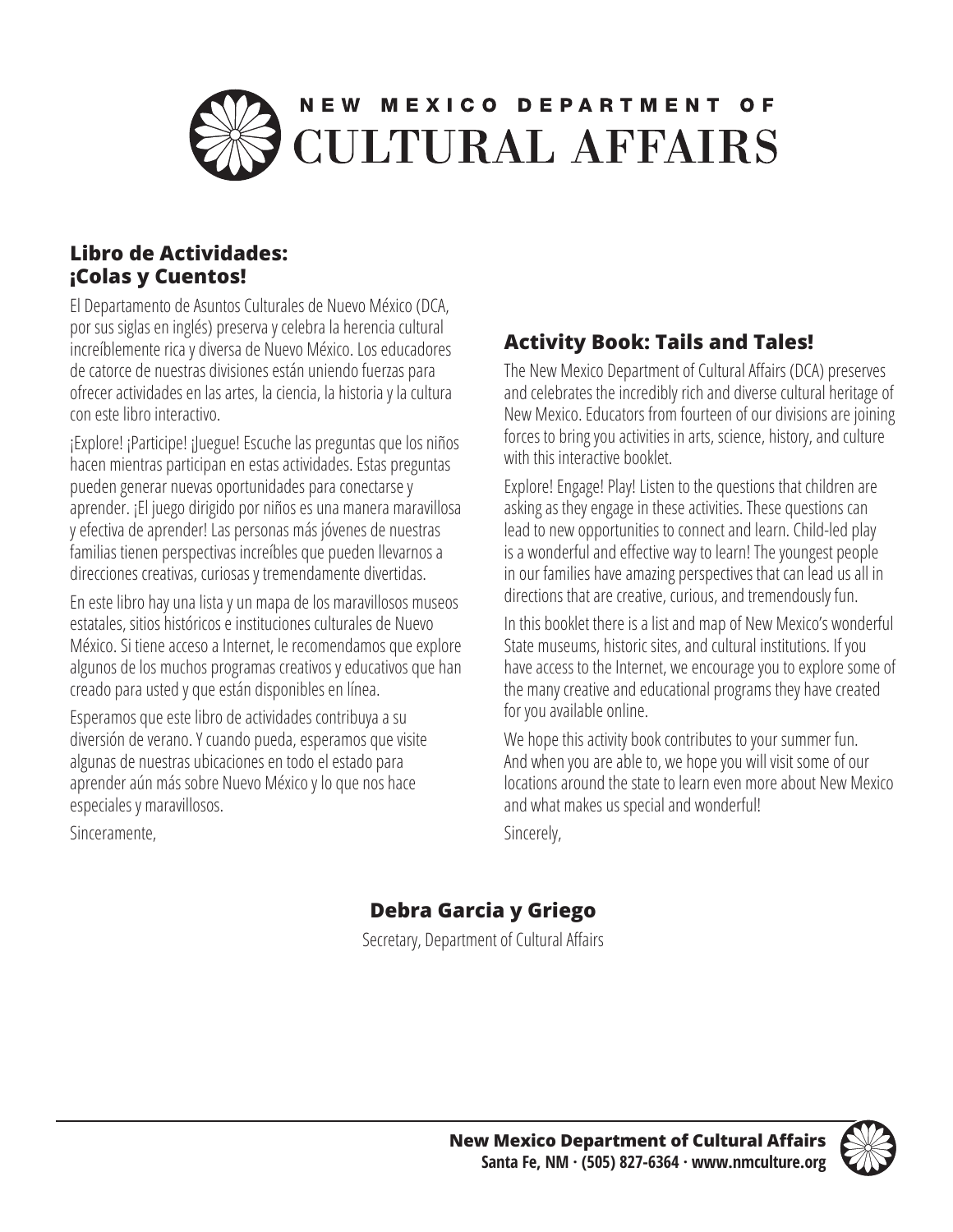# **¡PON TU MARCA EN EL MAPA! PUT YOUR MARK ON THE MAP!**

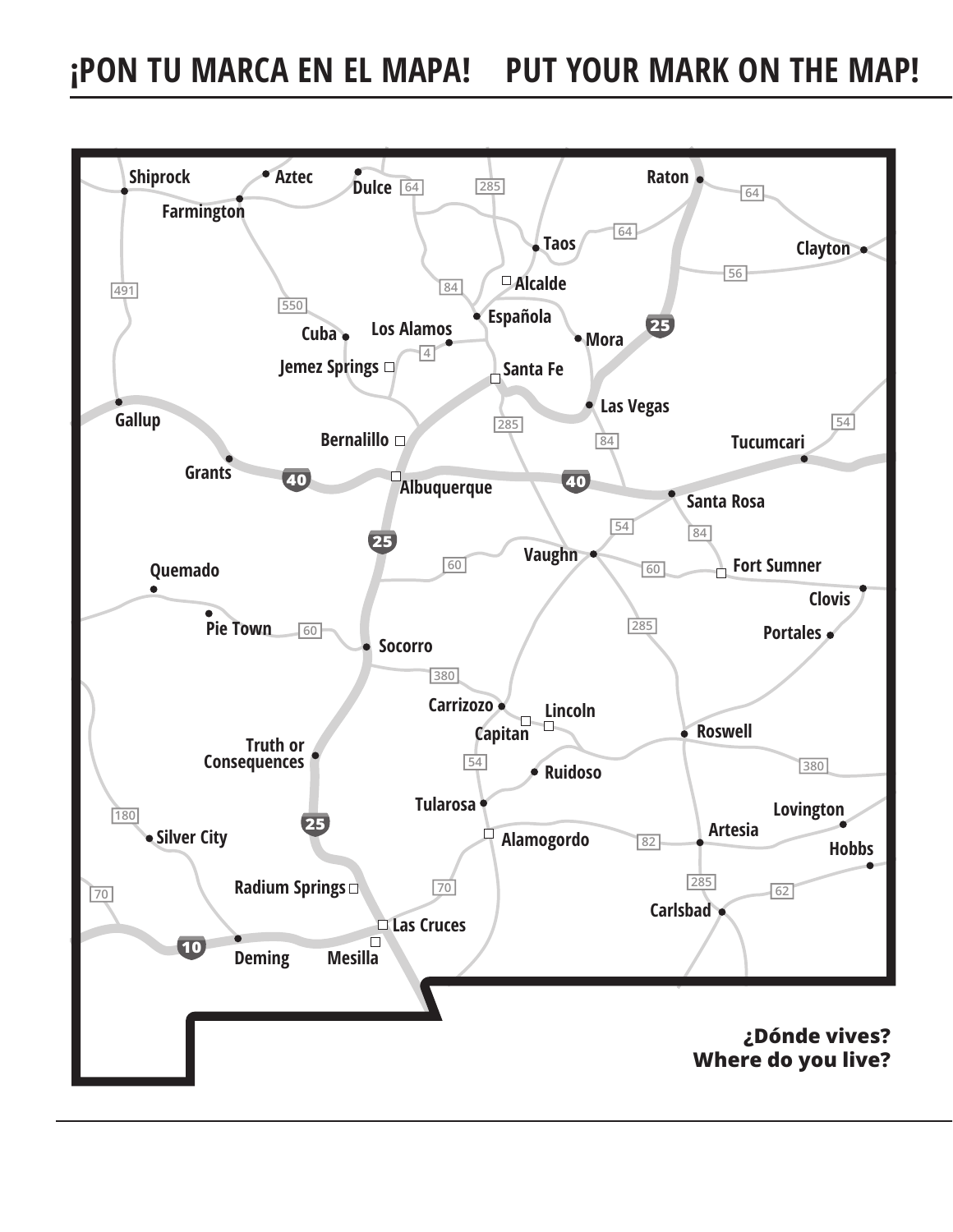| ¿Puedes encontrar todas las ubicaciones de<br>las divisiones de DCA en el mapa? ¡Colorea los<br>cuadrados a medida que los encuentres! | ¿Qué divisiones de DCA están más cerca de ti?<br>Which DCA divisions are closest to you? |
|----------------------------------------------------------------------------------------------------------------------------------------|------------------------------------------------------------------------------------------|
| Can you find all the DCA division locations on the<br>map? Color in the squares as you find them!                                      |                                                                                          |
| $\Box$ Alamogordo                                                                                                                      |                                                                                          |
| New Mexico Museum of Space History                                                                                                     |                                                                                          |
| $\square$ Alcalde<br>Los Luceros Historic Site                                                                                         |                                                                                          |
| □ Albuquerque<br>National Hispanic Cultural Center<br>New Mexico Museum of Natural History and Science                                 |                                                                                          |
| $\square$ Bernalillo<br>Coronado Historic Site                                                                                         | ¿Qué divisiones de DCA has visitado?                                                     |
| $\Box$ Capitan                                                                                                                         | Which DCA divisions have you visited?                                                    |
| Fort Stanton Historic Site                                                                                                             |                                                                                          |
| □ Fort Sumner                                                                                                                          |                                                                                          |
| Fort Sumner Historic Site / Bosque Redondo Memorial                                                                                    |                                                                                          |
| □ Jemez Springs<br>Jemez Historic Site                                                                                                 |                                                                                          |
| □ Las Cruces                                                                                                                           |                                                                                          |
| New Mexico Farm & Ranch Heritage Museum                                                                                                |                                                                                          |
| $\square$ Lincoln                                                                                                                      |                                                                                          |
| Lincoln Historic Site                                                                                                                  |                                                                                          |
| $\square$ Mesilla                                                                                                                      | ¿Qué divisiones de DCA te gustaría visitar?                                              |
| Taylor-Mesilla Historic Property                                                                                                       | Which DCA divisions would you like to visit?                                             |
| <b>□ Radium Springs</b><br>Fort Selden Historic Site                                                                                   |                                                                                          |
| $\square$ Santa Fe                                                                                                                     |                                                                                          |
| <b>Historic Preservation Division</b>                                                                                                  |                                                                                          |
| Museum of Indian Arts and Culture                                                                                                      |                                                                                          |
| Museum of International Folk Art                                                                                                       |                                                                                          |
| Museum Resources Division                                                                                                              |                                                                                          |
| New Mexico Arts                                                                                                                        |                                                                                          |
| New Mexico History Museum<br>New Mexico Museum of Art                                                                                  |                                                                                          |
| New Mexico State Library                                                                                                               |                                                                                          |
| Office of Archaeological Studies                                                                                                       |                                                                                          |
| ¡En todas partes! All over!                                                                                                            |                                                                                          |
| New Mexico State Library Bookmobiles<br>Wonders on Wheels                                                                              |                                                                                          |

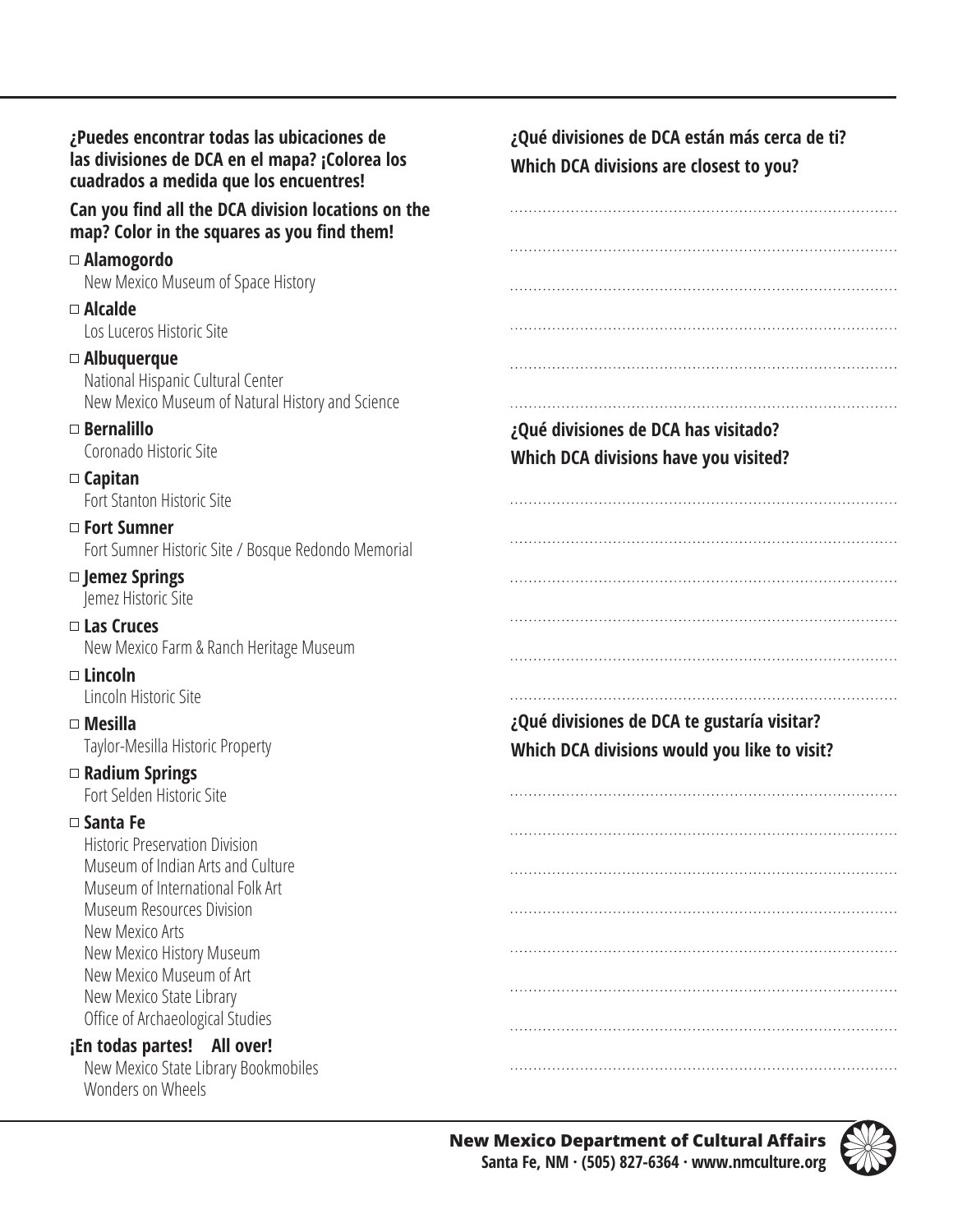Coronado Historic Site tiene una larga historia que se remonta a más de 2000 años. Los nativos americanos originalmente vinieron a cazar animales y recolectar plantas en el valle del Río Grande. Para el año 600 EC, estos habitantes estaban construyendo casas semi-subterraneas en las terrazas sobre el río y cultivaron abajo en la llanura aluvial. A ellos se unieron inmigrantes del sur de Nuevo México y las Cuatro Esquinas. Juntos, estos grupos construyeron el pueblo de Kuaua alrededor de 1300 EC. Creció a más de 1,000 habitaciones y 10 kivas. Una sociedad multiétnica única floreció a lo largo de las orillas del Río Grande.

Coronado Historic Site has a long history that reaches back over 2,000 years. Native Americans originally came to hunt animals and gather plants in the Río Grande river valley. By 600 CE, these settlers were building pithouses on the terraces above the river and farming the flood plain below. They were joined by immigrants from southern New Mexico and the Four Corners. Together, these groups constructed the village of Kuaua around 1300 CE. It grew to over 1,000 rooms and 10 kivas. A unique multiethnic society flourished along the banks of the Rio Grande.



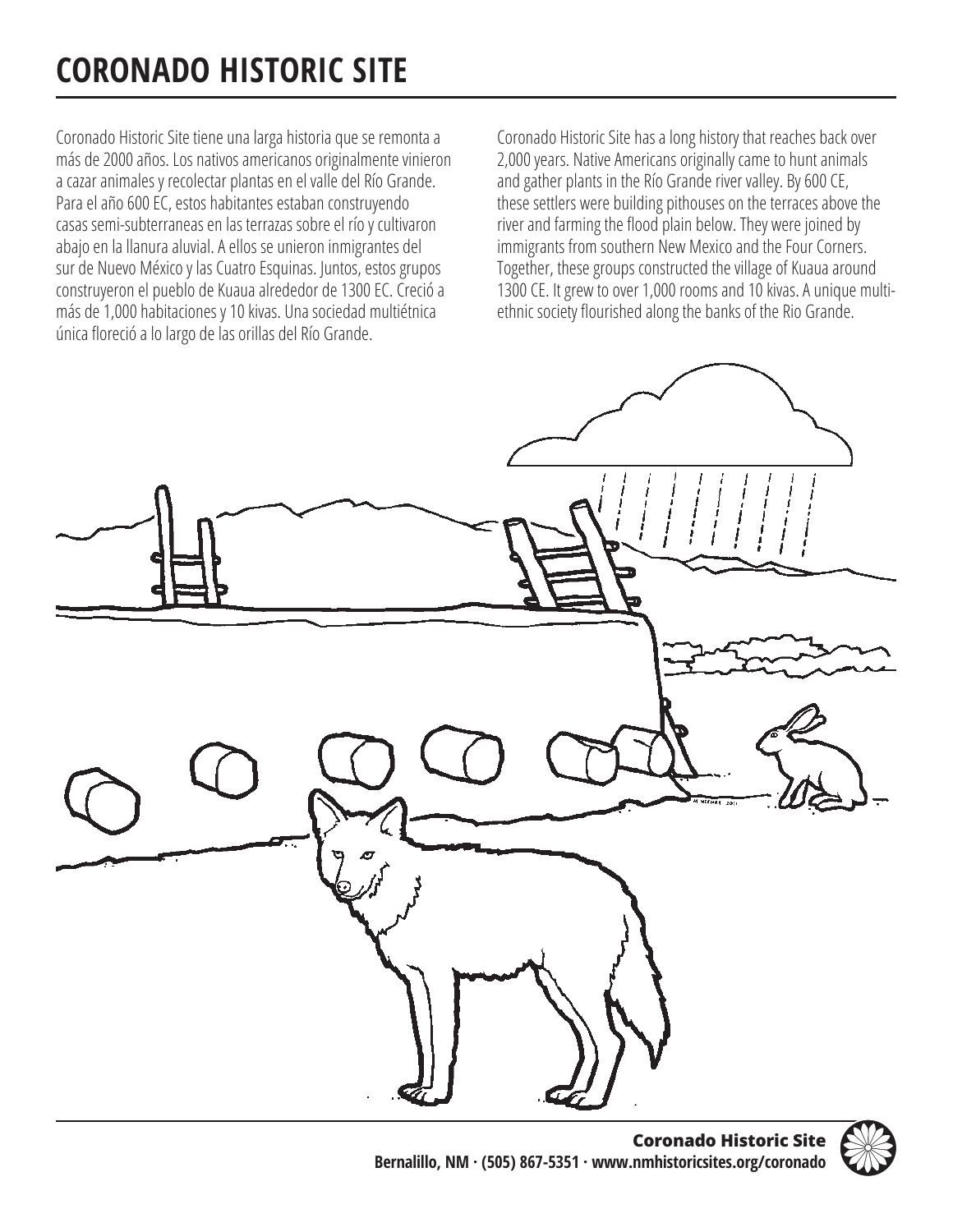### **Un buen lugar para un pueblo**

Antes de que existieran los supermercados y tiendas de construcción, la gente tenía que construir sus casas cerca de agua, alimentos y materiales de construcción. Imagina que tuvieras que mudarte de tu casa porque no había suficiente agua.

#### **Dibuja un nuevo pueblo en el paisaje de abajo donde creas que sería un buen lugar para vivir.**

## **A nice place for a village**

Before there were supermarkets and construction stores, people had to build their homes near water, food, and building materials. Imagine that you had to move out of your home because there was not enough water.

**Draw a new village on the landscape below where you think it would be a good place to live.**



**Explica cómo elegiste esa ubicación. Explain how you chose that location.**

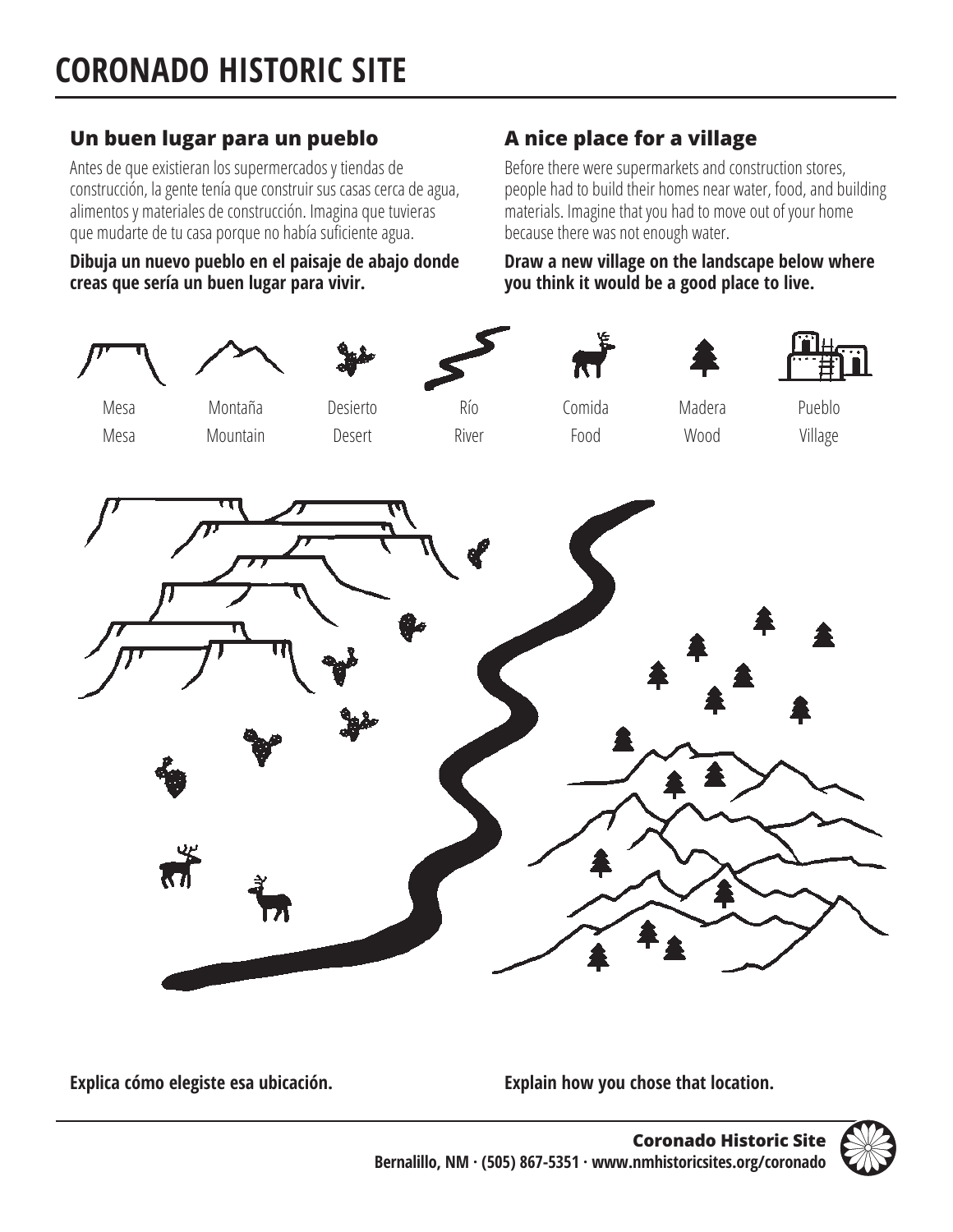# **FORT SELDEN HISTORIC SITE**

**Los Soldados Búfalo**

Búfalos sirvieron en Fort Selden.

150M

Los Soldados Búfalo eran unidades militares

Afroamericanas que sirvieron en el Oeste Americano a finales de los 1800s. Un total de 400 Soldados

## **Buffalo Soldiers**

Buffalo Soldiers were African-Americanonly military units who served in the American West during the late 1800s. A total of 400 Buffalo Soldiers served at Fort Selden.

**Fort Selden Historic Site Radium Springs, NM · (575) 526-8911 · www.nmhistoricsites.org/fort-selden**

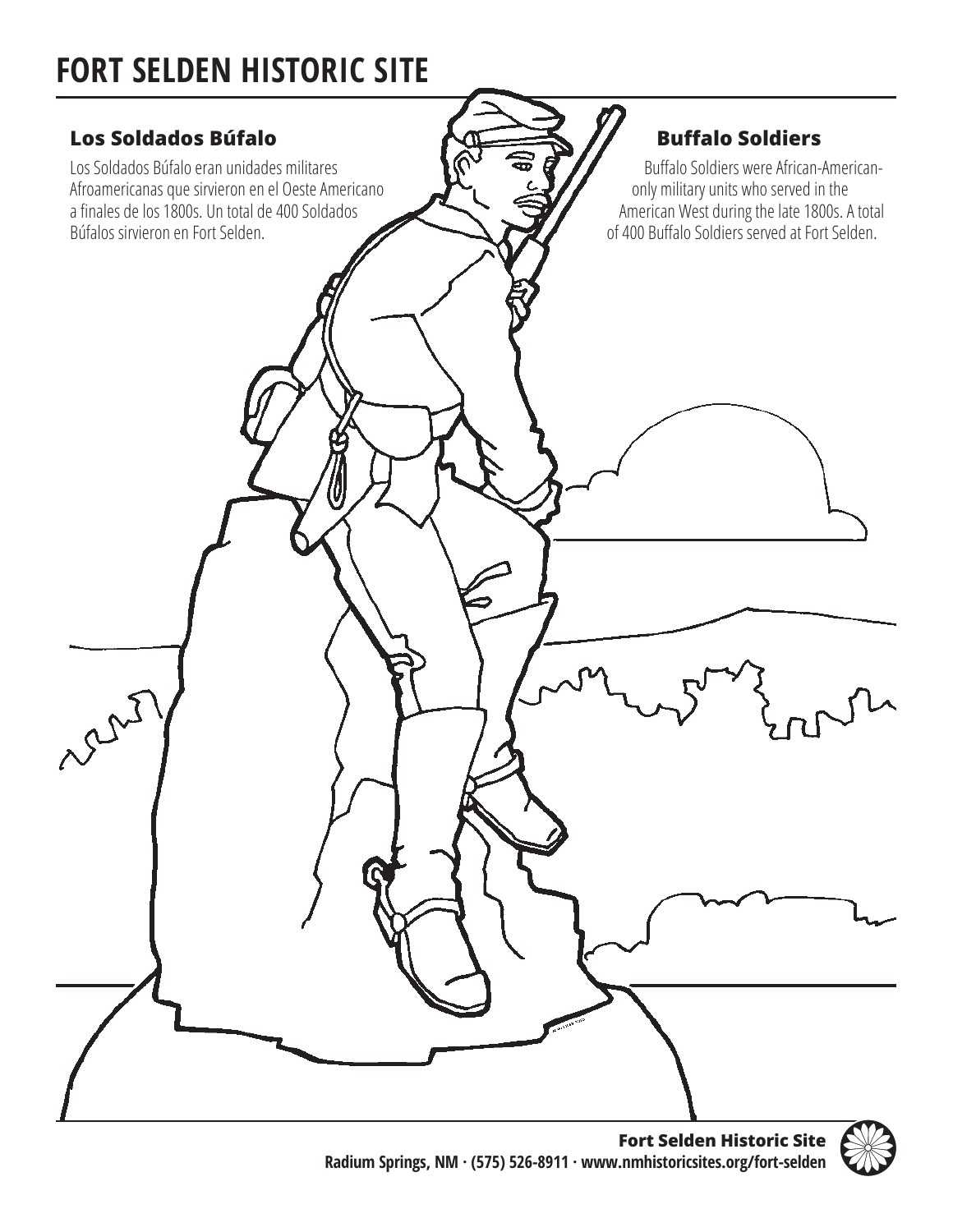## **Los Deberes del Intendente**

Uno de los Soldados Búfalo que sirvió en Fort Selden fue el Sargento Richard Anderson, el Sargento de Intendencia.

Algunas de sus responsabilidades eran administrar los registros del puesto, distribuir dinero y el mantenimiento de todo el equipo y suministros en el puesto.

#### **Practica el mantenimiento de registros como el intendente del puesto. Registre el número de cada artículo que aparece y luego coloree todos los suministros.**

## **The Quartermaster's Duties**

One of the Buffalo Soldiers who served at Fort Selden was Sergeant Richard Anderson, the Post Quartermaster Sergeant.

Some of his responsibilities were managing the post's records, the distribution of money, and keeping track of all the equipment at the post.

**Practice record keeping like the post quartermaster. Record the number of each item listed below. Then color in all of the supplies.**

| Vainas de mesquite para el café<br>Mesquite pods for coffee |  |  |
|-------------------------------------------------------------|--|--|
| Sacos de dormir<br>Sleeping bags                            |  |  |
| Cantina de agua<br>Water canteens                           |  |  |
| Brújulas<br>Compasses                                       |  |  |
| Barras de jabón<br>Bars of soap                             |  |  |
| Utensilios de cocina<br>Kitchen utensils                    |  |  |



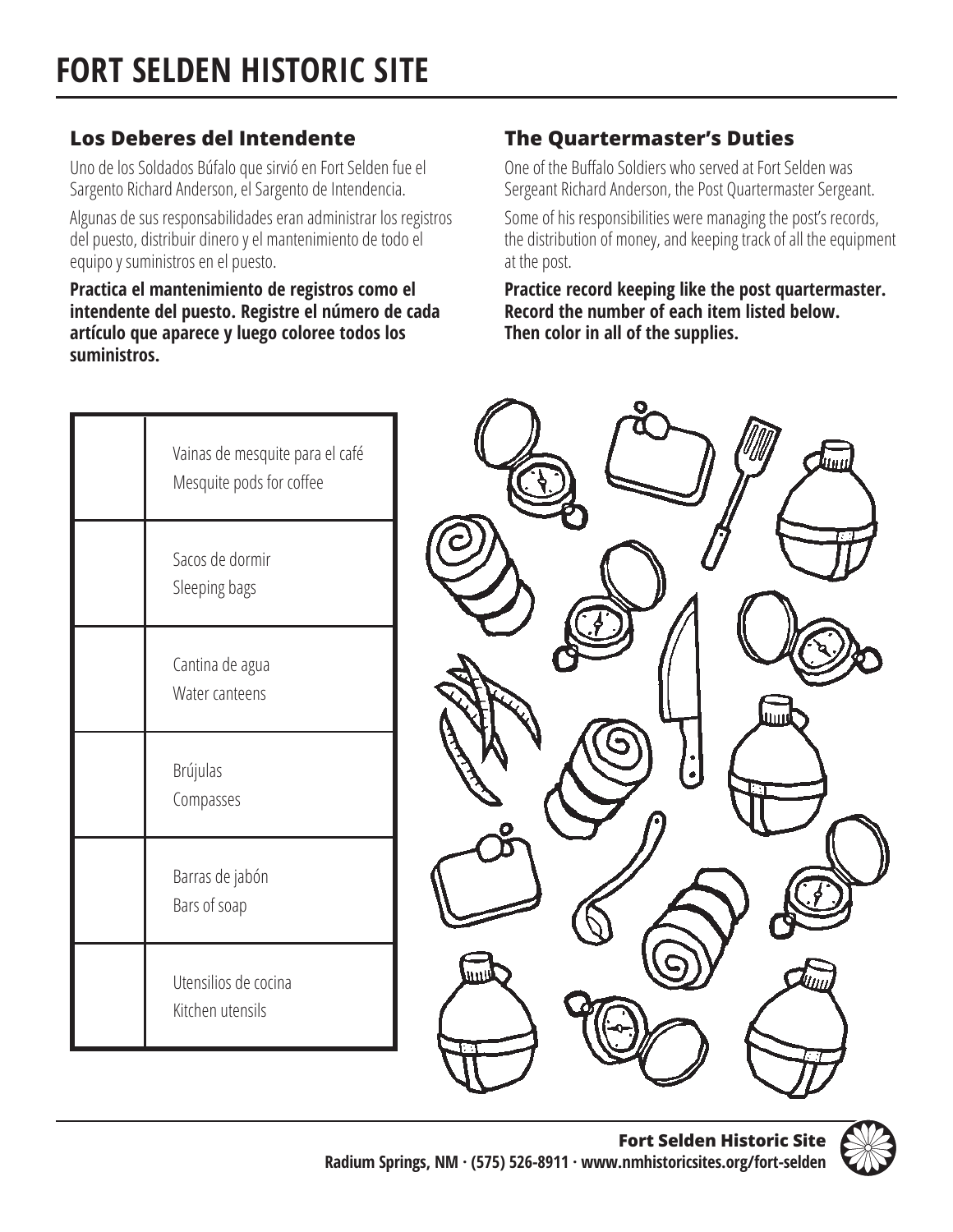# **FORT STANTON HISTORIC SITE**

El ejército de los Estados Unidos estableció Fort Stanton en 1855 como parte de una promesa de abrir el área a los colonos no nativos. La mayoría de los soldados dormían en barracones, cuatro por litera. Los oficiales subalternos y el comandante del puesto tenían más habitaciones privadas en los edificios a lo largo de los terrenos del desfile.

The U.S. Army established Fort Stanton in 1855 as part of a promise to open up the area to non-native settlers. Most soldiers slept in barracks – four to a bunk. Junior officers and the post's commander had more private quarters in the buildings along the parade grounds.

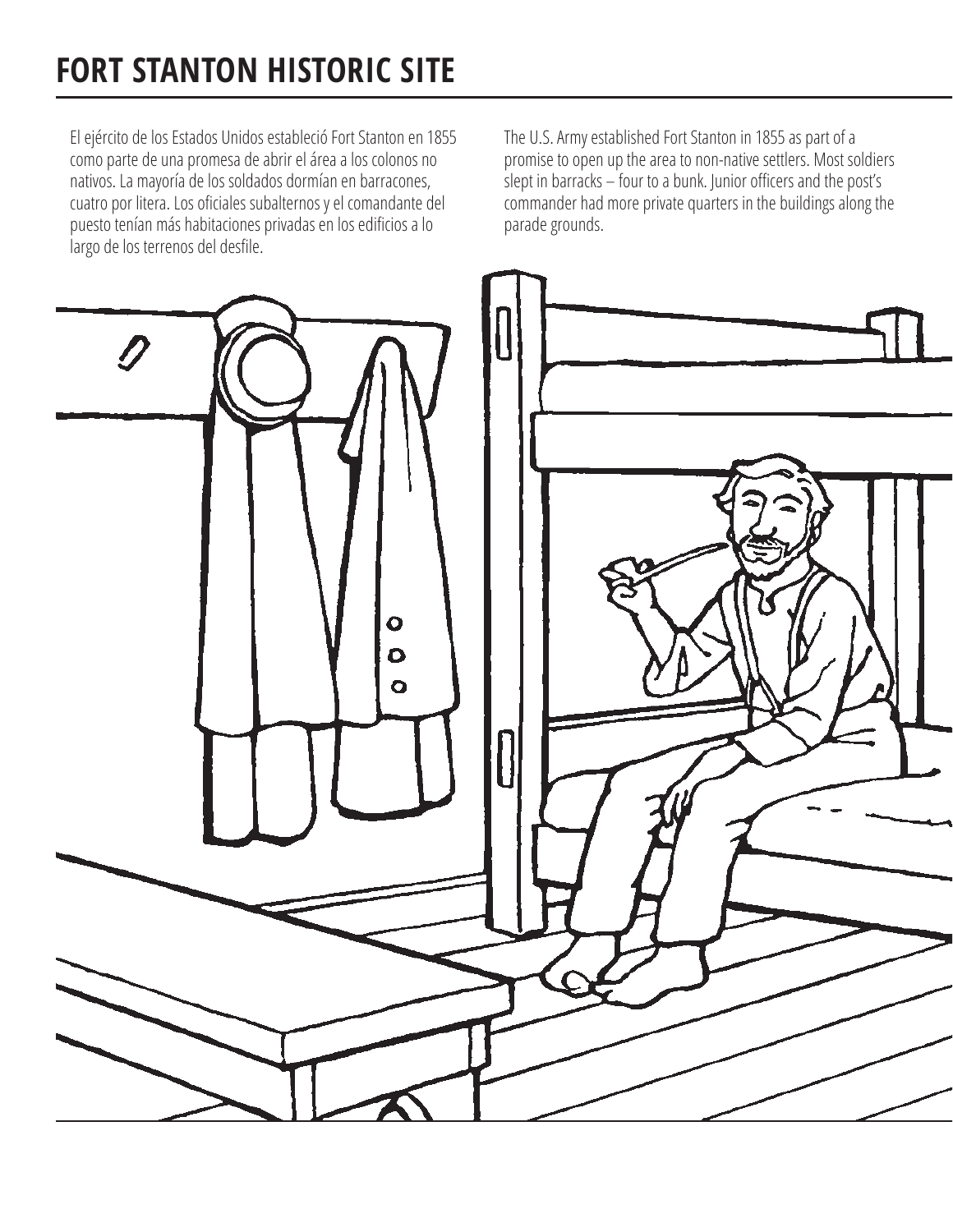

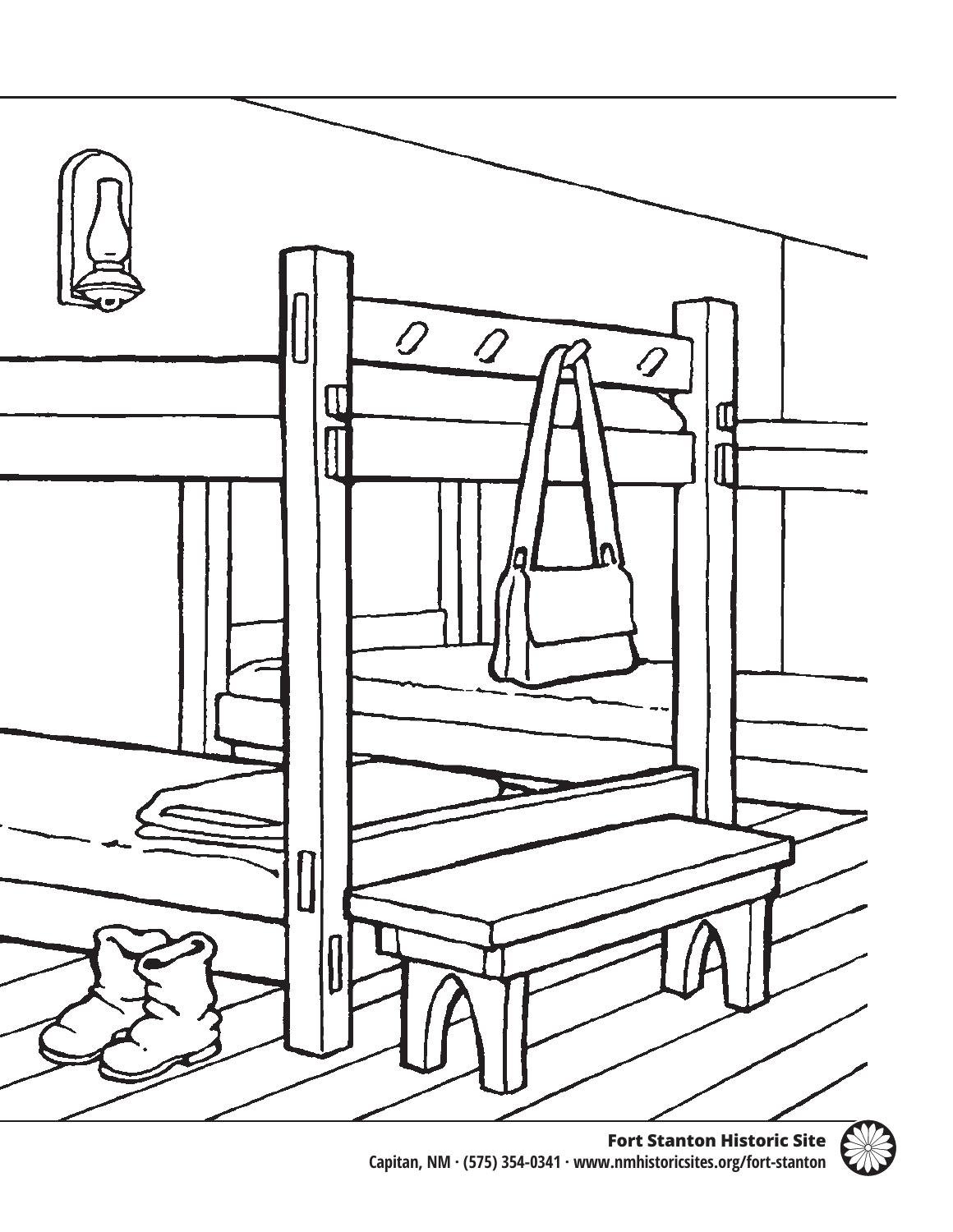## **La oveja Navajo-Churro**

### **¿Sabías?**

- La raza de ovejas conocida como Navajo-Churro son descendientes de ovejas traídas de España por los conquistadores españoles en el siglo XVI.
- Históricamente, estas ovejas han sido valoradas por su carne, leche y, en particular, su lana.
- La oveja Navajo-Churro puede tener lana en una variedad de colores que incluyen diferentes tonos de marrón, negro, blanco, gris y óxido, o una combinación.
- Ambas las ovejas (hembras) y los carneros (machos) Navajo-Churro pueden desarrollar cuernos, aunque son más comunes y más grandes en los carneros. ¡Es común que un carnero tenga dos, cuatro o incluso seis cuernos!

## **Navajo-Churro Sheep**

### **Did you know?**

- Navajo-Churro Sheep are decedents of sheep brought over from Spain by Spanish Conquistadors in the 1500s.
- Historically, Navajo-Churro sheep have been considered a valuable source of meat, milk, and especially wool.
- Navajo-Churro Sheep can come in a variety of colors including different shades of brown, black, white, grey, and rust, or a combination.
- Navajo-Churro ewes (female sheep) and rams (male sheep) can both grow horns, though they are more common and larger on rams. It is not uncommon for a Ram to have two, four, or even six horns!



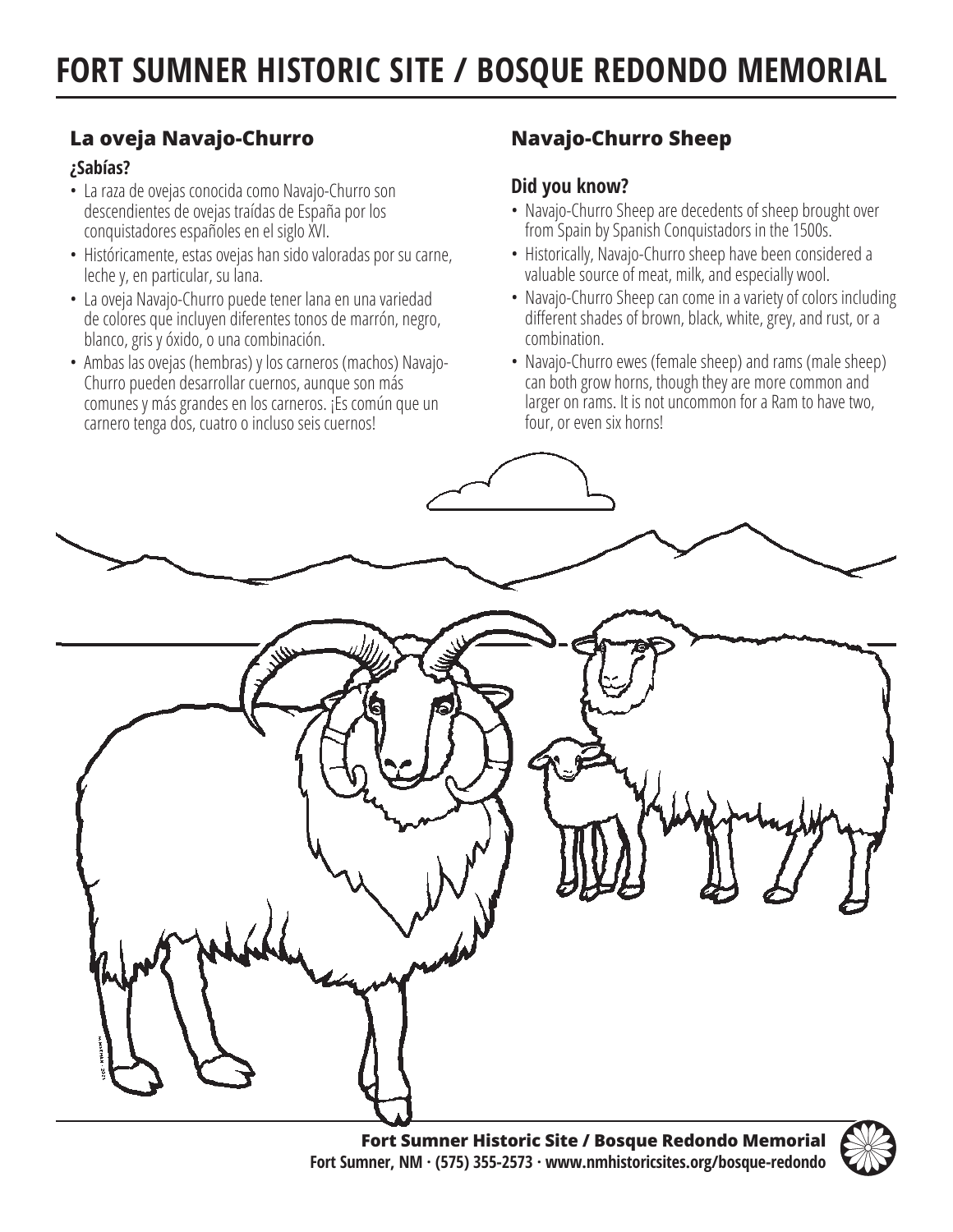# **FORT SUMNER HISTORIC SITE / BOSQUE REDONDO MEMORIAL**

### **¡Dibuja cuernos para este carnero!**

Recuerda, ¡pueden tener dos, cuatro o incluso seis cuernos!

## **Draw horns for this Churro Sheep!**

Remember, they can have two, four, or even six!



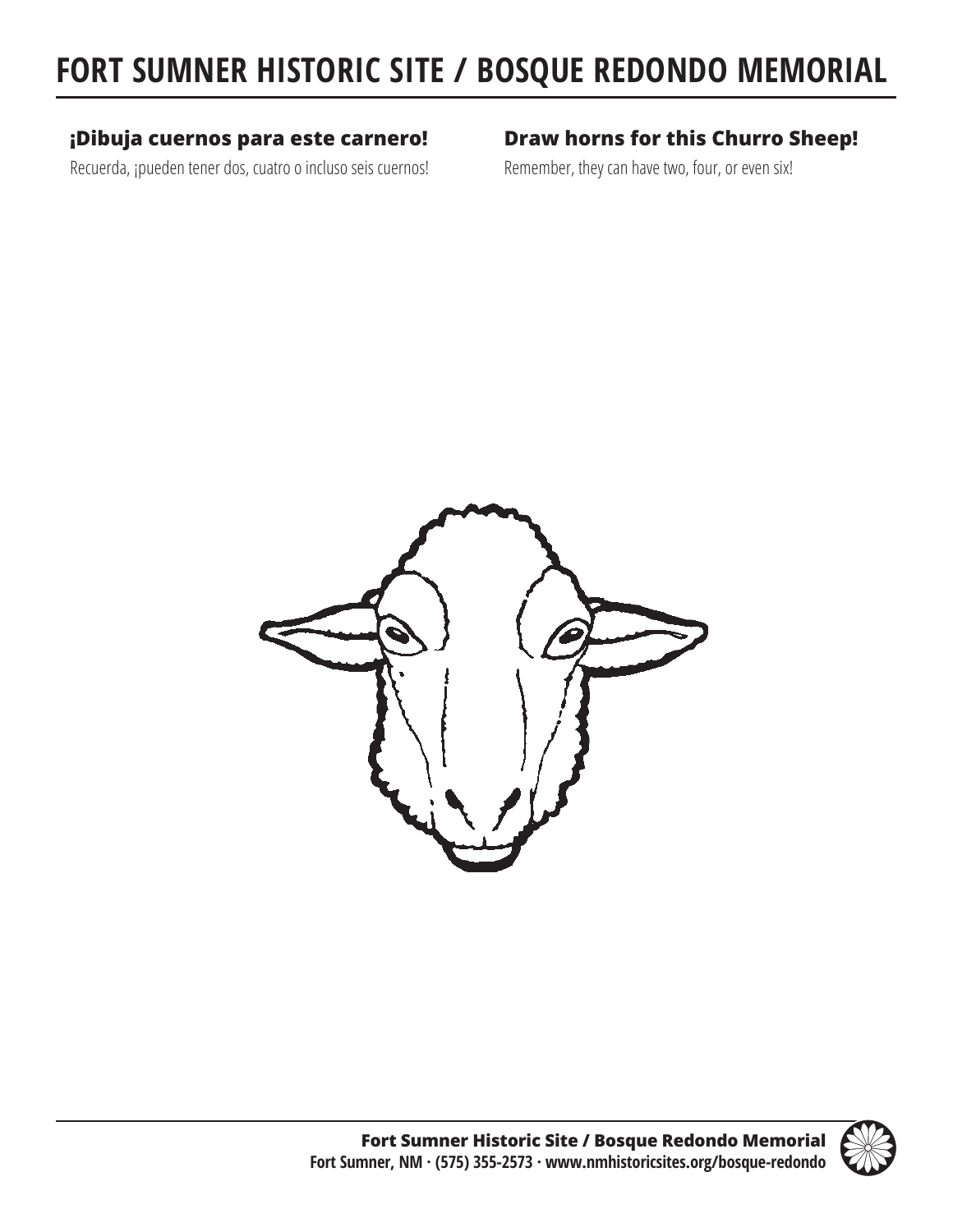# **HISTORIC PRESERVATION DIVISION**



## **Phillips Chapel CME**

Se construyó en 1911, justo un año antes de la estadidad de Nuevo México. Es la iglesia afroamericana más antigua de Las Cruces. De 1924 a 1934 sirvió como escuela para niños afroamericanos cuando nueve condados de Nuevo México segregaban a los estudiantes por raza. Una iglesia cristiana, metodista y episcopal, que todavía ofrece servicios y fue restaurada en el 2010 a 2016 por voluntarios y estudiantes. Fue incluida en el Registro Estatal de Bienes Culturales y en el Registro Nacional de Lugares Históricos en 2003.

## **Phillips Chapel CME**

was built in 1911, just one year prior to New Mexico's statehood. It is the oldest African-American Church in Las Cruces. From 1924 to 1934 it served as a school for Black children when nine New Mexico counties segregated students by race. A Christian, Methodist and Episcopalian church, it still holds services and was restored from 2010 to 2016 by volunteers and students. It was listed in the State Register of Cultural Properties and National Register of Historic Places in 2003.

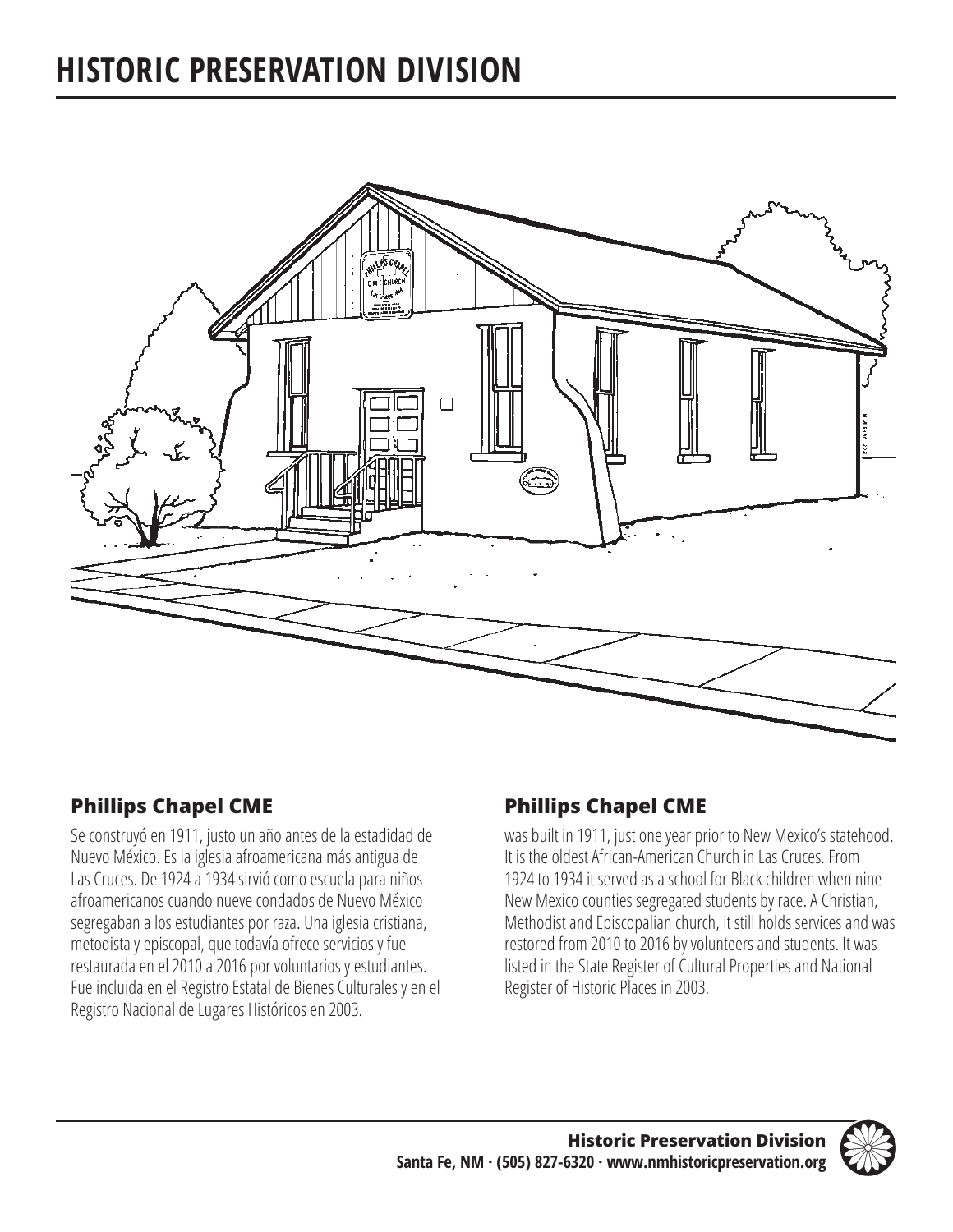# **HISTORIC PRESERVATION DIVISION**



### **Estilos arquitectónicos de Nuevo México**

Esta página muestra detalles arquitectónicos que se encuentran en muchos edificios en todo el estado. Estos elementos son más comunes en los estilos Pueblo Revival y Mission Revival. Es poco probable que cualquier edificio muestre todos los elementos de diseño que se encuentran en esta casa. Muchas casas y edificios terminados alrededor de la época de la estadidad muestran algunos de estos elementos arquitectónicos.

## **New Mexico Architectural styles**

This page shows architectural details found on many buildings throughout the state. These elements are more common to the Pueblo Revival and Mission Revival styles. It is unlikely that any one building would display all of the design elements found on the home here. Many homes and buildngs completed around the time of statehood showed some of these architectural elements.

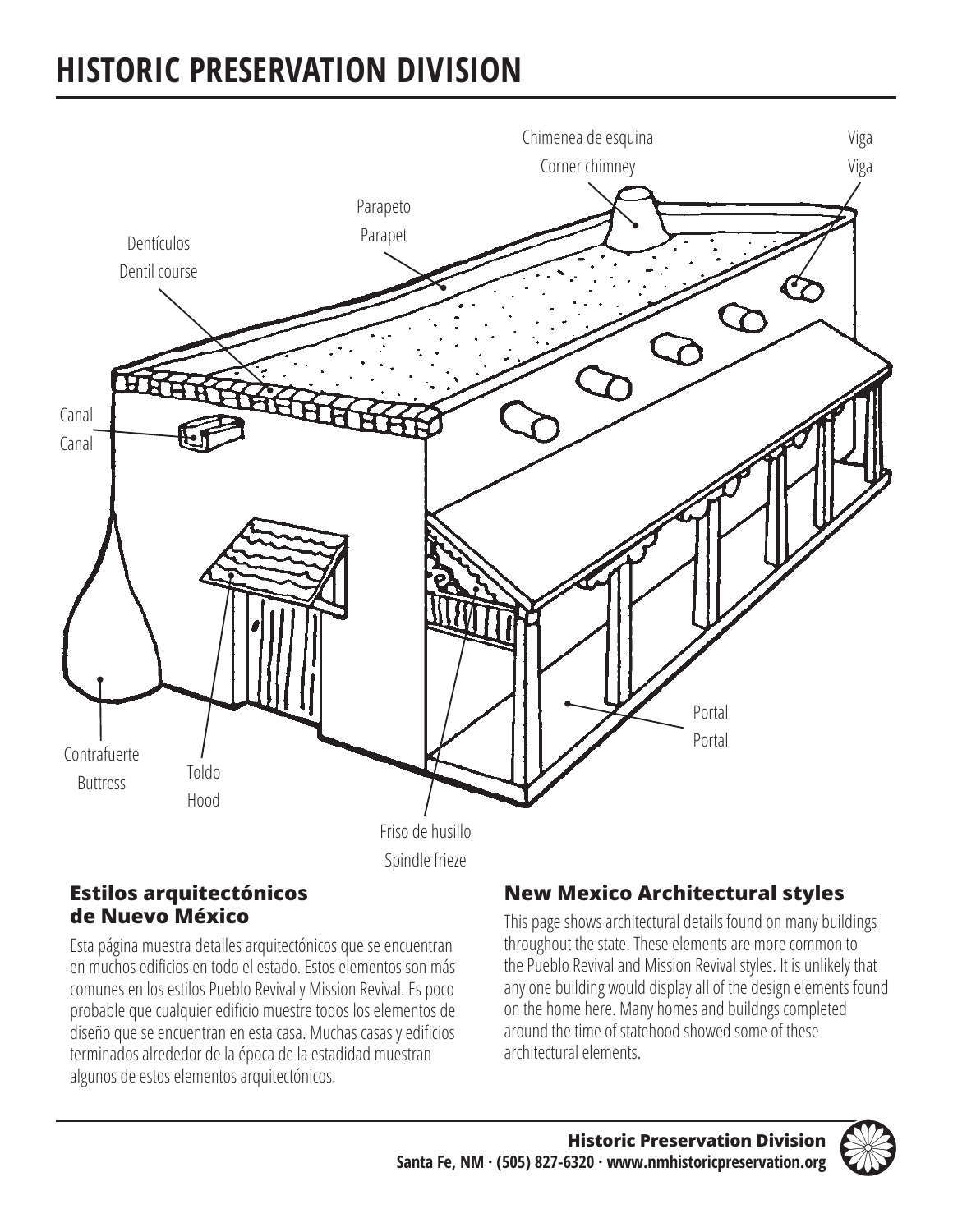# **JEMEZ HISTORIC SITE**

Jemez Historic Site protege el antiguo pueblo de Gisewa y la iglesia de la misión de San José de los Jemez. En Jemez puedes aprender sobre la cultura de la gente de Gisewa (pronunciado GEE-say-wah) y el papel que jugó la misión franciscana en la colonización de Nuevo México, la Rebelión del Pueblo de 1680 y de Nuevo México como lo conocemos hoy. Este es uno de los sitios mejor conservado que verás en el suroeste de Estados Unidos.

Gisewa es un pueblo ancestral del siglo XIV del actual Pueblo Jemez, una nación soberana de 3.400 miembros, aproximadamente el 60 por ciento de los cuales vive en tierras tribales. Su nombre completo Gisewatowa (GEE-say-wahtuu-wah), es una palabra Jemez que se traduce como "Pueblo por el Azufre," una referencia a la multitud de fuentes termales en el área. Durante cientos de años, Gisewa y otros pueblos de la región fueron el hogar de personas que se autodenominan Heemeesh, que los españoles interpretaron como "Jemez." Los aldeanos de Gisewa cultivaron maíz, calabaza y frijoles; además de cazar y recolectar hierbas.

Basado en una fotografía de Marlon Magdalena, un artista nativo, educador y músico de Jemez Pueblo.

Based on a photograph of Marlon Magdalena, a Native artist, educator, and musician from Jemez Pueblo.

Jemez Historic Site protects the ancient village of Gisewa and the San José de los Jemez mission church. At Jemez you can learn about the culture of the people of Gisewa (pronounced

GEE-say-wah) and the role the Franciscan mission played in the colonization of New Mexico, the Pueblo Revolt of 1680, and New Mexico as we know it today. This is one of the best-preserved sites you will see in the American Southwest.

> Gisewa is an ancestral 14th century village of the present-day Jemez Pueblo, a sovereign nation of 3,400 members, about 60 percent of whom live on tribal land. Its full name Gisewatowa (GEE-say-wah-tuu-wah), is a Jemez word that translates

to "Village by the Sulfur," a reference to the multitudes of hot springs in the area. For hundreds of years, Gisewa and other villages in the region were home to the people who call themselves the Hee-meesh, which the Spanish, interpreted as "Jemez." The villagers of Gisewa raised corn, squash, and beans; in addition to hunting game and collecting herbs.

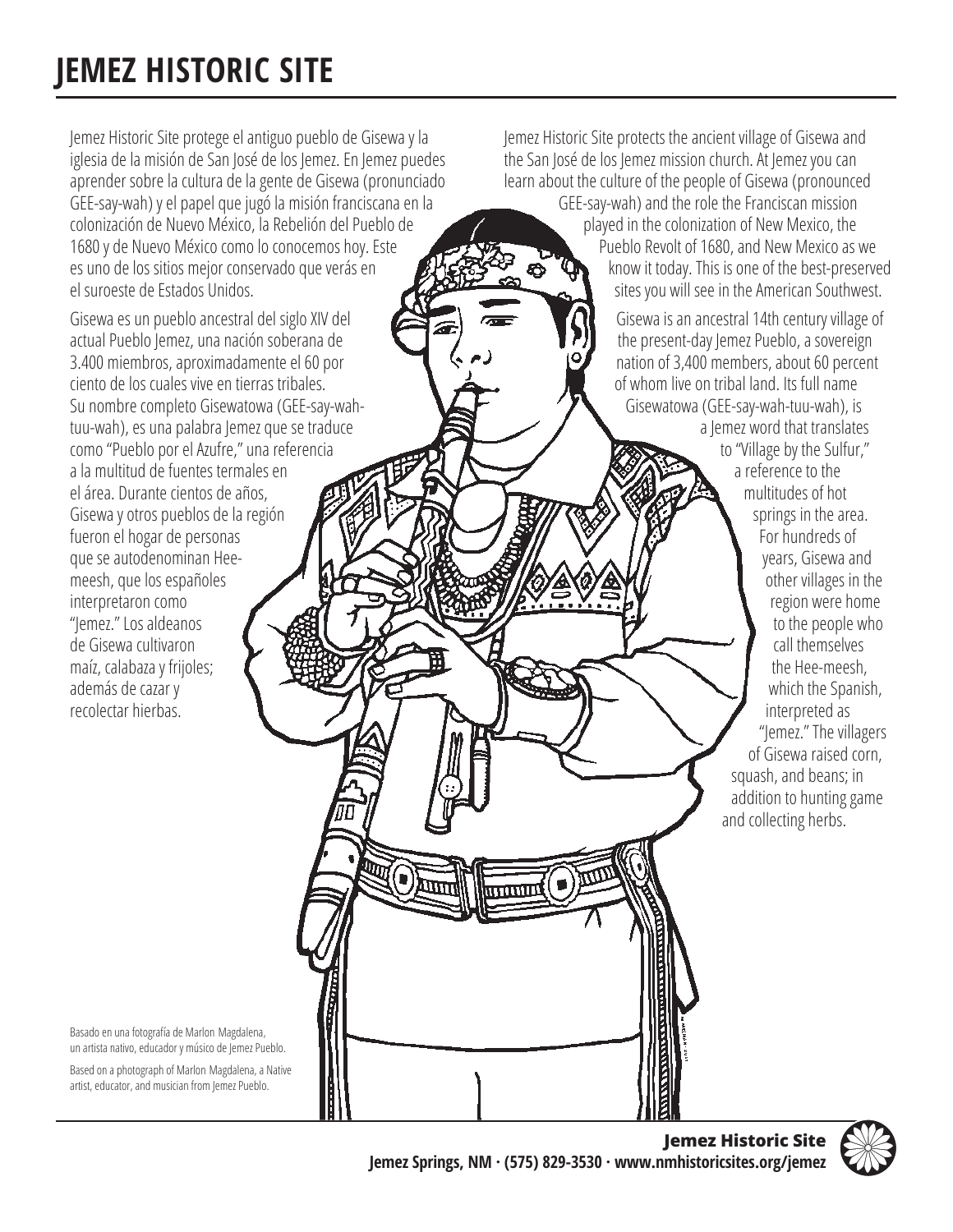# **JEMEZ HISTORIC SITE**

### **Laberinto de Gisewa**

completando el laberinto.

## **Gisewa Maze**

Help the Jemez people get to the river by completing the maze



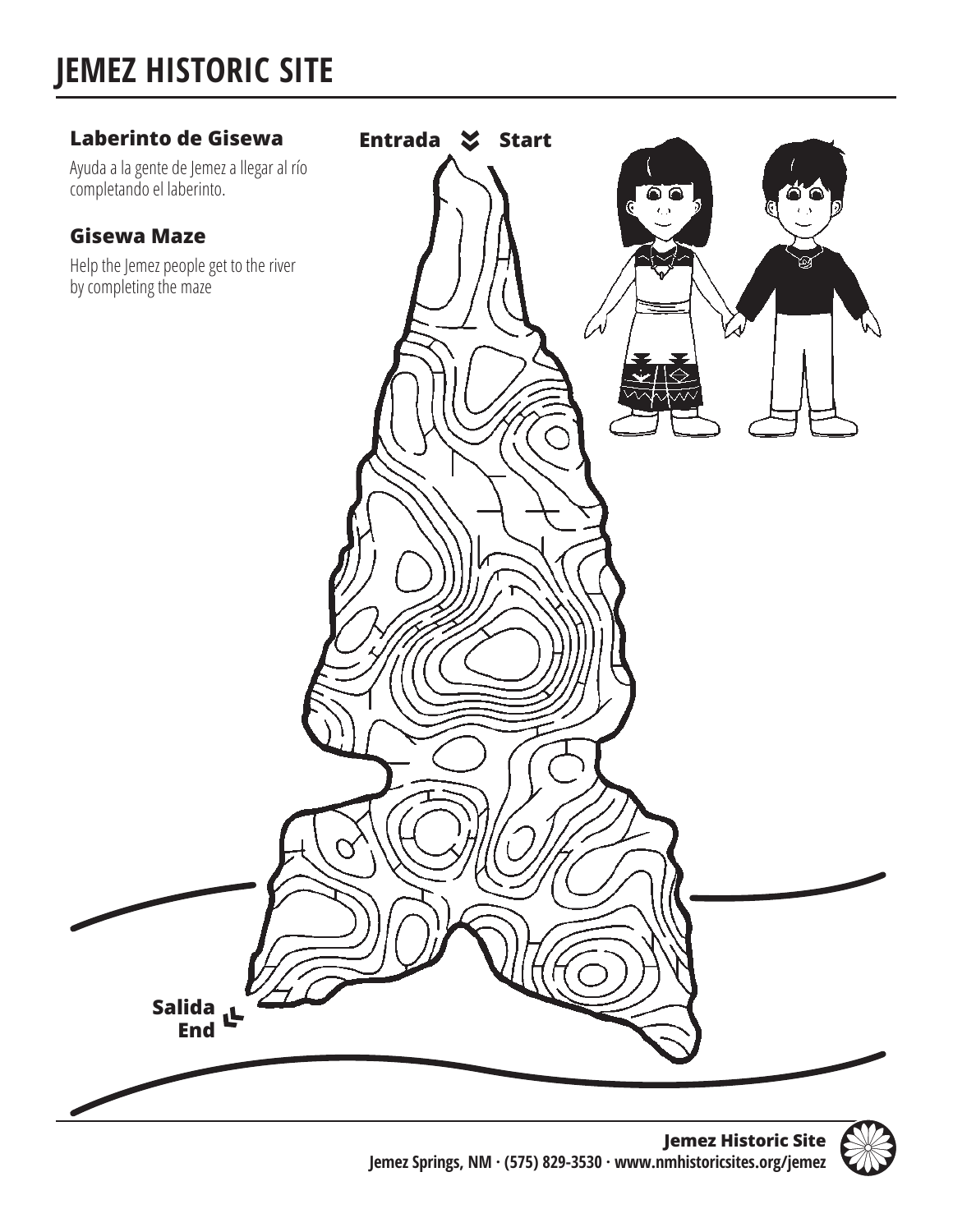# **LINCOLN HISTORIC SITE**

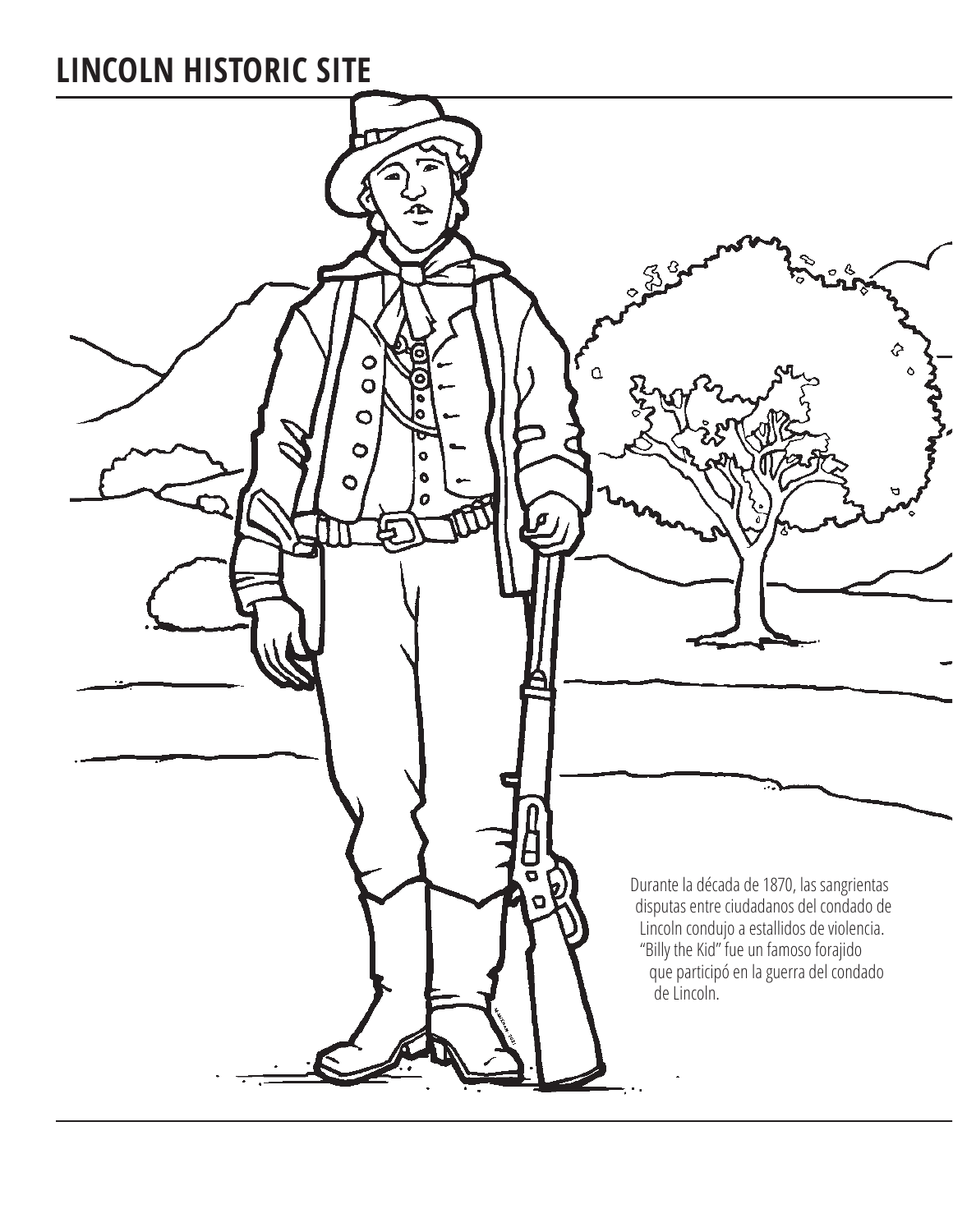

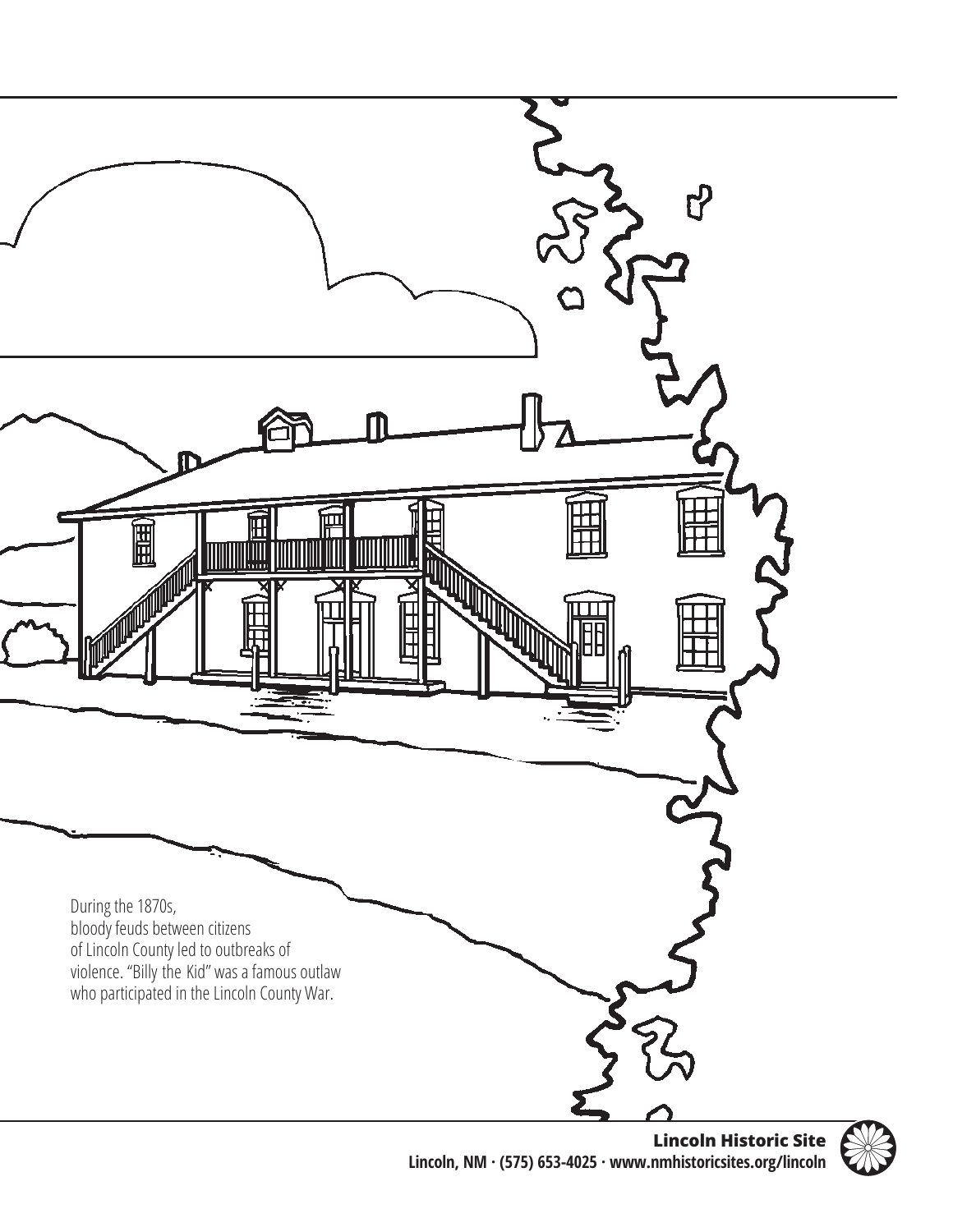## **Colorea la Hacienda**

Esta es una hacienda o gran casa ubicada en Los en Los Luceros Historic Site en Alcalde, NM. La casa probablemente comenzó como una casa de campo de la gente Tewa, y fue utilizada por los agricultores que cuidaban los cultivos plantados cerca del río. Cuando llegaron Los Españoles, la construyeron más grande. A lo largo de los siglos, el edificio ha sido expandido poco a poco, habitación por habitación. Muchos cuentos han sido contados dentro de sus paredes.

## **Color in the Hacienda**

This is a *hacienda* or grand house located at Los Luceros Historic Site in Alcalde, NM. The home likely began as a Tewa field house that was used by farmers tending to crops planted near the river. It was then built upon when the Spanish arrived. Over the centuries, the building has been slowly added to, room by room. Many tales have been told within its walls.



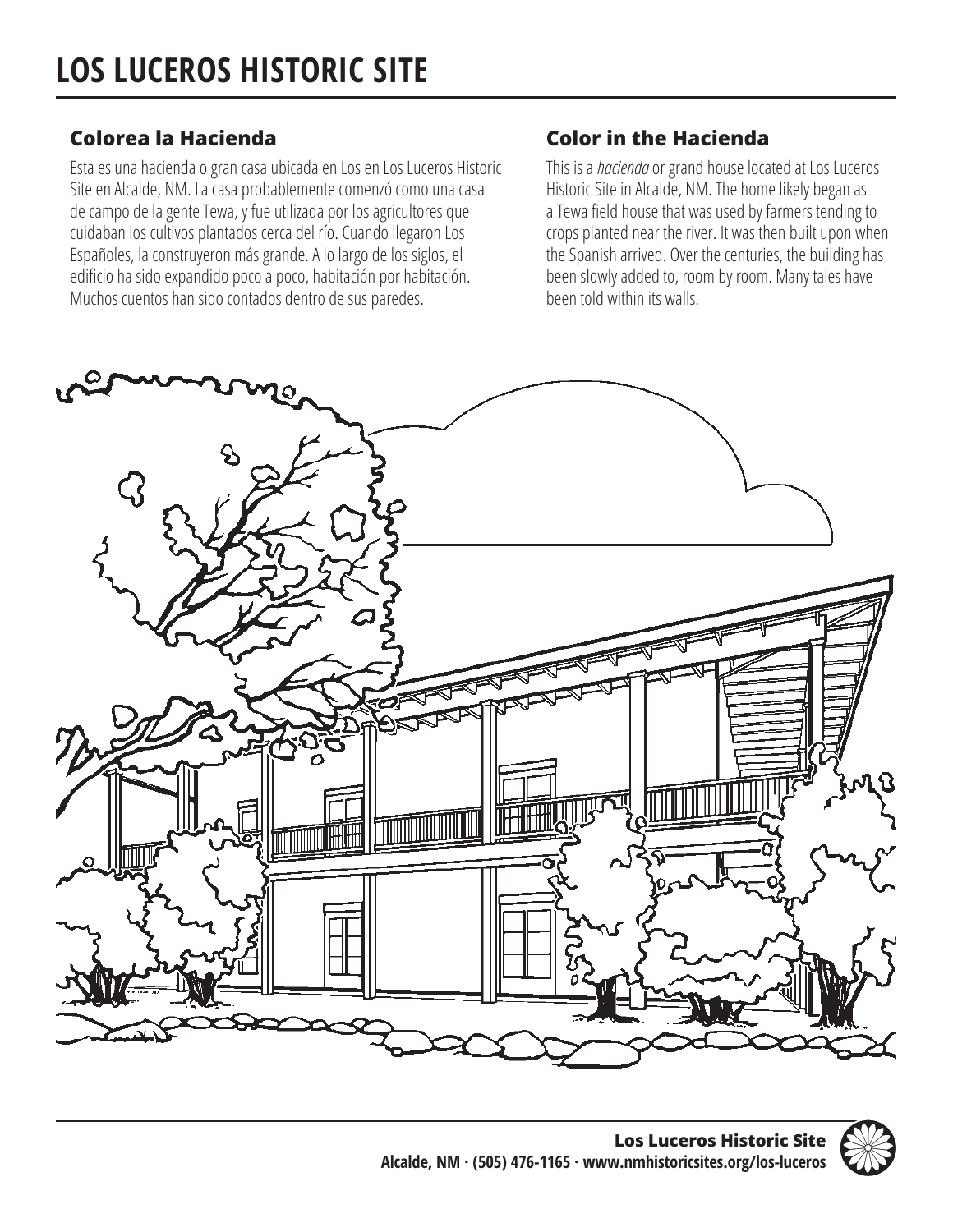### **¡Ayuda! ¡Le ha pasado algo a nuestra granja!**

¿Puedes encontrar las diez diferencias para que podamos volver a la normalidad? **Circula las diferencias entre las dos fotos.**



### **¿Sabías?**

¡Los Luceros Historic Site es el hogar de muchas ovejaschurro, cabras, burros, gallinas y gallos! Los animales han sido importantes en el sitio durante cientos de años. Las ovejaschurro descienden de la oveja churra, una raza ibérica, y fueron traídas a los Estados Unidos cuando llegaron los españoles. Históricamente, las ovejas fueron fuentes importantes de carne y lana. Hoy en día, el sitio las utiliza para contar la historia del pastoreo tradicional de ovejas en Nuevo México.

### **Help! Something has happened to our farm!**

Can you find all ten differences so we can go back to normal? **Circle the differences between the two photos.**



## **Did you know?**

Los Luceros Historic Site is home to many Churro sheep, goats, a donkey, chickens, and roosters! Livestock has played an important role at the site for hundreds of years. Churro sheep are descended from the Churra sheep, an Iberian breed, and were brought to the United States when the Spanish arrived. Historically, sheep were important sources of meat and wool. Today, the site uses them to tell the story of traditional sheep herding in New Mexico.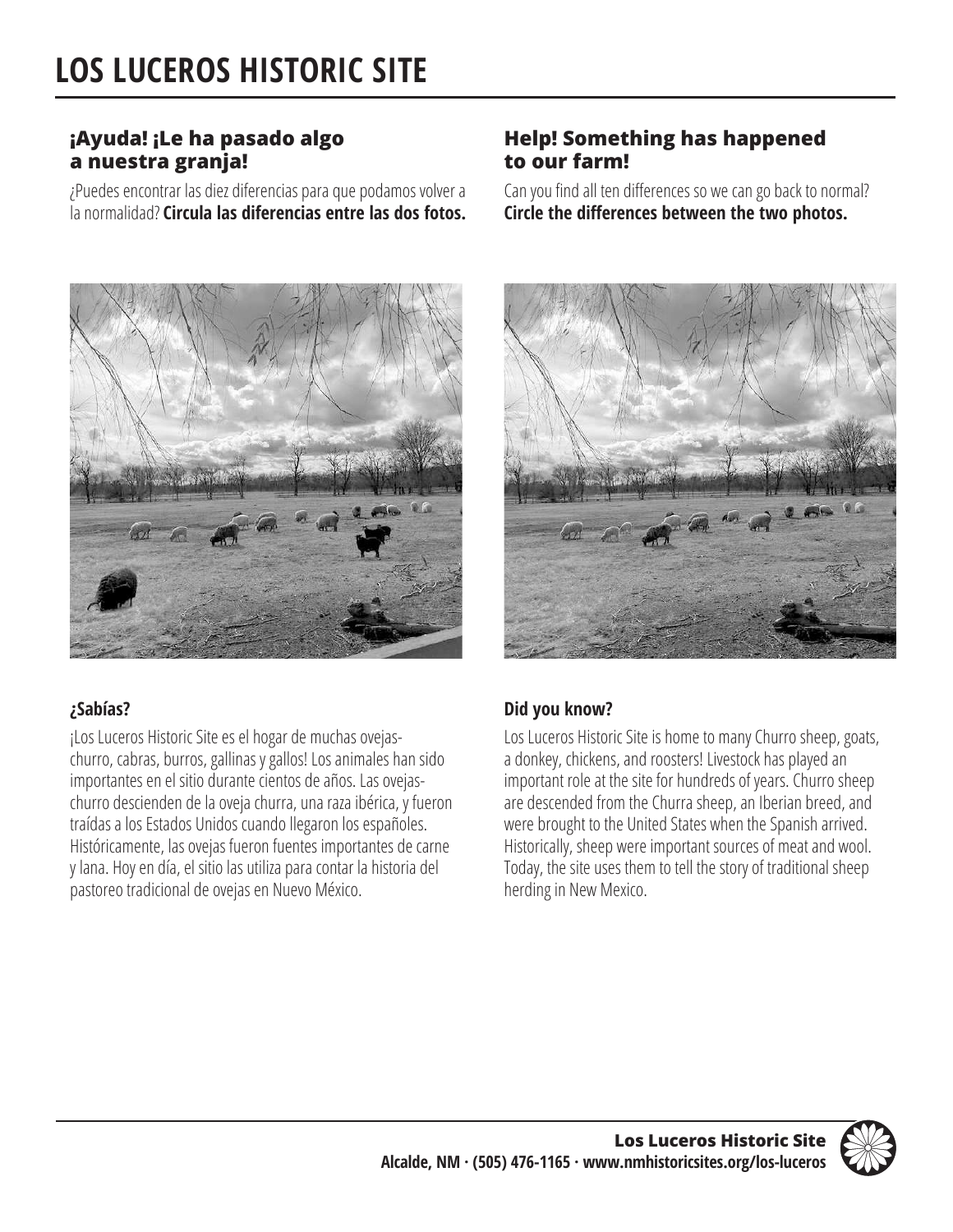## **Receta de té Navajo**

La planta del té Navajo (té pampa), también conocida en inglés como "green thread", cota o Thelesperma, es una planta silvestre que prospera durante el verano.

Recorte la planta en la base, doble algunos tallos en un manojo y dejelo secando durante un par de días antes de preparar el té.

### **Ingredientes:**

- **•** 1 manojo de té Navajo
- **•** 12 tazas de agua
- **•** Azúcar o miel al gusto

¡Agregue el manojo al agua fría y deje hervir! ¡Disfruta caliente o helado!

El té Navajo se usa médicamente para calmar los dolores y molestias desde el dolor en las articulaciones hasta el malestar estomacal.

Los pastores recogían té mientras pastoreaban ovejas.

## **Navajo Tea Recipe**

The Navajo tea plant, also known as green thread or Thelesperma, is a wild plant that thrives during the summertime.

Trim plant at base, fold a few stems into a bundle and dry for a couple days before making tea.

### **Ingredients:**

- **•** 1 bundle Navajo Tea
- **•** 12 cups of water
- **•** Sugar or honey to taste

Add bundle to cold water and bring to boil! Enjoy Hot or Iced!

Navajo Tea is used medically to soothe aches and pains from joint soreness to upset stomachs.

Shepherds would pick tea while herding sheep.

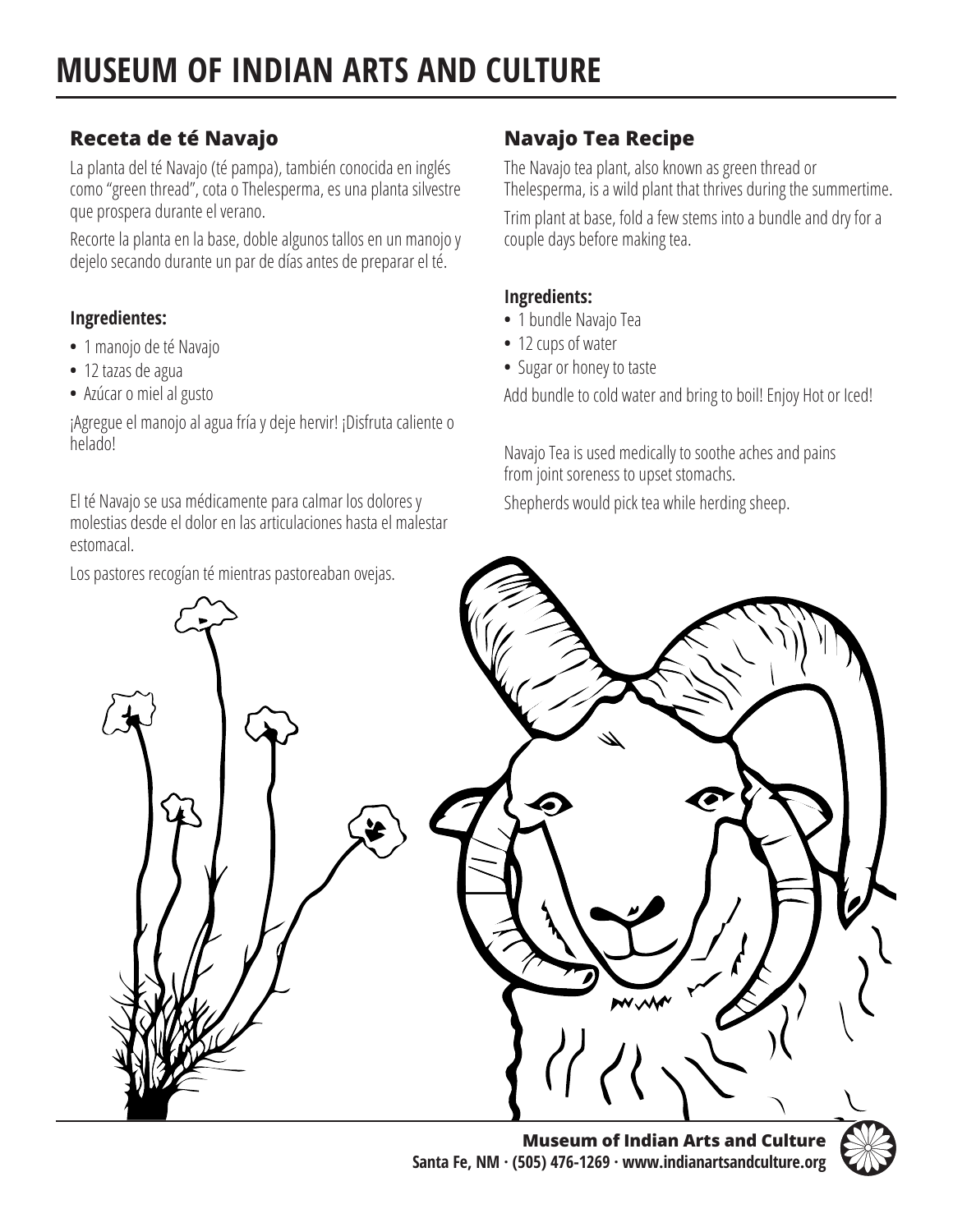## **¡Tejido de carton!**

**Técnica:** tejido liso

### **Materiales:**

- **Cartón:** 3" W × 10"H
- **Regla:** Marque líneas de ½" cada centímetro en la parte superior e inferior (11 cortes)
- **Tijera:** corte hendiduras
- **Cuerda:** Deje una cola de diez pulgadas al principio y al final de la cuerda. Envuelva hacia arriba, hacia abajo y alrededor, entre cada hendidura. Cuente 8 cuerdas. Ate las colas detrás del cartón.
- **Lana:** Ate el extremo de la lana a la primera urdimbre
- **Tenedor de plástico:** para empujar la lana hacia abajo

## **Instrucciones:**

- **1** Primero los números impares. Precione la lana hacia abajo de 1, 3, 5, 7 yendo a la DERECHA.
- **2** Números pares, al revés. Enhebre la lana debajo de 8, 6, 4, 2 yendo a la IZQUIERDA.
- **3** Continúe hasta que termine de tejer.
- **4** Empuje la lana hacia abajo con el tenedor.

## **Cardboard Weaving!**

**Technique:** plain weave

### **Materials:**

- **Cardboard:** 3" W × 10" H
- **Ruler:** mark ½" lines every centimeter at top & bottom (11 cuts)
- **Scissor:** cut slits
- **String:** Leave a ten-inch tail at beginning and end of string. Wrap up, down and around, between each slit. Count 8 strings. Tie tails behind cardboard.
- **Yarn:** Tie end of yarn on to warp #1
- **Plastic fork:** pack down yarn

## **Instructions:**

- **1** Odd numbers first. Thread yarn under 1, 3, 5, 7 going RIGHT.
- **2** Even numbers, reverse. Thread yarn under 8, 6, 4, 2 going LEFT.
- **3** Continue until your weaving is finished.
- **4** Pack down yarn with fork.



Escanee el código QR para ver demostraciones de tejido y otras artes nativas en el canal de YouTube del Museum of Indian Arts and Culture. Síguenos en TikTok & Instagram: @indianartsculture



Scan the QR code here to see demonstrations of weaving and other Native arts on the Museum of Indian Arts and Culture's YouTube channel.

Follow us on TikTok & Instagram: @indianartsculture

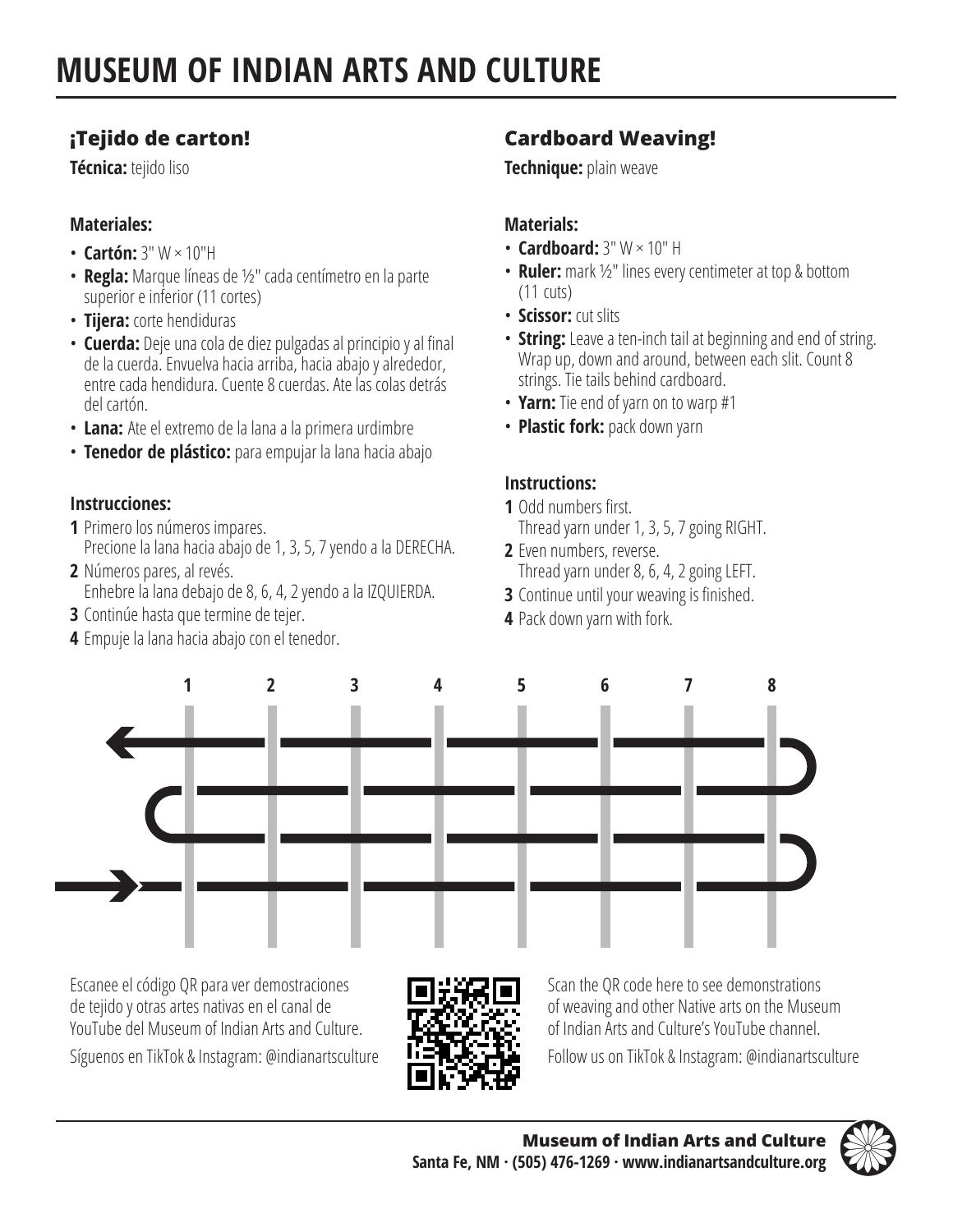# **MUSEUM OF INTERNATIONAL FOLK ART**

### **Animales de cuentos folclóricos Animals from folktales**



#### **Los coyotes son miembros de la familia de los**

**perros** y se pueden encontrar en todo Nuevo México y América del Norte. Son criaturas muy adaptables que viven en praderas abiertas y desiertos, pero ahora incluso puedes verlos en pueblos y ciudades. Los coyotes son parte de muchos cuentos folclóricos o relatos nativo americanos y son conocidos por ser muy inteligentes y por ser tramposos. También los vemos representados en diferentes formas de arte popular, como figuras talladas en madera, como la que vemos aquí.

**Coyotes are members of the dog family** and can be found all over New Mexico and North America. They are very adaptable creatures who live in open prairies and deserts, but now you can even see them in towns and cities. Coyotes are part of many traditional Native folktales and are known for being very clever, and for being tricksters. They are also portrayed in different forms of folk art such as wood carvings, like the one here.

**Bakeneko son gatos** que se convirtieron en yōkai cuando envejecen. *Yōkai* es una palabra japonesa para fantasmas, demonios, monstruos, cambiaformas y criaturas tramposas. Esta criatura japonesa puede llegar a ser tan grande como las personas y le encanta vestirse y bailar. Son hábiles cambiaformas. Los más viejos desarrollan dos colas y se llaman *Nekomata*.

**Bakeneko are cats** that turned into yōkai when they grew old. *Yōkai* is a Japanese word for ghosts, demons, monsters, shape shifters and tricksters. Bakeneko can become as large as people and love to wear clothes and dance. They are skilled shapeshifters. The oldest ones develop two tails and are called *Nekomata*.

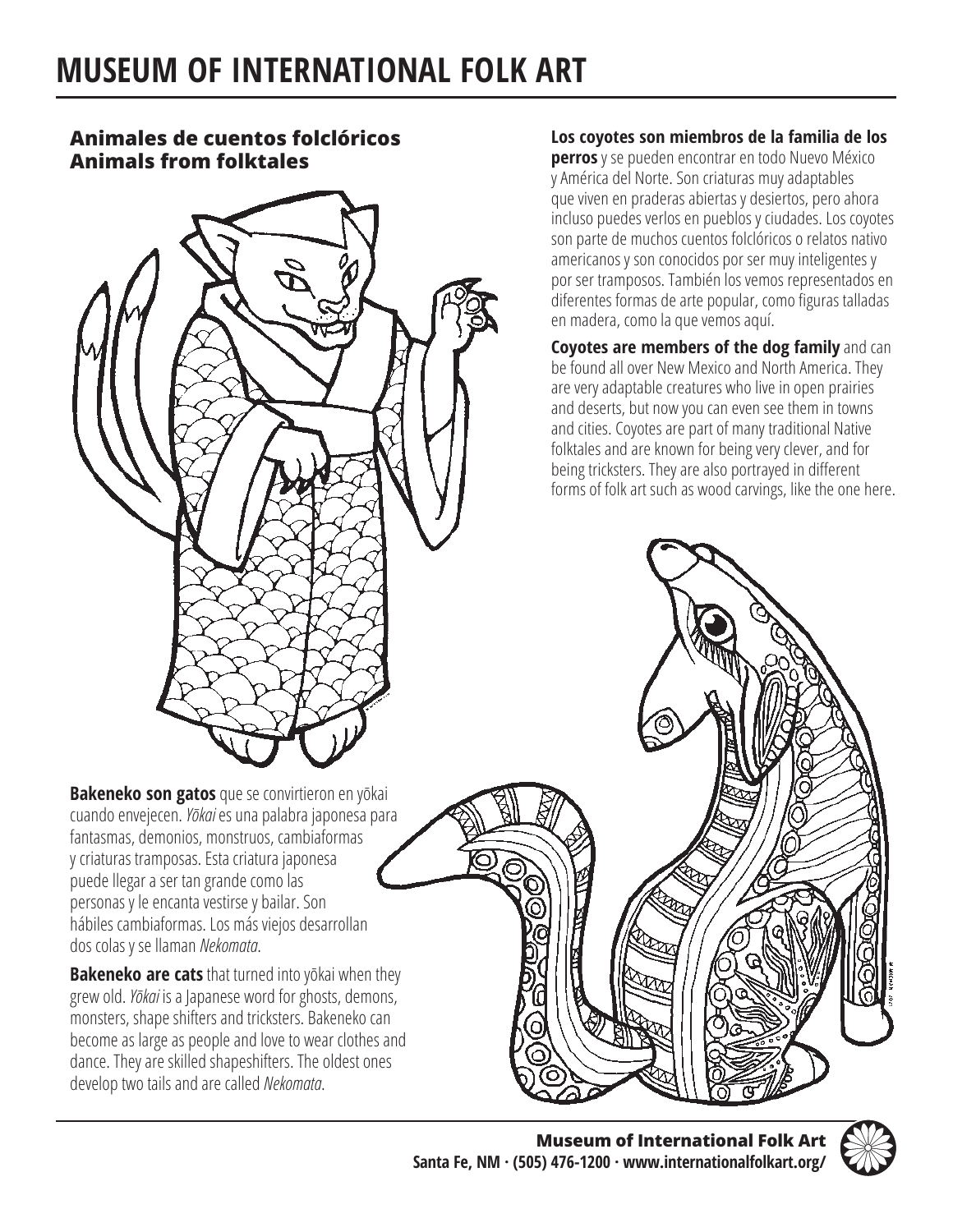# **MUSEUM OF INTERNATIONAL FOLK ART**

### **¿Qué es un cuento folclórico?**

Los cuentos folclóricos o relatos son historias que se transmiten verbalmente de generación en generación. ¿Has escuchado un cuento folclórico antes?

**Pregúntale a un adulto si conoce algún cuento folclórico o relato.** Si es así, pídale que compartan uno contigo y ¡escucha atentamente!

**Escribe lo que sucedió en la historia o dibuja al personaje principal de la historia en el espacio de a continuación.**

## **What is a folktale?**

Folktales are stories that are passed down verbally from generation to generation. Have you heard a folktale before?

### **Ask a grown-up if they know any folktales.**

If so, ask them to share one with you and listen carefully!

**Write what happened in the story or draw the main character in the story in the space below.**

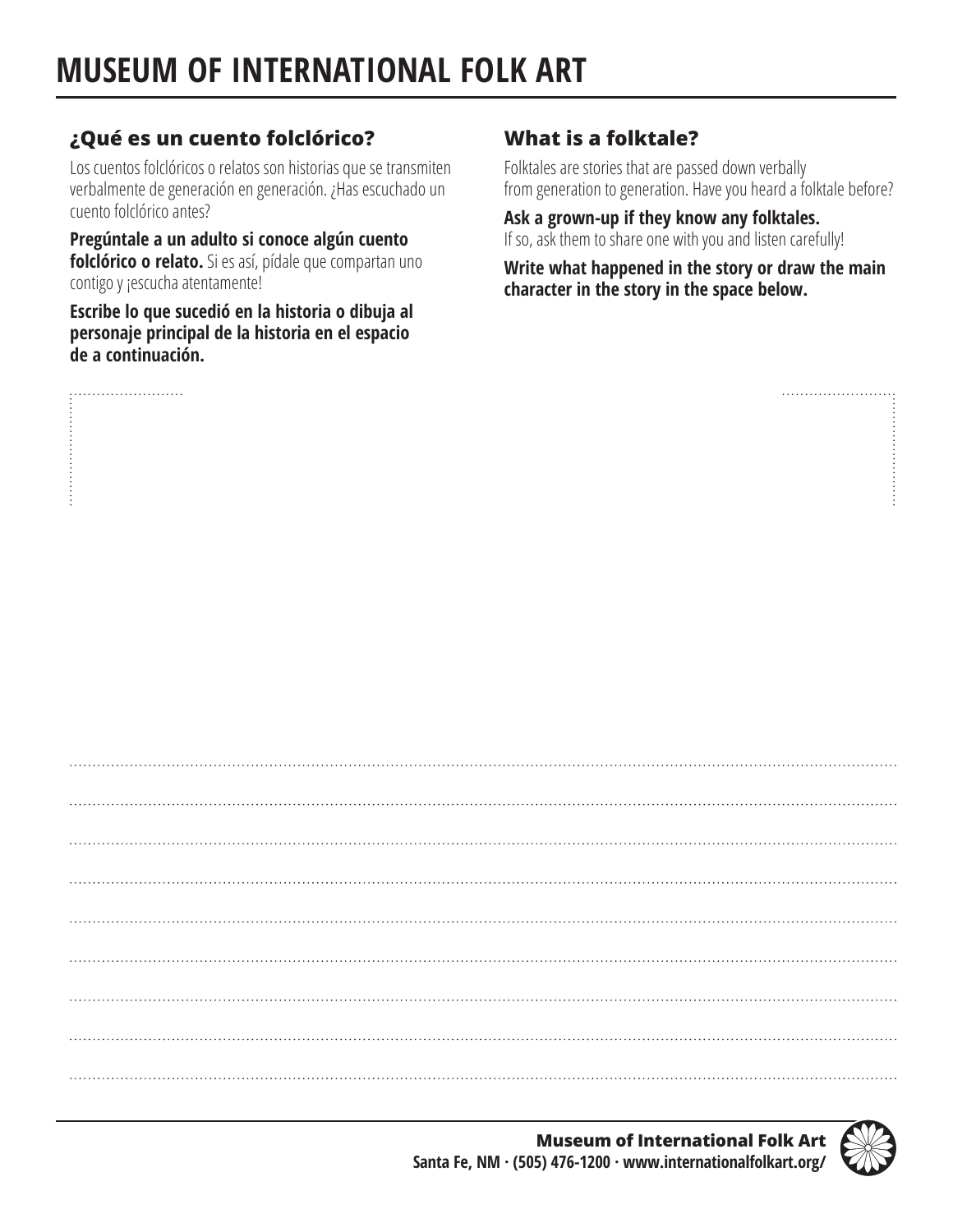# **NATIONAL HISPANIC CULTURAL CENTER** · ART MUSEUM



jaguar con alas de mariposa! Los primeros alebrijes se crearon en 1936 en la Ciudad de México y estaban hechos de papel maché llamado cartonería. Más tarde en Oaxaca, se hicieron tallando madera del árbol de copal. Los alebrijes ahora se encuentran en todo México.

**¿Sabías?** La invención de los alebrijes se atribuye al artista Pedro Linares que vio a las criaturas míticas en un sueño. ¡Sus hijos y nietos también son artistas!

### **¡Échale un vistazo! (de la biblioteca)**

- *Dream Carver* de Diana Cohn y Amy Cordova
- *Miguel y los asombrosos alebrijes* (Disney Pixar) de Roni Capin Rivera-Ashford
- *Alebrije Tales: Children of the Night* de Isaac Serna

Dibujo basado en la lagartija Alebrije de Antonio Mandarin. Arrazola, Oaxaca, México. Madera tallada y pintada, sisal. Colección Permanente del NHCC Art Museum.

Drawing based on Alebrije Lizard by Antonio Mandarin. Arrazola, Oaxaca, México. Carved and painted wood, sisal. NHCC Art Museum Permanent Collection.

**An alebrije is a brightly painted sculpture of a mythical, fantastical creature.** They can be a single animal or a mixture of animals. For example, a jaguar with butterfly wings! The first alebrijes were created in 1936 in Mexico City and were made out of papier-mâché called cartonería. Later in Oaxaca, they were made by carving wood from the copal tree. Alebrijes are now found throughout Mexico.

**Did you know?** The invention of alebrijes is attributed to artist Pedro Linares who saw the mythical creatures in a dream. His children and grandchildren are also artists.

### **Check it out! (of the library)**

- *Dream Carver* by Diana Cohn and Amy Cordova
- *Miguel and the Amazing Alebrijes* (Disney Pixar) by Roni Capin Rivera-Ashford
- *Alebrije Tales: Children of the Nigh*t by Isaac Serna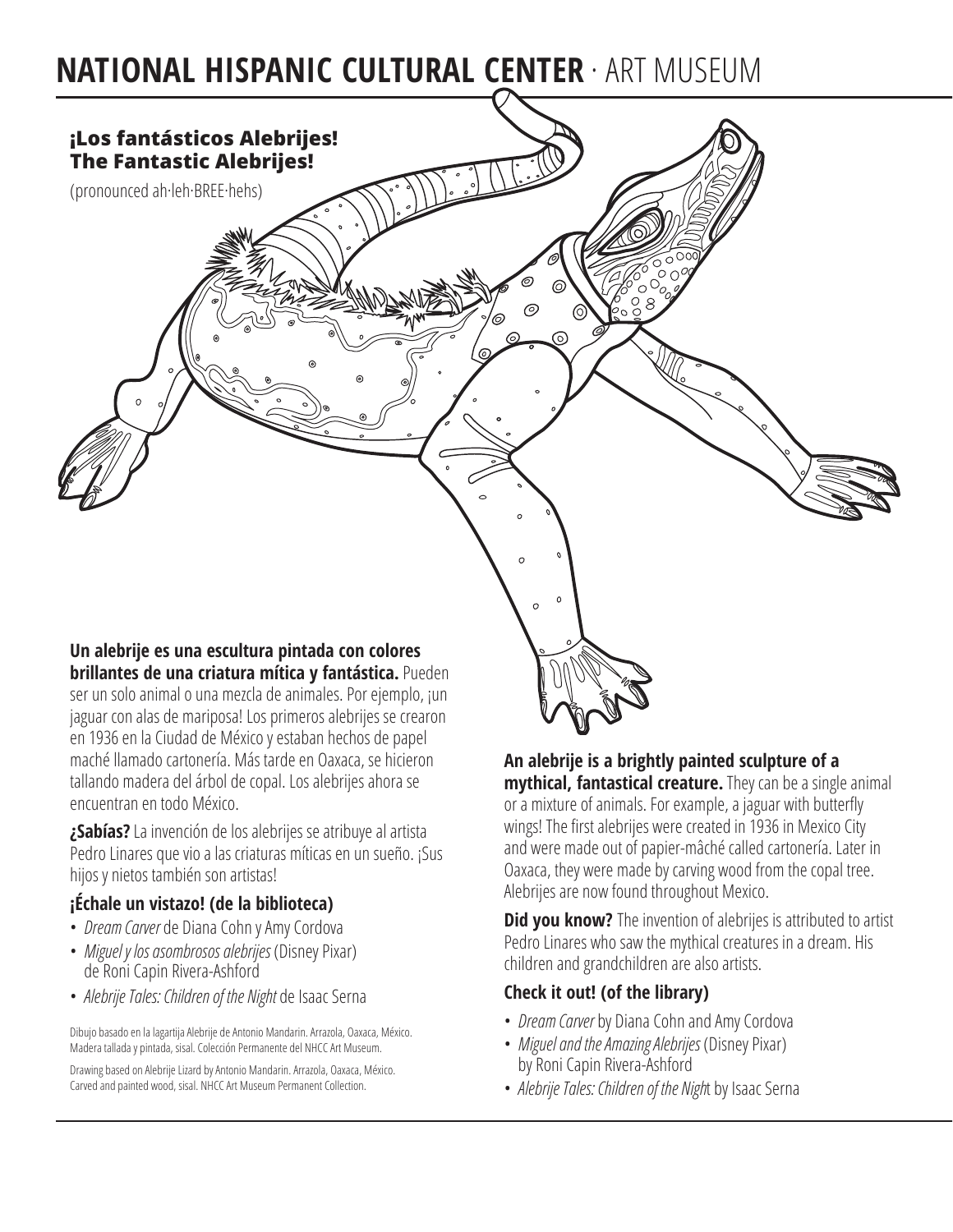## **Crea tu propio alebrije Make your own Alebrije**

**Combina dos o más animales de la lista de a continuación y dibuje su creación aquí. Combine two or more animals from the list below and draw your creation here.**

- Culebra Serpent
- Tortuga Turtle
- Jaguar Jaguar
- Pato Duck
- Ocelote Ocelot
- Colibrí Hummingbird
- Conejo Rabbit
- Xoloitzcuintli Mexican Hairless Dog
- Lagartija Lizard
- Lobo Wolf
- Mono Monkey
- Coatí Coati
- Águila Eagle
- Tiburon Shark
- Axolotl Axolotl
- Ratón Mouse
- Caballo Horse
- Cerdo Pig
- Mariposa Butterfly
- Murciélago Bat

## **Colorea y decora tu alebrije.**

- **1** Dibuja líneas para crear "secciones." Por ejemplo, divide la cola en secciones.
- **2** Completa las secciones con diferentes patrones y colores. Un patrón es un diseño, forma o línea repetidos.
- **3** ¡Agrega pequeños detalles para que tu alebrije cobre vida!

### **Color and decorate your alebrije.**

- **1** Draw lines on your creature to create "sections." For example, divide the tail into sections.
- **2** Fill each section with different patterns and colors. A pattern is a repeated design, shape, or line.
- **3** Add little details to make your alebrije come alive!



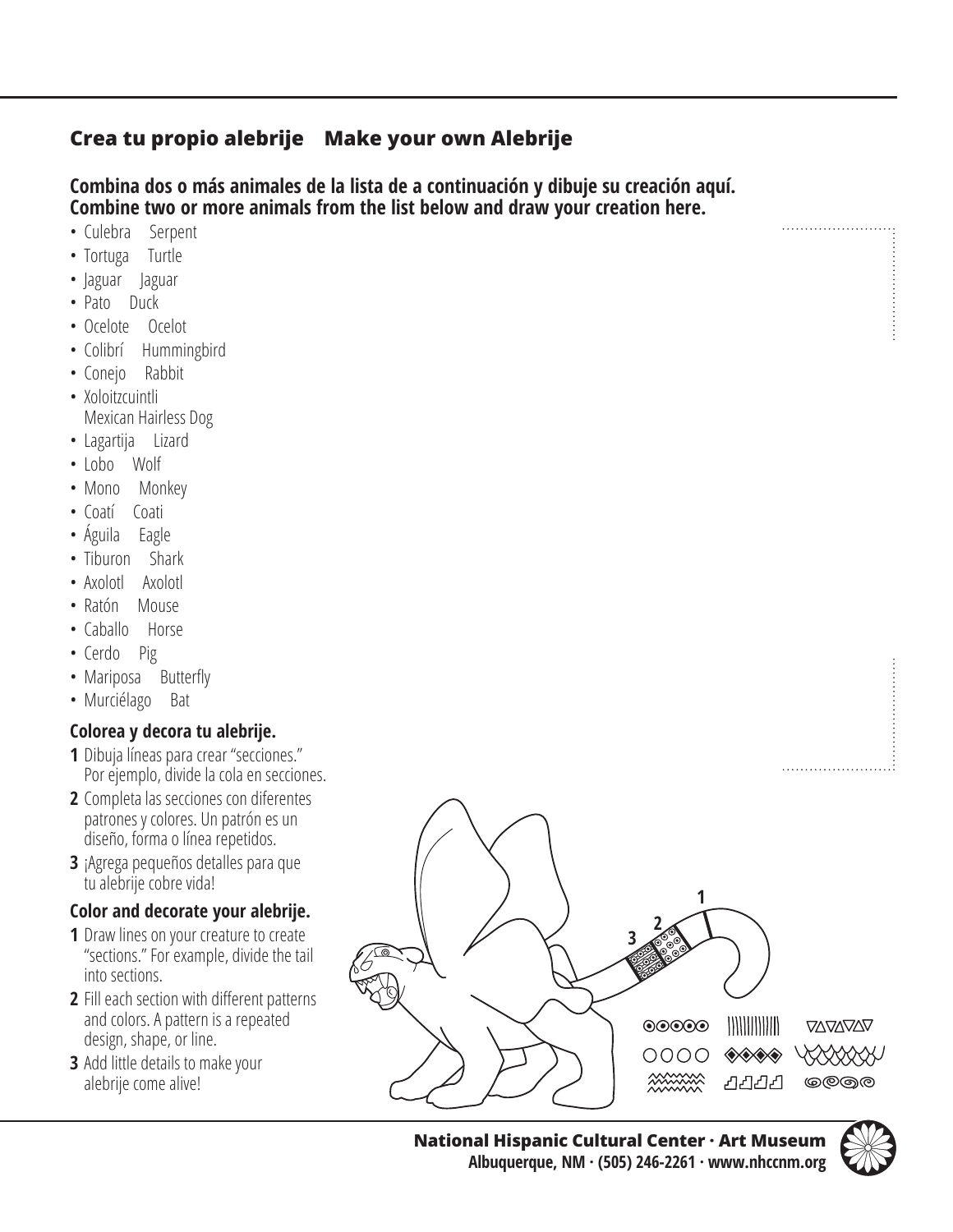## **The Hummingbird King: A Guatemalan Legend**

### **Escrito y adaptado por / Written and adapted by Argentina Palacios Ilustrado por / Illustrated by Felipe Dávalos**

Un joven cacique que había sido protegido por un colibrí es asesinado por su tío celoso y luego transformado en un quetzal, símbolo de libertad (y ave nacional guatemalteca).

A young chief who had been protected by a hummingbird is killed by his jealous uncle and then transformed into a quetzal, a symbol of freedom (and the Guatemalan national bird).

#### **Yo soy el quetzal resplandeciente. Vivo en Costa Rica y mis primos viven en México, Guatemala, Honduras y Panamá.**

El quetzal no solo representa la libertad en la cultura maya tradicional, sino que nosotros también somos uno de los guías espirituales, o nahual, de los mayas.

En el medio de la bandera guatemalteca está el escudo de armas guatemalteco. Me incluye a mí, el quetzal, que representa la libertad.

#### **I am the resplendent quetzal. I live in Costa Rica and my cousins live in Mexico, Guatemala, Honduras, and Panama.**

Not only does the quetzal represent freedom in traditional Mayan culture but we are also one of the spirit guides, or nahual, of the Maya.

In the middle of the Guatemalan flag is the Guatemalan coat of arms. It includes me, the quetzal, representing liberty.





Dibujo de Jan Brett. Drawing by Jan Brett.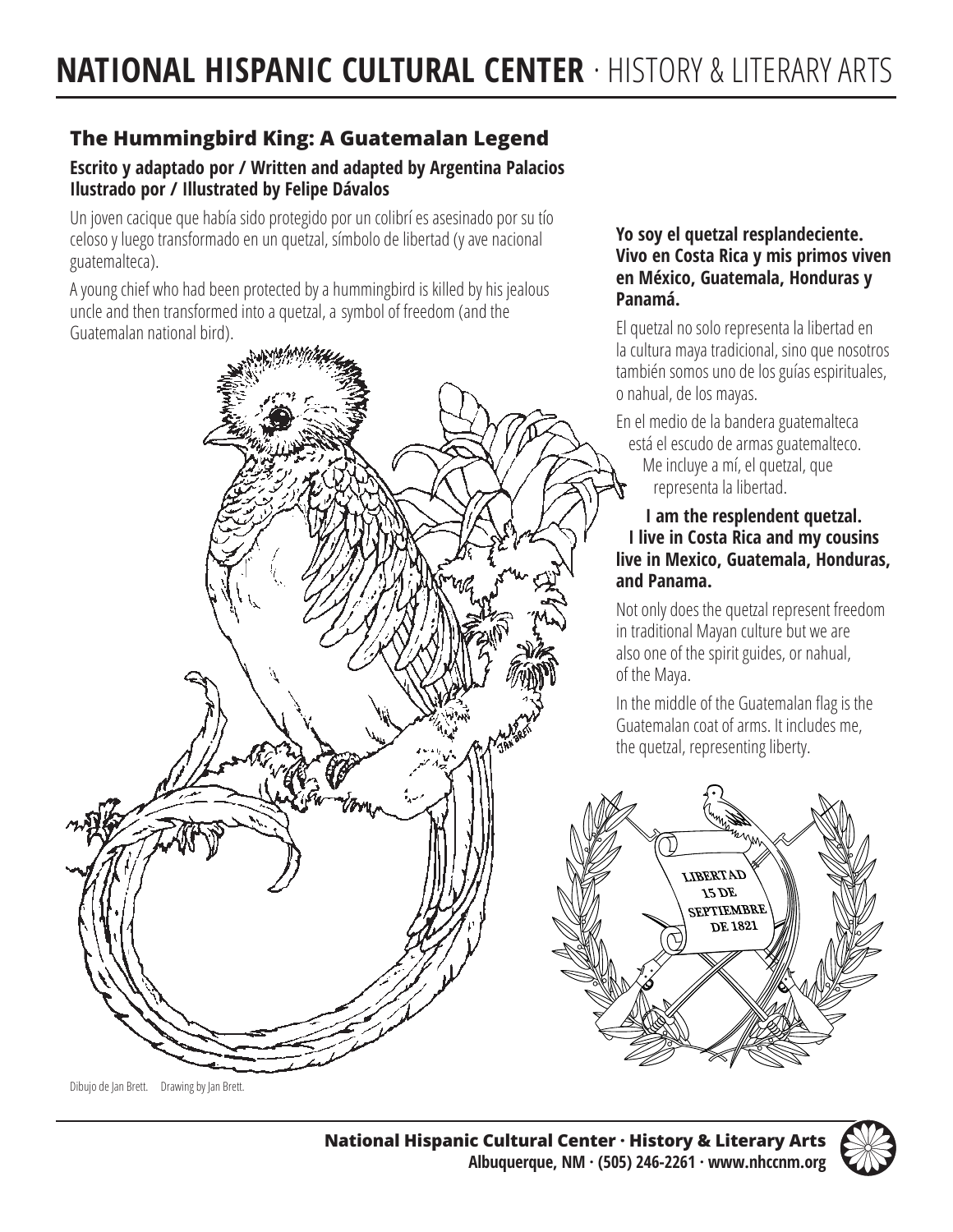# **NATIONAL HISPANIC CULTURAL CENTER** · HISTORY & LITERARY ARTS

### **In the Land of the Jaguar: South America and Its People**

#### **Escrito por / Written by Gena K. Gorrell Ilustrado por / Illustrated by Andrej Krystoforski**

Este libro cuenta la historia de América del Sur. Su historia es tan variada como su geografía de montañas elevadas, desiertos abrasadores y exuberantes selvas tropicales.

This book tells the story of South America. Its story is as varied as its geography of soaring mountains, scorching deserts, and lush rainforests.





#### **Yo soy un jaguar. Mi familia es originaria de América del Norte y América del Sur. Hoy vivimos principalmente en la selva amazónica.**

El jaguar es el felino más grande del hemisferio occidental. A diferencia de la mayoría de los gatos, los jaguares aman el agua. Somos excelentes nadadores.

Para los mayas de México y Centroamérica, el jaguar dominaba la noche selvática.

#### **I am a jaguar. My family is native to North America and South America. Today we mostly live in the Amazon rainforest.**

The jaguar is the biggest cat in the Western hemisphere. Unlike most cats, jaguars love water. We are excellent swimmers.

For the Mayans of Mexico and Central America, the jaguar ruled the jungle night.

**Etiqueta y colorea los 12 países de América del Sur. Label and color the 12 countries of South America.**

**National Hispanic Cultural Center · History & Literary Arts Albuquerque, NM · (505) 246-2261 · www.nhccnm.org**

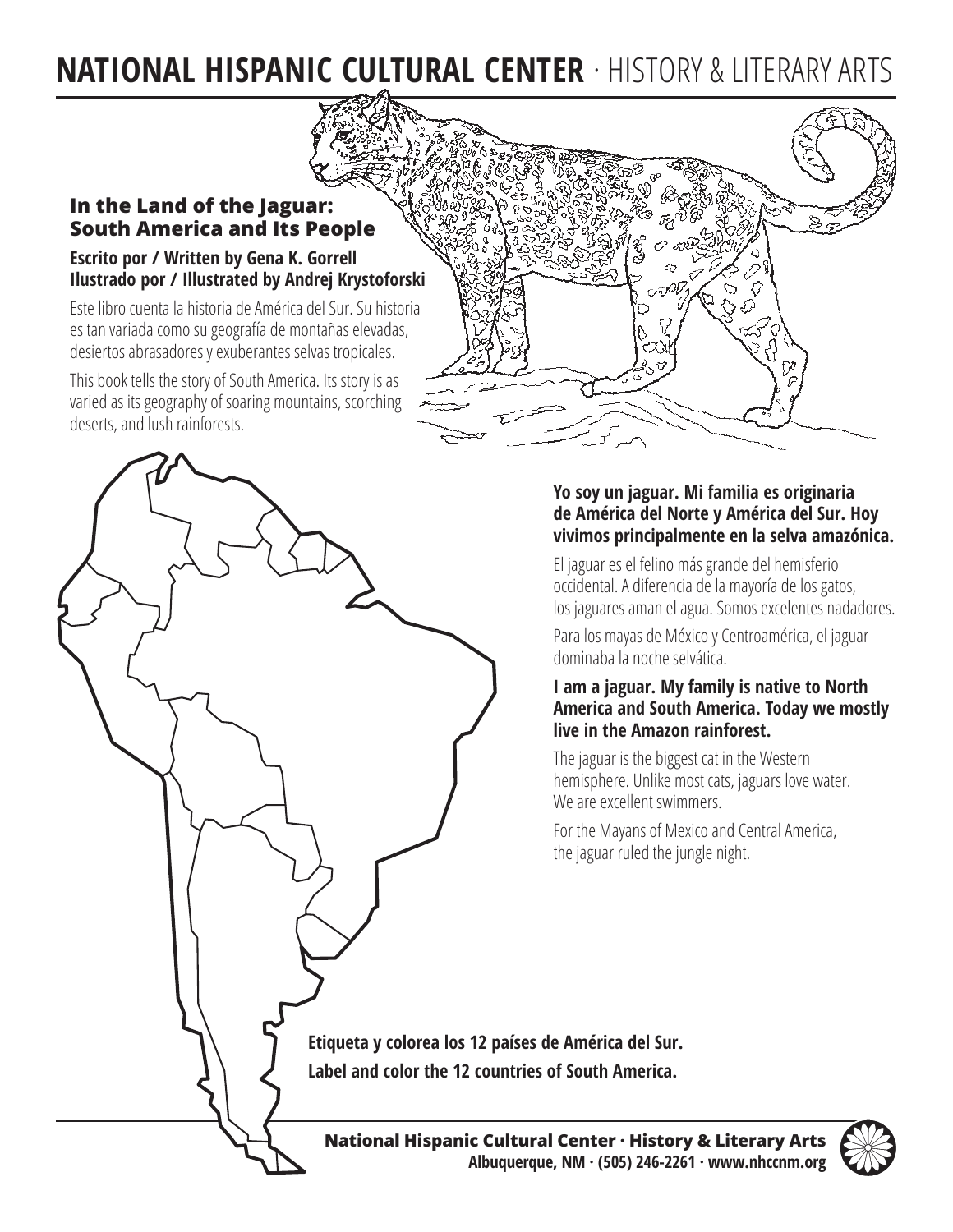## **BINGO de Arte Público**

El arte público se puede encontrar en el exterior o en el interior, y está hecho para todos.

**Toma un paseo por tu vecindario caminando o en tu vehículo, (o en tu próximo viaje) mira si puedes encontrar suficiente arte público para un juego de ¡BINGO! Colorea cada cuadro cuando lo encuentres.**

### **Public Art BINGO**

Public art can be found outside or inside, and is made for everyone.

**Walk or drive around your neighborhood (or on your next road trip) and see if you can find enough public art for a BINGO! Color in each box when you find it.**

| Arte colorido<br>Colorful art                               | Mosaico<br>(arte del azulejos)<br>Mosaic art<br>(tile art) | Arte en el patio<br>de un vecino<br>Art in a neighbor's yard  | Arte hecho de metal<br>Art made of metal | Arte cinético<br>(arte que se mueve)<br>Kinetic art<br>(art that moves)   |
|-------------------------------------------------------------|------------------------------------------------------------|---------------------------------------------------------------|------------------------------------------|---------------------------------------------------------------------------|
| Arte que puedes tocar<br>Art you can touch                  | Arte en aqua<br>Art in water                               | Arte bajo el que<br>puedes pararte<br>Art you can stand under | Arte con luces<br>Art with lights        | Arte en un edificio<br>Art attached to a<br>building                      |
| Arte de una persona<br>Art of a person                      | Arte dentro<br>den un edificio<br>Art inside a building    | <b>ESPACIO</b><br><b>LIBRE</b><br><b>FREE</b><br><b>SPACE</b> | Arte en un parque<br>Art at a park       | Mural<br>Mural                                                            |
| Arte que puedes<br>ver de noche<br>Art you can see at night | Arte en un carro<br>Art on a car                           | Arte de la acera<br>Sidewalk art                              | Arte en una pared<br>Art on a wall       | Arte en el que<br>puedes sentarte<br>Art you can sit on                   |
| Arte en una ventana<br>Art in a window                      | Graffiti<br>Graffiti                                       | Arte sobre la naturaleza<br>Art about nature                  | Arte abstracto<br>Abstract art           | Arte que puedes<br>ver desde la calle<br>Art you can see<br>from the road |

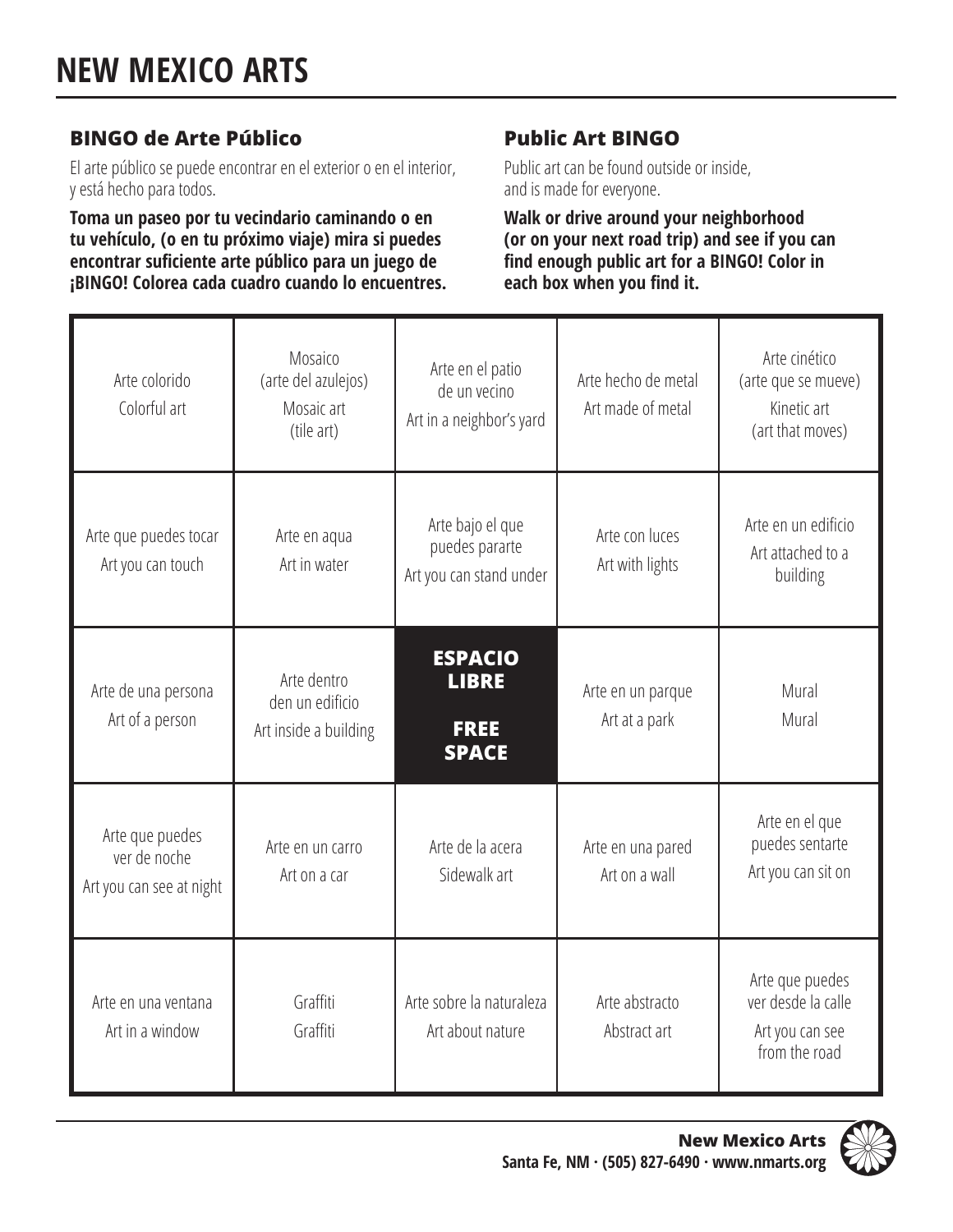### **Poesía de Colas y Cuentos**

**Rellena los espacios en blanco para completar el cuento.**

|                                                                                              |                                                     | (ANIM)                                                                                                        |
|----------------------------------------------------------------------------------------------|-----------------------------------------------------|---------------------------------------------------------------------------------------------------------------|
|                                                                                              | Que nació con  colas junto a un muelle. Cuando Hawk | Who was born with tails<br>(NUMBER)                                                                           |
| (NÚMERO)                                                                                     |                                                     | When Hawk peered in the water,                                                                                |
| hacia atrás! Esto hizo que Hawk tropezara y entonces ¡SPLAT!                                 |                                                     | looked back! This made Hawk stum                                                                              |
| Hawk comenzó a crear.                                                                        |                                                     | When Hawk woke up she felt<br>She wanted to<br><b>CART VER</b><br>With her tails and<br>Hawk began to create. |
| IHawk pasó  dias y noches<br>hacienda su obra maestra!                                       |                                                     | Hawk spent  days and nig<br>making her masterpiece!                                                           |
| Finalmente, Hawk estaba lista para mostrar su arte al                                        |                                                     | Finally, Hawk was ready to show he                                                                            |
| (SUSTANTIVO PLURAL)                                                                          |                                                     | friends to the<br>(PLAC                                                                                       |
| ¡Una vez que todas llegaron, Hawk gritó:                                                     |                                                     | Once everyone arrived, Hawk yelled                                                                            |
| y reveló su obra de arte! ¡La multitud se volvió loca, diciendo                              |                                                     | (ANYTHING)<br>and revealed her artwork! The crov                                                              |
| (CUALQUIER COSA)                                                                             |                                                     | (ANYTHING)<br>Everyone loved Hawk's artwork, and                                                              |
| ¡A todos les encantó el arte de Hawk, y estaban entusiasmados<br>de hacer sus propias obras! |                                                     | to make their own!<br>المتلحص برمند امارزمن بربطته المطالقا                                                   |
|                                                                                              |                                                     |                                                                                                               |

### **¿Qué arte harías?**

### **Tails & Tales Poetry Fill in the blanks to help finish the tale.**

| Who was born with $\ldots \ldots \ldots \ldots$ tails by a dock.      |
|-----------------------------------------------------------------------|
|                                                                       |
| looked back! This made Hawk stumble, then SPLAT!                      |
|                                                                       |
|                                                                       |
|                                                                       |
| Hawk began to create.                                                 |
| Hawk spent  days and nights                                           |
| making her masterpiece!                                               |
| Finally, Hawk was ready to show her art to the                        |
| Thawk covered her                                                     |
|                                                                       |
|                                                                       |
| Once everyone arrived, Hawk yelled:                                   |
| and revealed her artwork! The crowd went wild, saying                 |
|                                                                       |
| Everyone loved Hawk's artwork, and were excited<br>to make their own! |

**What art would you make?**

Para más información sobre la competencia estatal Poetry Out Loud de Nuevo México visite: **nmarts.org/poetry-out-loud/** Learn more about New Mexico's Poetry Out Loud state competition here: **nmarts.org/poetry-out-loud/**

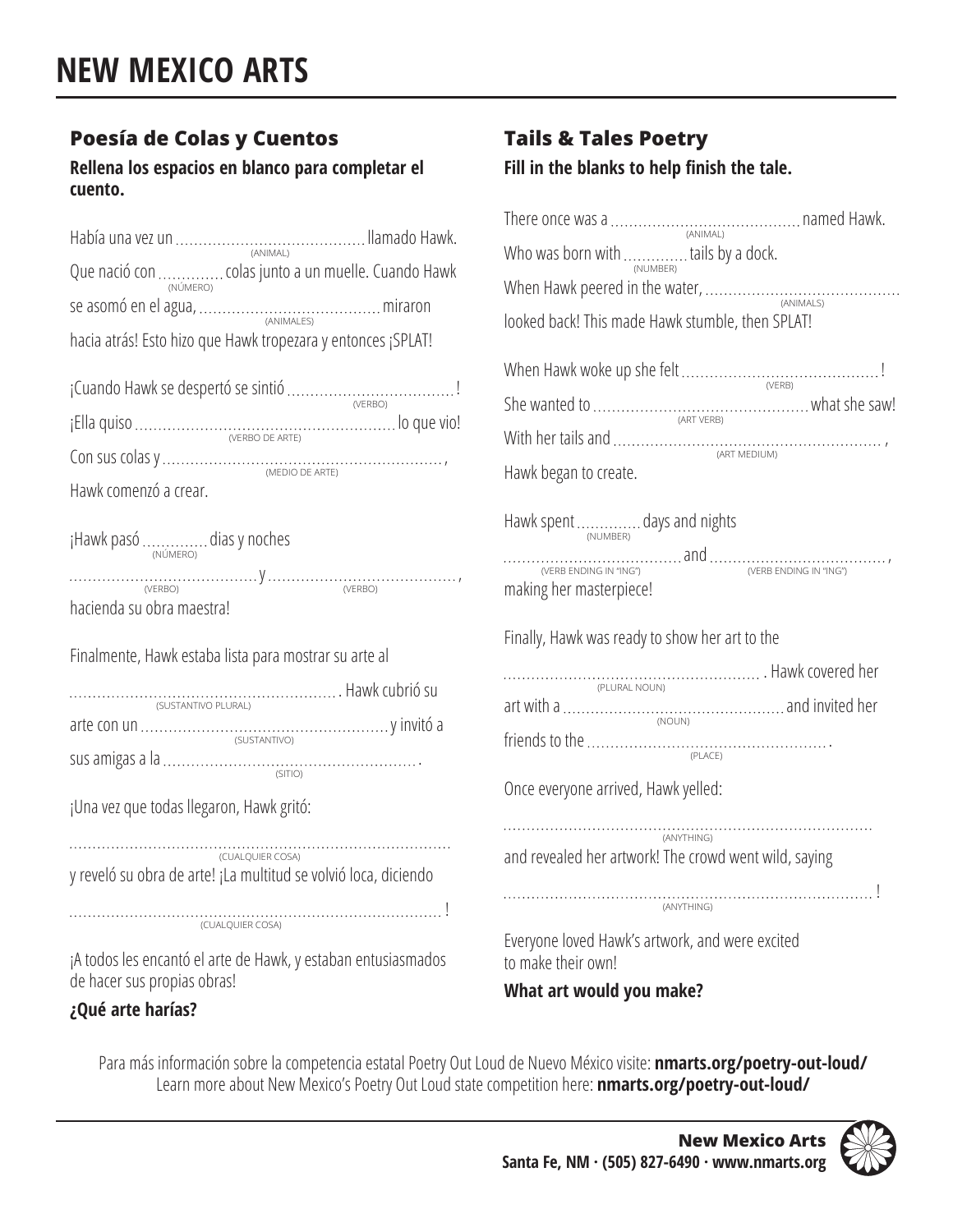# **NEW MEXICO FARM & RANCH HERITAGE MUSEUM**

### **Datos Sobre las Ovejas Debouillet**

- Las ovejas Debouillet se desarrollaron cerca de Tatum, NM en la década de 1920.
- Una oveja hembra se llama oveja, un cordero macho se llama carnero y una ovejita se llama cordero.
- Las ovejas tienen lana. Las frazadas, los calcetines, los suéteres y los sombreros se pueden hacer con lana y nos ayudan a mantenernos calientes.
- Las ovejas se esquilan y la lana se lava, se carda y se hila en hilo.
- Las ovejas son herbívoros y comen pasto, semillas y plantas.
- ¿Las ovejas tienen cola? Todas las ovejas nacen con cola, pero la mayoría de los granjeros las "descolan" o se las quitan cuando los corderos tienen aproximadamente una semana de edad. Las colas cortadas ayudan a prevenir problemas de salud futuros.

### **Debouillet Sheep Facts**

- Debouillet sheep were developed near Tatum, NM in the 1920s.
- A female sheep is called a ewe, a male sheep is called a ram, and a baby sheep is called a lamb.
- Sheep have wool. Blankets, socks, sweaters, and hats can be made from wool and help keep us warm.
- Sheep are sheared and the wool is washed, carded, and spun into yarn.
- Sheep are herbivores and eat grass, seeds, and plants.
- Do sheep have tails? All sheep are born with tails, but most farmers "dock" or remove them when the lambs are about one week old. Docked tails helps prevent future health issues.



**New Mexico Farm & Ranch Heritage Museum Las Cruces, NM · (575) 522.4100 · www.nmfarmandranchmuseum.org**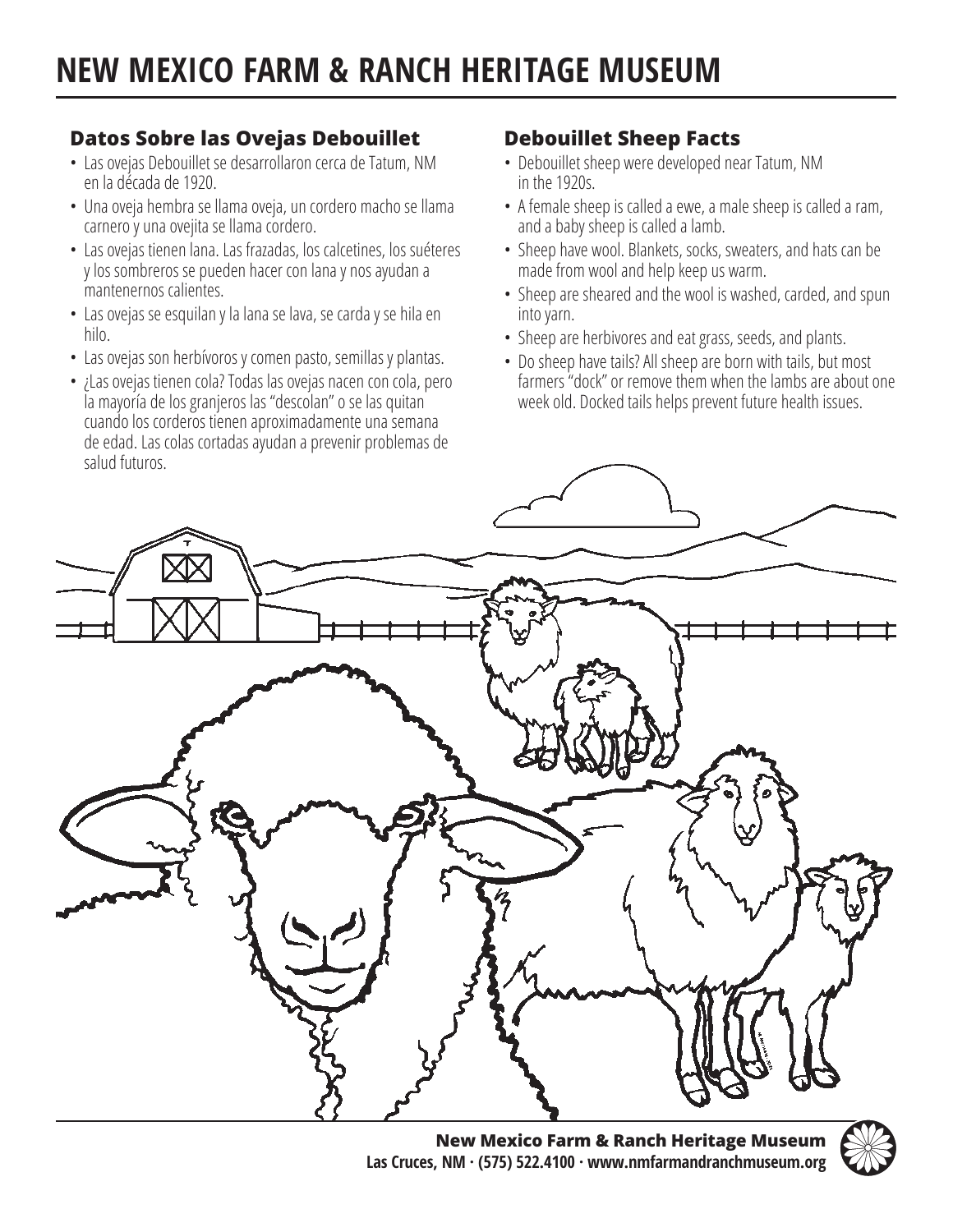### **Las Tres Hermanas**

Durante siglos, se han contado muchas historias sobre las legendarias Tres Hermanas. En cada cuento, las Tres Hermanas representan maíz, frijoles y calabaza. ¡A pesar de que cada hermana era tan diferente, se ayudaron mutuamente a crecer! El maíz actúa como un palo para que trepen las enredaderas del frijol. Las enredaderas del frijol mantienen a los tallos de maíz sujetados firmemente a la tierra para que no se caigan. Las plantas de calabaza tienen hojas grandes que protegen a todas las plantas y crean un área sombreada para mantener la tierra fresca y húmeda. La gente del pueblo Zuni de Nuevo México creó el *Latdekwi:we*, o el jardín de gofres, para cultivar a las Tres Hermanas. Gracias a ellos, sabemos cómo sembrar cultivos en nuestro clima seco con poca lluvia.

## **¡Haz tu propio jardín de gofres!**

- Excava para aflojar la tierra.
- En la esquina superior, arrastra una regla de 12 pulgadas en la tierra hacia ti, hacia atrás y de lado a lado. Ahora tienes un pie cuadrado de tierra con tierra amontonada alrededor.
- Continúa hasta hacer la cantidad deseada de cuadros.
- Planta tus semillas.
- Ahora deja que el agua se hunda dentro de cada cuadrado.

## **The Three Sisters**

For centuries, there have been many stories told of the legendary Three Sisters. In each tale, the Three Sisters represent corn, beans, and squash. As different as each sister was, they each helped each other grow! Corn acts like a pole for the bean vines to climb. Bean vines keep the corn stalks grounded so they do not fall. Squash plants have large leaves that protect all the plants and create a shaded area to keep the soil cool and moist. The Zuni pueblo people of New Mexico created the *Latdekwi:we*, or the waffle garden, to grow the Three Sisters. Because of them, we know how to grow crops in our dry climate with little rain.

### **Make your own waffle garden!**

- Dig to loosen soil.
- In the top corner, drag a 12-inch ruler in the dirt towards you, back, and side to side. Now you have one square foot of soil with dirt mounds around.
- Continue until you make as many squares as you want.
- Plant your seeds.
- Now let water sink inside each square.
- Watch your garden grow!



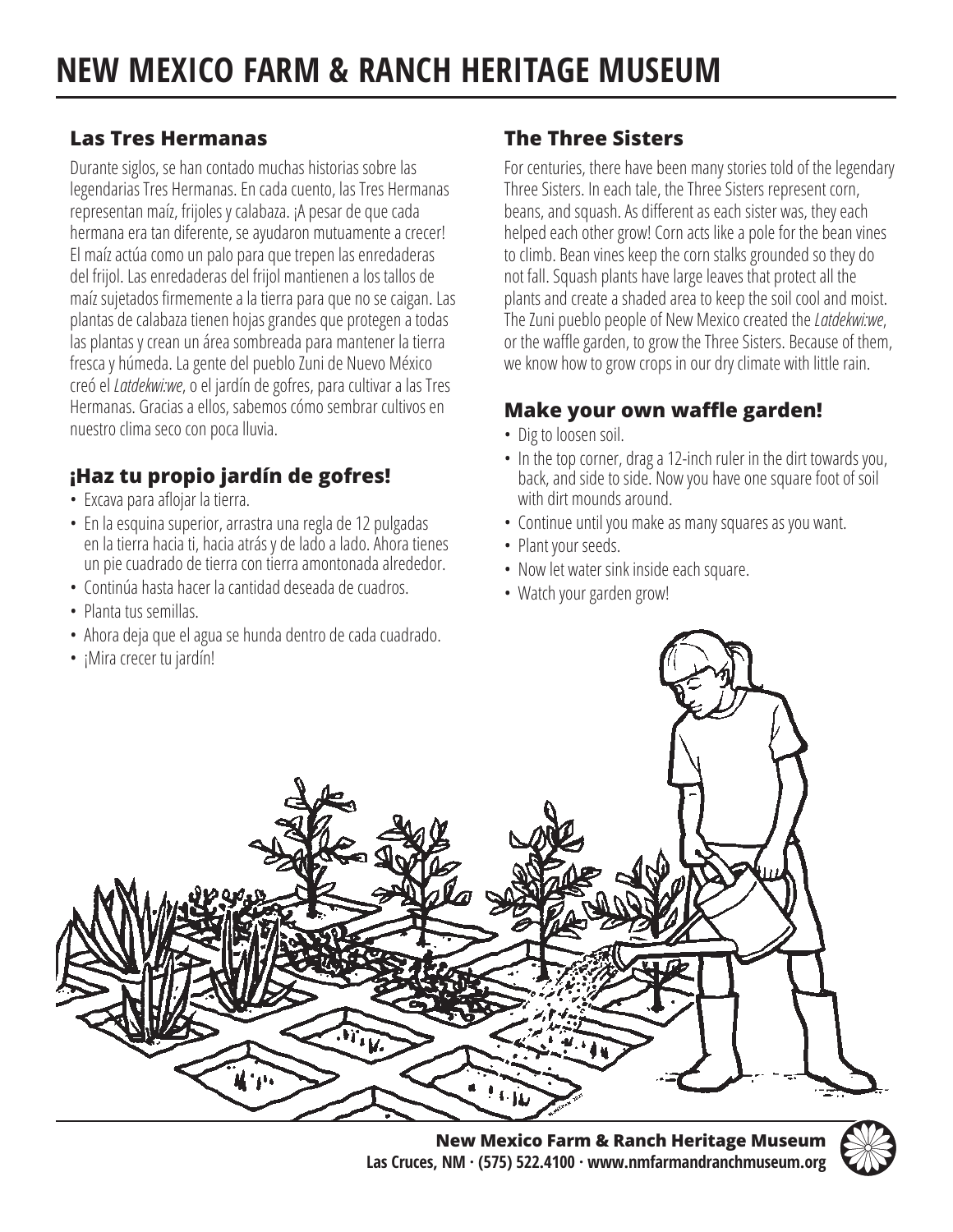

### **Pájaro del estado de Nuevo México: el correcaminos**

**La historia de Nuevo México es muy divertida: hay una gran historia por descubrir detrás de los símbolos oficiales del estado, y ALGUNOS de ellos tienen COLAS.**

### **El Gran Correcaminos es nuestro pájaro estatal.**

Tienen una divertida cresta negra azulada en la parte superior de la cabeza, una cola muy larga y sus plumas son veteadas de color marrón y blanco polvoriento. A veces puede ver una marca azul brillante y de lectura alrededor de sus ojos. Realmente puede correr muy rápido.

Los correcaminos han sido el tema de muchas historias, y algunas tribus en Nuevo México incluso tienen nombres de clanes asociados con ellos. A los primeros colonos se les dijo que si se perdían, un correcaminos los llevaría de regreso a su camino. Nuestro pájaro se hizo muy conocido después de que el artista Mike Maltese se inspirara para poner al correcaminos en una caricatura en 1949. Se hizo famoso por su sonido de "bip bip". Hoy, el tren Railrunner de Nuevo México celebra la caricatura y el tren emite un feliz "bip bip" cuando llega a la estación.

### **New Mexico state bird: the roadrunner**

**New Mexico History is lots of fun—there is a great story to be discovered behind the official state symbols, and SOME of them have TAILS.**

**The Greater Roadrunner is our State Bird.** They have a funny bluish black crest on the top of their heads, a very long tail, and its feathers are streaked brown and dusty white. You can sometimes see a bright blue and red mark around its eyes. It really can run very fast.

Roadrunners have been the subject of many tales, and some tribes in New Mexico even have clan names associated with them. Early settlers were told that if they got lost, a roadrunner would lead them back to their path. Our bird became well known after artist Mike Maltese was inspired to put the roadrunner in a cartoon in 1949. He became famous for his "beep beep" sound. Today, the New Mexico Railrunner train celebrates the cartoon, and the train makes a happy "beep beep" sound when it arrives at the station.

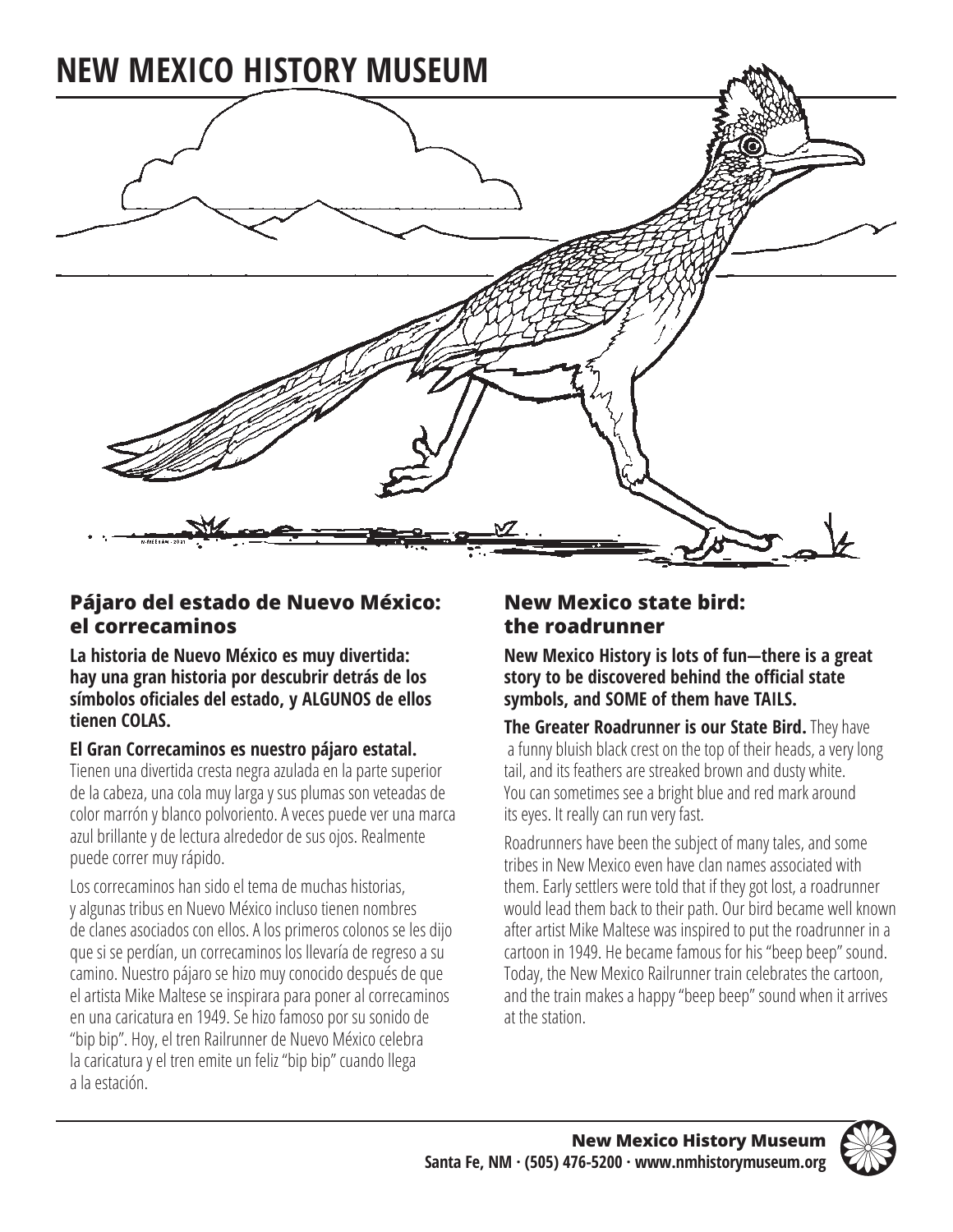### **Mamífero del estado de Nuevo México: el oso negro**

### **El Mamífero del Estado es el Oso Negro.**

Los osos negros tienen colas pequeñas, pero un cuerpo grande. El pelaje de un oso negro es peludo y generalmente negro, pero también puede ser marrón oscuro, de color canela o incluso de tonos más claros. Los osos negros tienen patas fuertes y poderosas con patas grandes y son expertos trepadores de árboles.

En la primavera de 1950, hubo un incendio forestal en las Montañas Capitán de Nuevo México. Los bomberos apagaron el fuego y uno de ellos de Taos Pueblo, vio a un osito bebé en lo alto de la copa de un árbol quemado. Fue

rescatado y sus patas quemadas fueron curadas. Unos años antes, el Servicio Forestal Nacional había hecho un cartel con un oso sobre la prevención de incendios. Cuando rescataron al osito, lo llamaron Smokey y se convirtió en el símbolo de la prevención de incendios forestales en todo el país. Smokey recibió un nuevo hogar en el Zoológico Nacional de Washington, DC. En 1976, cuando murió, Smokey fue devuelto a Nuevo México, y hoy puedes visitar el parque donde está enterrado en Capitán, Nuevo México.

**Obtenga más información sobre la historia de Smokey visitando smokeybear.com/es/ smokeys-history/story-of-smokey o escaneando el código QR aquí.**



**Learn more about Smokey's story by visiting smokeybear.com/en/ smokeys-history/story-of-smokey or by scanning the QR code here.**

Dibujo basado en el póster "Solo tú" del U.S. Forest Service Drawing based on the U.S. Forest Service "Only You" poster.

SMOKEY



### **New Mexico state mammal: the black bear**

**The State Mammal is the Black Bear.** Black bears have little tails, but a large body. The coat of a Black Bear is shaggy and usually black, but it can also be dark brown, cinnamon colored or even lighter shades. Black Bears have strong powerful legs with large paws and they are expert tree climbers. In the spring of 1950, there was a forest

fire in the Capitan Mountains of New Mexico. Firefighters put out the blaze, and one of them from Taos Pueblo saw

a little baby bear far up in a burned treetop. He was rescued and his burnt paws were healed. A few years before, the National Forest Service had made a poster with a bear on it about fire prevention. When the little bear was rescued, he was called Smokey, and he became the symbol for forest fire prevention nationwide. Smokey was given a new home at the National Zoo in Washington, DC. In 1976, when he died, Smokey was returned to New Mexico, and you today can visit the park where he is buried in Capitan, NM.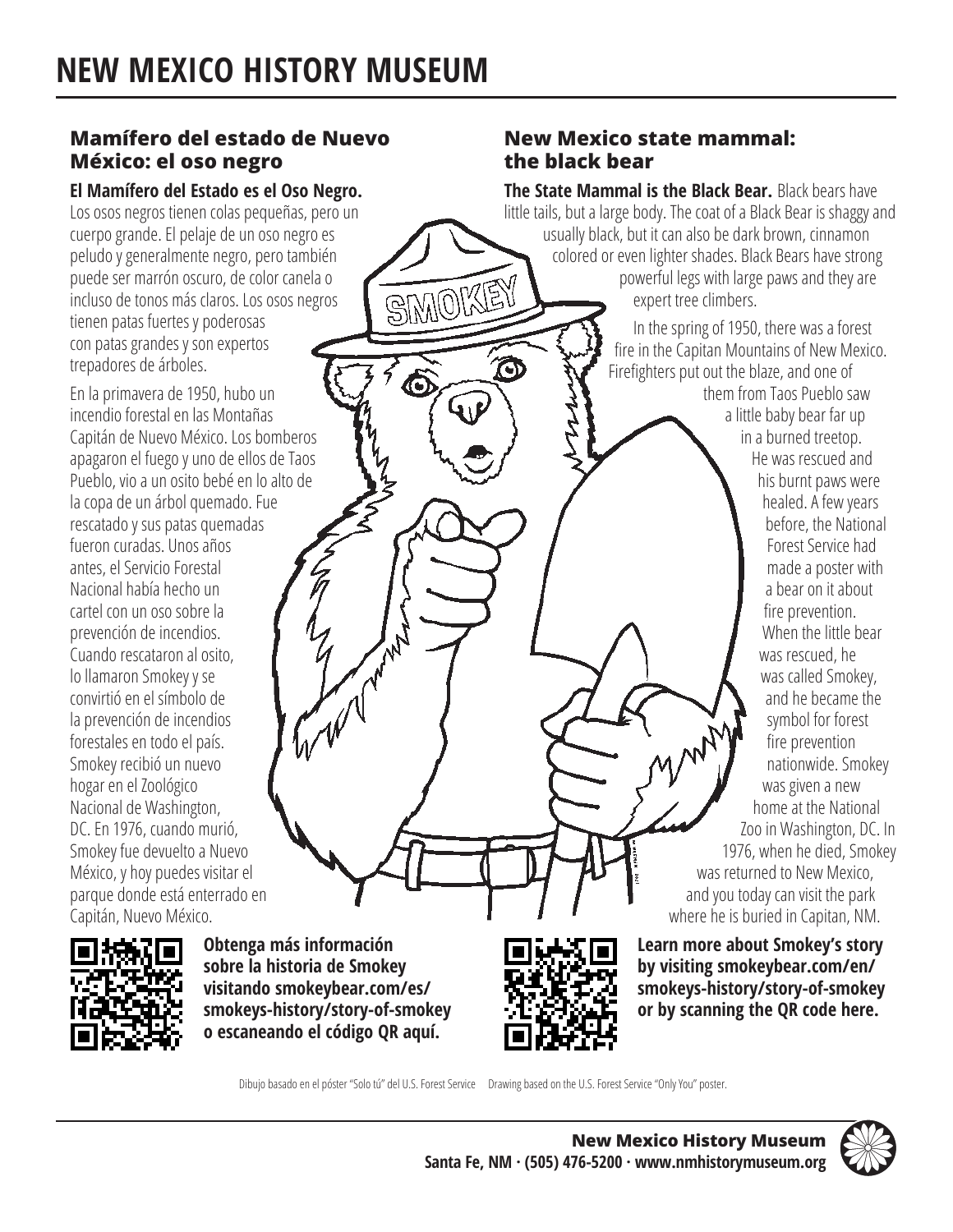# **NEW MEXICO MUSEUM OF ART**



Dibujo basado en el *Playroom Symposium* de Gustave Baumann. Antes de 1915, acuarela. Donación de Jane Baumann, 1978 (3908.23P) Drawing based on *Playroom Symposium* by Gustave Baumann. Before 1915, watercolor. Gift of Jane Baumann, 1978 (3908.23P)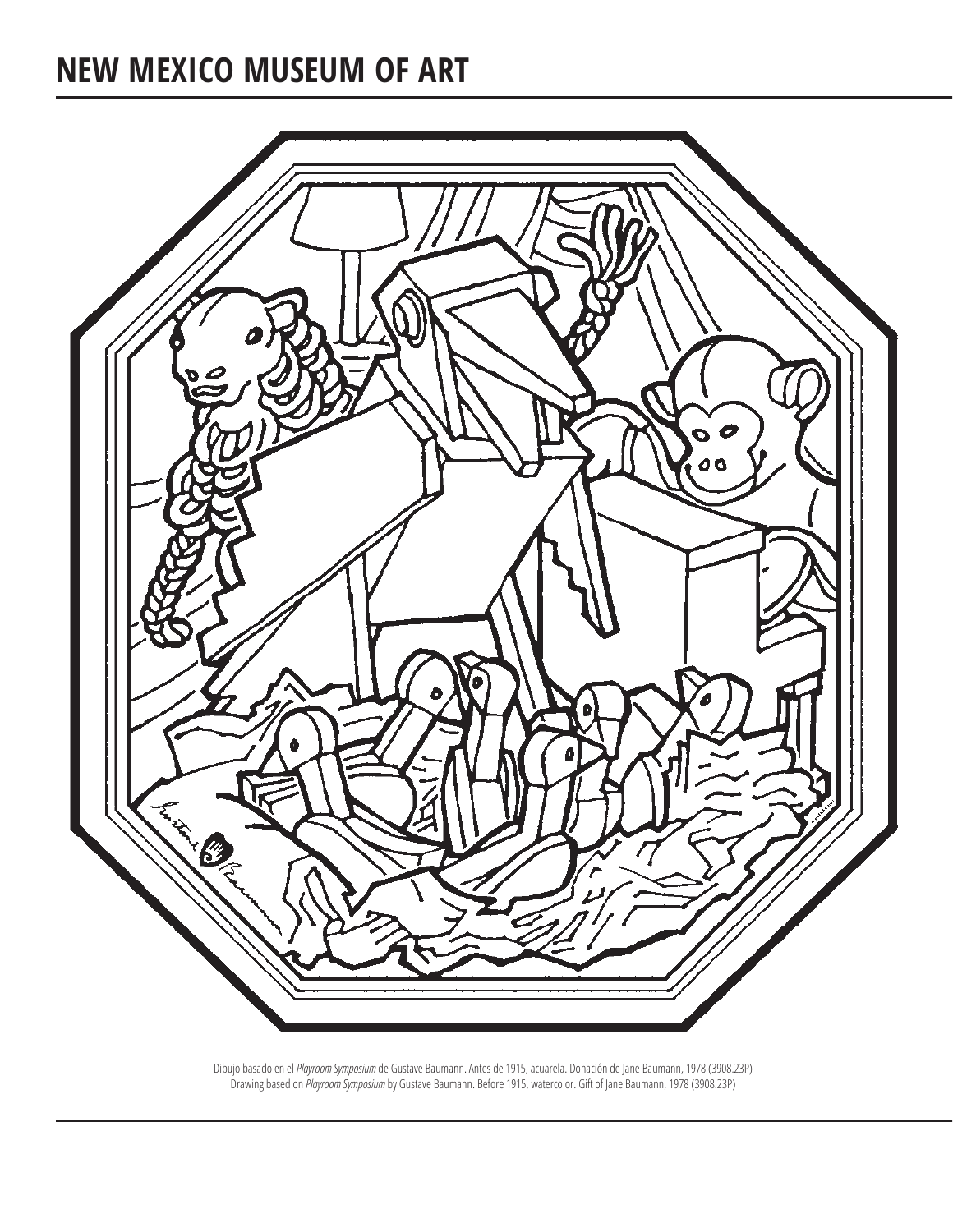### **Sobre Gustave Baumann**

Baumann fue un artista de muchos talentos, incluyendo la pintura, el grabado y la fabricación de muebles. *Playroom Symposium*, se basa en una acuarela que hizo alrededor de 1915. Años más tarde, Baumann creó marionetas talladas a mano (títeres controlados desde arriba mediante cables o cuerdas). En su vida, creó casi 70 marionetas, todas las cuales se encuentran en la colección del New Mexico Museum of Art.

#### **Si deseas intentar hacer tu propia marioneta de papel, puedes descargar una actividad imprimible de nuestro sitio web.**

Escanea el código QR o vista la pagina www.nmartmuseum.org/assets/files/Activities/ Baumann\_Puppets\_Handout.pdf

### **El arte puede ayudarte a escribir historias**

Escribir sobre obras de arte es una forma creativa de generar ideas para escribir historias. **Usa tu imaginación para escribir una historia sobre Playroom Symposium.** Las preguntas a continuación pueden ayudarte a observar el arte más de cerca y guiar tu escritura

- ¿Cual es la configuracion? ¿Dónde está sucediendo esto?
- ¿Quienes son los personajes?
- ¿Cuál es la trama? ¿Qué está pasando en este "simposio de juguetes"?
- ¿Los juguetes tienen dueño?
- ¿Qué condujo a esta escena? ¿Qué crees que pasó justo antes de esta escena? ¿Cómo llegaron los juguetes aquí?
- ¿Que crees que pasará después?

### **¡Escribe tu historia a continuación!**

## **About Gustave Baumann**

Baumann was an artist of many talents, including painting, printmaking and furniture making. *Playroom Symposium*, is based on a watercolor he made around 1915. Years later, Baumann created hand-carved marionettes (puppets controlled from above using wires or strings). In his lifetime, he created nearly 70 marionettes, all of which are in the collection at the New Mexico Museum of Art.

#### **If you would like to try making your own paper puppet, you can download a printable activity from our website.**

Scan the QR code here, or go to www.nmartmuseum.org/assets/files/Activities/ Baumann\_Puppets\_Handout.pdf

## **Art can help you write stories**

Writing about works of art is a creative way to spark ideas for writing stories. **Use your imagination to write a story about the Playroom Symposium.** The questions below can help you look at the art more closely and guide your writing.

- What is the setting? Where is this taking place?
- Who are the characters?
- What is the plot? What is happening in this "symposium of toys"?
- Do the toys have an owner?
- What led up to this scene? What do you think happened right before this scene? How did the toys get here?
- What do you think will happen next?

### **Write your story below!**

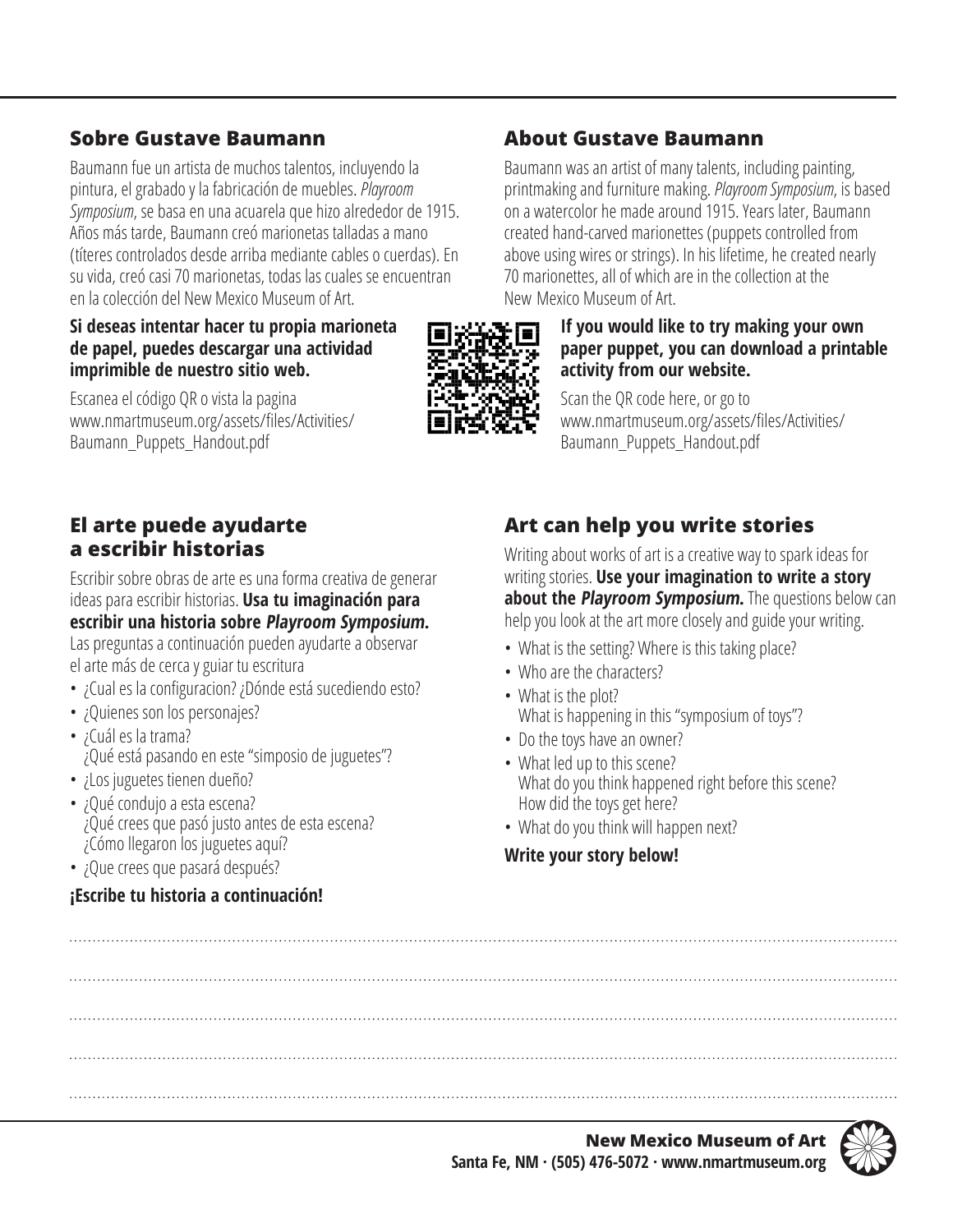# **NEW MEXICO MUSEUM OF NATURAL HISTORY & SCIENCE**

### **BINGO de Busquedad en el Bosque**

**Camina por el Bosque del Río Grande y mira cuántos elementos de la tarjeta puedes encontrar. Colorea cada cuadro cuando lo encuentres.**

### **Bosque Search BINGO**

**Walk around the Rio Grande Bosque and see how many items on the card you can find. Color in each box when you find it.**

| • ¿Cuál fue el artículo más fácil de encontrar?                                                                                                                                                                                                             | • What was the easiest item to find?                                                                                                                                                                                                  |
|-------------------------------------------------------------------------------------------------------------------------------------------------------------------------------------------------------------------------------------------------------------|---------------------------------------------------------------------------------------------------------------------------------------------------------------------------------------------------------------------------------------|
|                                                                                                                                                                                                                                                             |                                                                                                                                                                                                                                       |
| • ¿Cuál fue el artículo más difícil de encontrar?                                                                                                                                                                                                           | • What was the most difficult item to find?                                                                                                                                                                                           |
|                                                                                                                                                                                                                                                             |                                                                                                                                                                                                                                       |
| • ¿Cuál fue el artículo más interesante?                                                                                                                                                                                                                    | • What was the most interesting item?                                                                                                                                                                                                 |
|                                                                                                                                                                                                                                                             |                                                                                                                                                                                                                                       |
| · ¿Qué fue lo más sorprendente que encontraste?                                                                                                                                                                                                             | • What was most surprising thing you found?                                                                                                                                                                                           |
|                                                                                                                                                                                                                                                             |                                                                                                                                                                                                                                       |
| • ¿Encontraste algo más interesante mientras buscabas cosas<br>en tu tarjeta?                                                                                                                                                                               | • Did you find anything else interesting<br>while you were looking for things on your card?                                                                                                                                           |
|                                                                                                                                                                                                                                                             |                                                                                                                                                                                                                                       |
|                                                                                                                                                                                                                                                             |                                                                                                                                                                                                                                       |
| ¿Sabías?                                                                                                                                                                                                                                                    | Did you know?                                                                                                                                                                                                                         |
| Las hojas masticadas son en su mayoría masticadas por<br>insectos u otros artrópodos. El grupo principal de animales que<br>comen hojas en el bosque son las cochinillas y los piejos de<br>madera. ¡Estos artrópodos fueron introducidos a este ecosistema | <b>Chewed leaves</b> are mostly chewed by insects or other<br>arthropods. The major group of animals that eat leaves in the<br>bosque are pillbugs and woodlice. These arthropods were<br>introduced into this ecosystem from Europe! |
| desde Europa!                                                                                                                                                                                                                                               | <b>Star twigs:</b> Pick up a cottonwood twig from the ground and                                                                                                                                                                      |

**Ramas de estrella:** Recoge una ramita de álamo del suelo y encuentra una cicatriz de escamas de yemas terminales. Parece un anillo o collar que rodea la ramita. Corta la ramita en dos en este punto y podrás ver la forma de estrella formada por las células en el centro del tallo.

#### **Star twigs:** Pick up a cottonwood twig from the ground and find a terminal bud scale scar. It looks like a ring or collar that circles the twig. Snap the twig in two at this point and you can see the star shape formed by the cells in the center of the stem.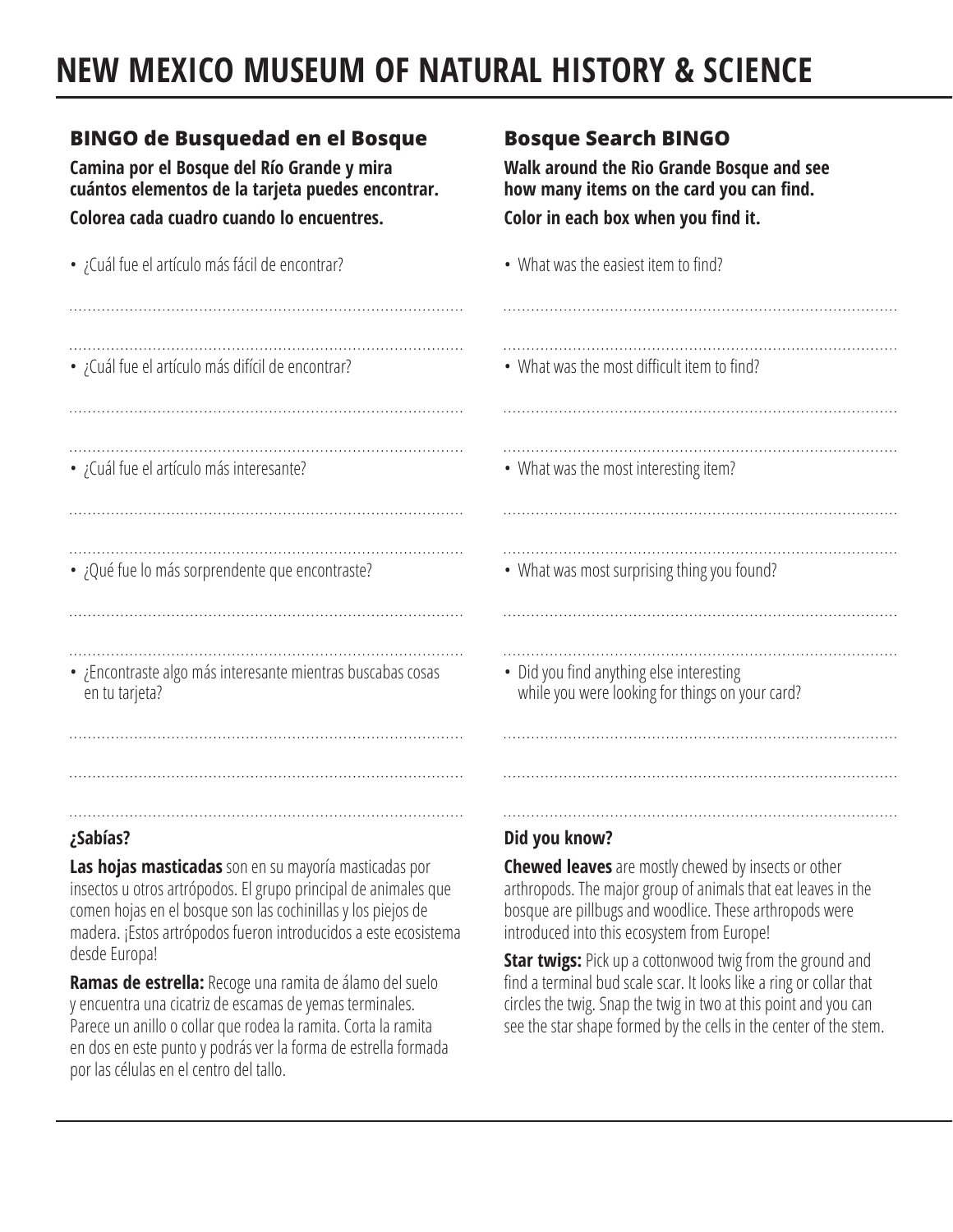| Hoja masticada<br>Chewed leaf        | Ardilla<br>Squirrel                                      | Madriguera de animales<br>Animal burrow                       | Nido de pájaro<br>Bird nest         | Hormiga<br>Ant                                             |
|--------------------------------------|----------------------------------------------------------|---------------------------------------------------------------|-------------------------------------|------------------------------------------------------------|
| Huellas de animales<br>Animal tracks | Araña<br>Spider                                          | Semillas de árbol<br>del paraíso<br>Russian olive seeds       | Saltamontes<br>Grasshopper          | Árbol de castor<br>Beaver tree                             |
| Suelo arenoso<br>Sandy soil          | Tortuga<br>Turtle                                        | <b>ESPACIO</b><br><b>LIBRE</b><br><b>FREE</b><br><b>SPACE</b> | Pájaro posado<br>Perching bird      | Huellas de escarabajos<br>de corteza<br>Bark beetle tracks |
| Colibrí<br>Hummingbird               | Hoja de álamo<br>Cottonwood leaf                         | Libélula<br>Dragonfly                                         | Conchas de cigarra<br>Cicada shells | Ganso de Canadá<br>Canada goose                            |
| Cochinilla<br>Pillbug                | Ramas de álamo<br>con estrellas<br>Cottonwood star twigs | Excremento de animales<br>Animal pellets                      | Lagartija<br>Lizard                 | Pluma<br>Feather                                           |

Dibujos de Gregory Scheib y George Mauro de *Bosque Education Guide* Drawings by Gregory Scheib and George Mauro from the *Bosque Education Guide*

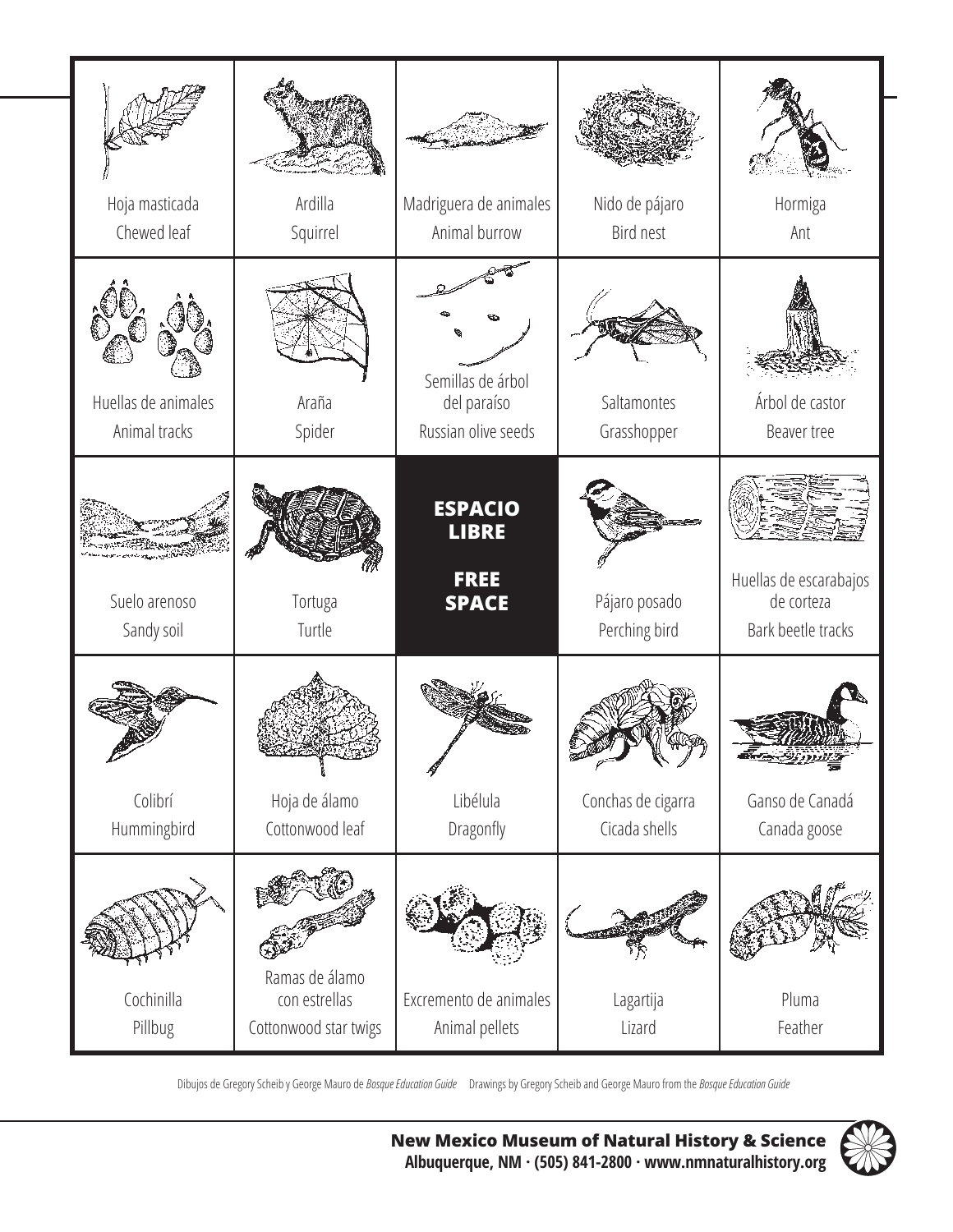# **¡Animales en el espacio ultraterrestre!**

### **¿Sabías?**

Las primeras criaturas de la Tierra que viajaron al espacio fueron las moscas de la fruta.

El primer animal que realizó un vuelo suborbital alrededor de la Tierra fue un perro ruso llamado Laika.

Otros animales que fueron al espacio antes que los humanos incluyeron un mono ardilla llamado Gordo, un mono Rhesus llamado Able y un mono ardilla llamado Baker, un chimpancé llamado HAM que fue entrenado en la Base de la Fuerza Aérea Holloman en Nuevo México y un gato francés llamado Félix.

# **Animals in outer space!**

## **Did you know?**

The very first creatures from Earth that went to space were fruit flies.

The first animal to make a suborbital flight around the Earth was a Russian dog named Laika.

Other animals that went to space before humans included a squirrel monkey named Gordo, a Rhesus monkey named Able and a squirrel monkey named Baker, a chimpanzee named HAM who was trained at Holloman Air Force Base in New Mexico, and a French cat named Felix.

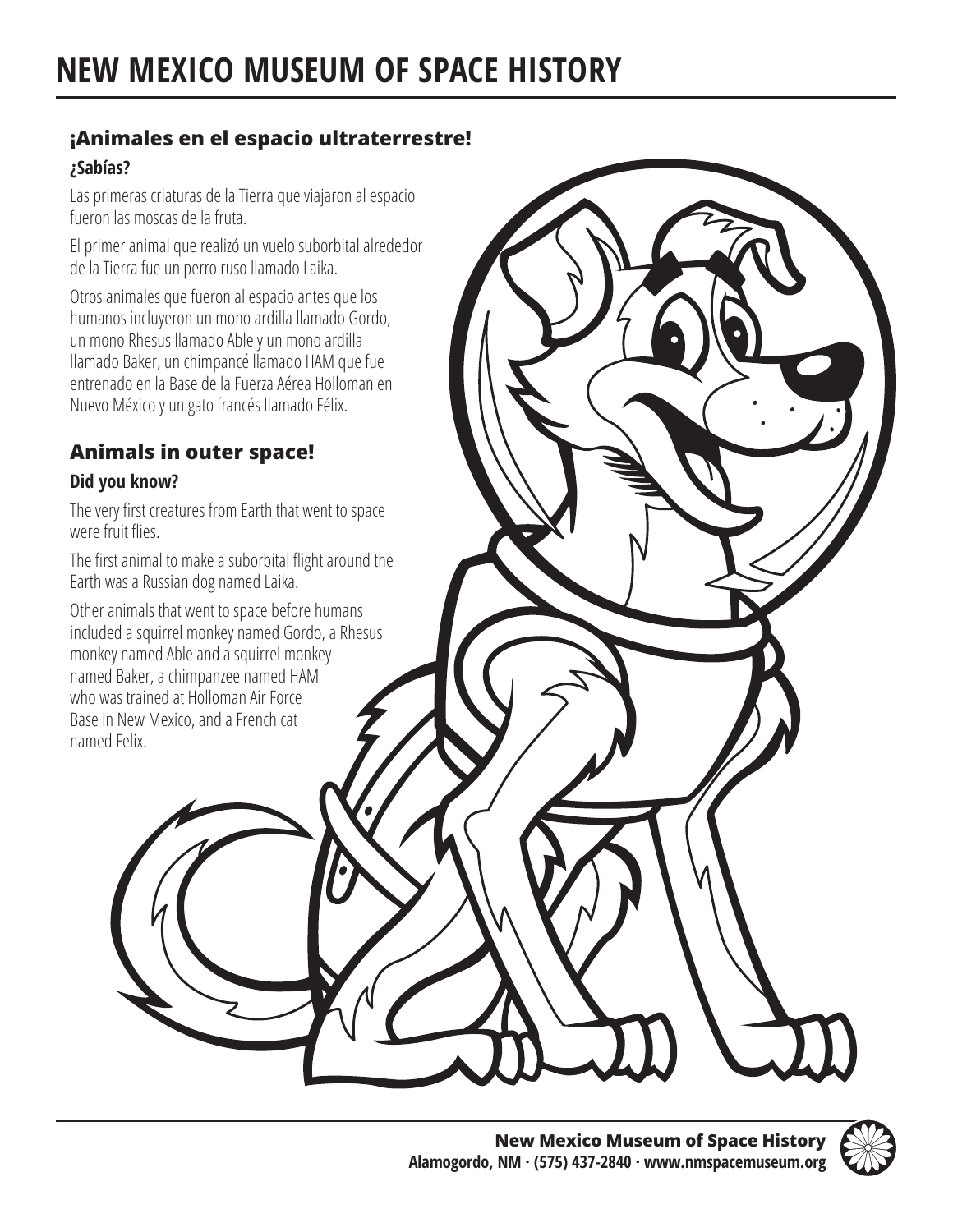## **Tarta de manzana de Carl Sagan**

**Recuerda: "Si desea hacer una tarta de manzana desde cero, primero debe crear el universo."**  — Carl Sagan

#### **Ingredientes:**

- 1 universo
- 1 molde para tarta de 9 pulgadas
- 6 tazas de manzanas peladas y en rodajas
- 3/4 taza de azúcar
- ½ taza de azúcar morena
- 2 cucharadas de harina para todo uso
- ½ cucharadita de canela
- ⅛ cucharadita de nuez moscada
- ½ taza de harina para todo uso
- 3 cucharadas de mantequilla

### **Tiempo de preparación:** 12-20 mil millones de años **Porciones:** 8

Precaliente el horno a 375° F. Haga el universo como de costumbre.

Coloque las manzanas en un tazón grande. En un tazón más pequeño, mezcle el azúcar, 2 cucharadas de harina, canela y nuez moscada. Espolvoree la mezcla sobre las manzanas. Mezcle hasta que las manzanas estén cubiertas uniformemente. Con una cuchara, vierta la mezcla en la base de la tarta.

En un tazón pequeño, mezcle ½ taza de harina y azúcar morena. Agregue la mantequilla hasta que la mezcla se desmorone. Espolvoree sobre las manzanas. Cubra sin apretar con papel de aluminio.

Hornee en horno precalentado durante 25 minutos. Retire el papel de aluminio y hornee otros 30 minutos, o hasta que este dorada. Retire la tarta del horno y deje que enfrie antes de servir.

## **Carl Sagan's Apple Pie**

**Remember: "If you want to make an apple pie from scratch, you must first create the universe."** — Carl Sagan

### **Ingredients:**

- 1 universe
- 19-inch pie shell
- 6 cups peeled and sliced apples
- ¾ cup sugar
- ½ cup brown sugar
- 2 tablespoon all-purpose flour
- ½ teaspoon cinnamon
- 1/8 teaspoon nutmeg
- ½ cup all-purpose flour
- 3 tablespoon butter

### **Preparation time:** 12-20 billion years **Servings:** 8

Preheat oven to 375° F. Make the universe as usual.

Place apples in a large bowl. In a smaller bowl, mix together sugar, 2 tbsp flour, cinnamon, and nutmeg. Sprinkle mixture over apples. Toss until apples are evenly coated. Spoon mixture into pie shell.

In a small bowl, mix together ½ cup flour and brown sugar. Add butter until mixture is crumbly. Sprinkle over apples. Cover loosely with aluminum foil.

Bake in preheated oven for 25 minutes. Remove foil and bake another 30 minutes, or until golden brown. Remove from oven and allow to cool before serving.

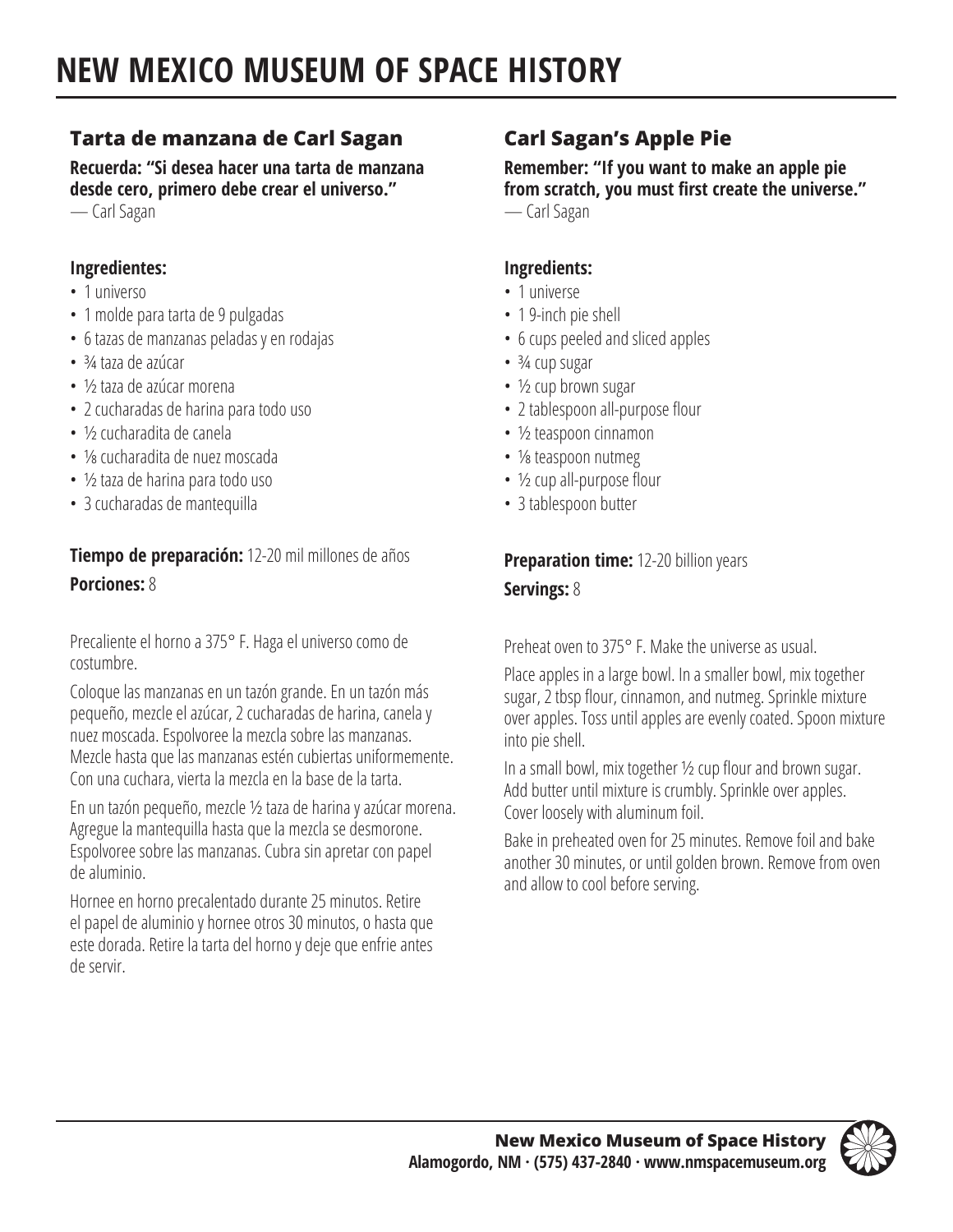#### **La Biblioteca Estatal opera tres bibliotecas móviles**

en el estado que dirigen sus servicios de biblioteca e información a personas en comunidades rurales y alejadas sin servicios básicos. Cada librería móvil transporta hasta 4,000 volúmenes y realiza una ruta mensual de paradas programadas regularmente en las comunidades rurales de su región. Hay más de 4,100 clientes registrados al programa de Bookmobile.

**The State Library operates three bookmobiles** in the state that target library and information services to persons in underserved and rural communities. Each bookmobile carries up to 4,000 volumes and makes a monthly route of regularly scheduled stops in the rural communities in its region. There are over 4100 registered customers with the Bookmobile Program.



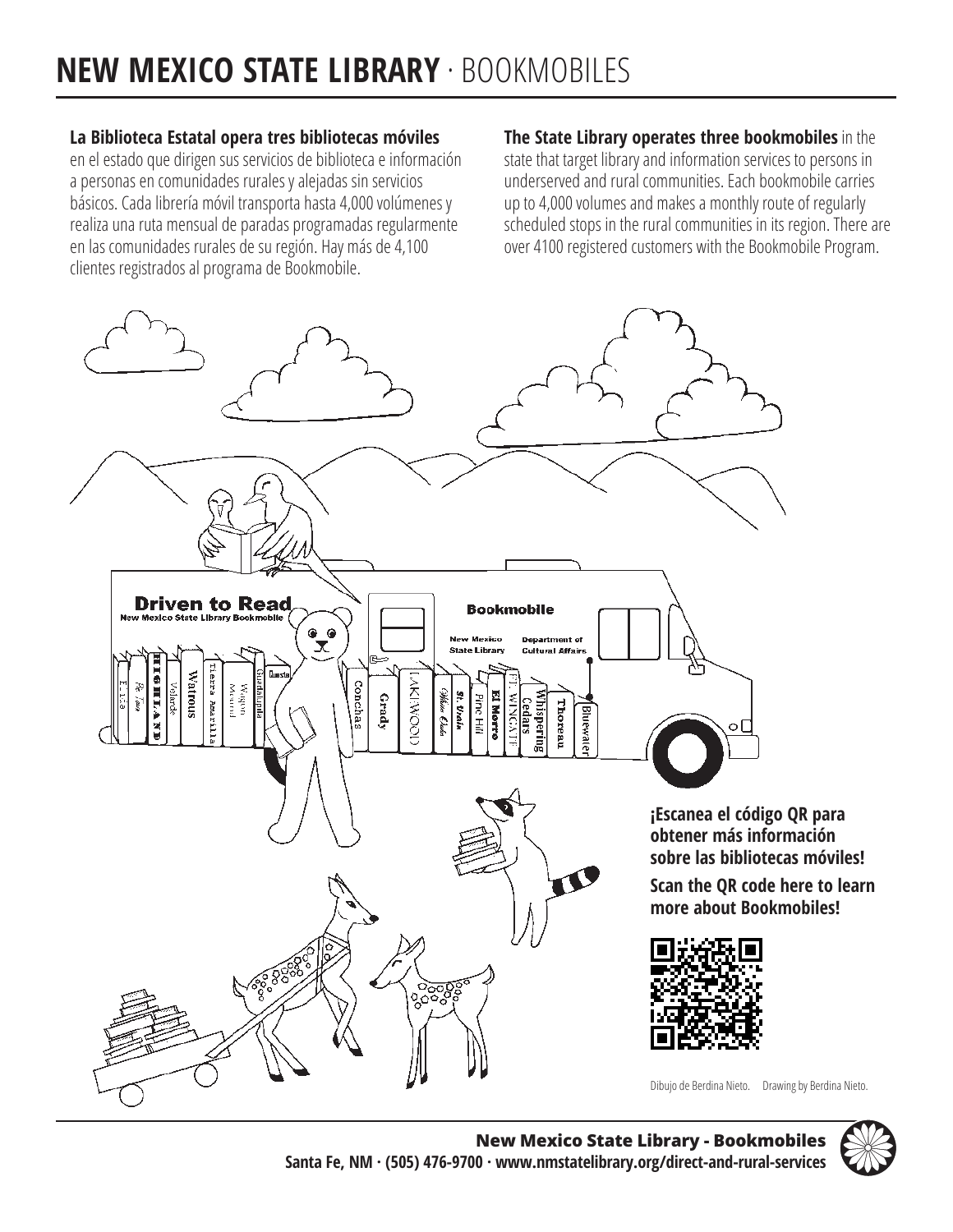# **NEW MEXICO STATE LIBRARY** · AUDIOBOOKS



para personas ciegas y con discapacidad visual, es un servicio gratuito estatal de biblioteca que proporciona libros audio digitales a ciudadanos elegibles de NM que tienen discapacidades que les impiden leer un libro estándar impreso.

#### **New Mexico State Library for the Blind and Print Disabled**

is a free library service that provides digital audio books to eligible NM citizens statewide who have disabilities that prevent them from reading a standard print book.

**¡Escanea el código QR para obtener más información sobre la Biblioteca para personas ciegas y con discapacidad visual!**

**Scan the QR code here to find out more about the Library for the Blind and Print Disabled!**



Dibujo de Berdina Nieto. Drawing by Berdina Nieto.

they

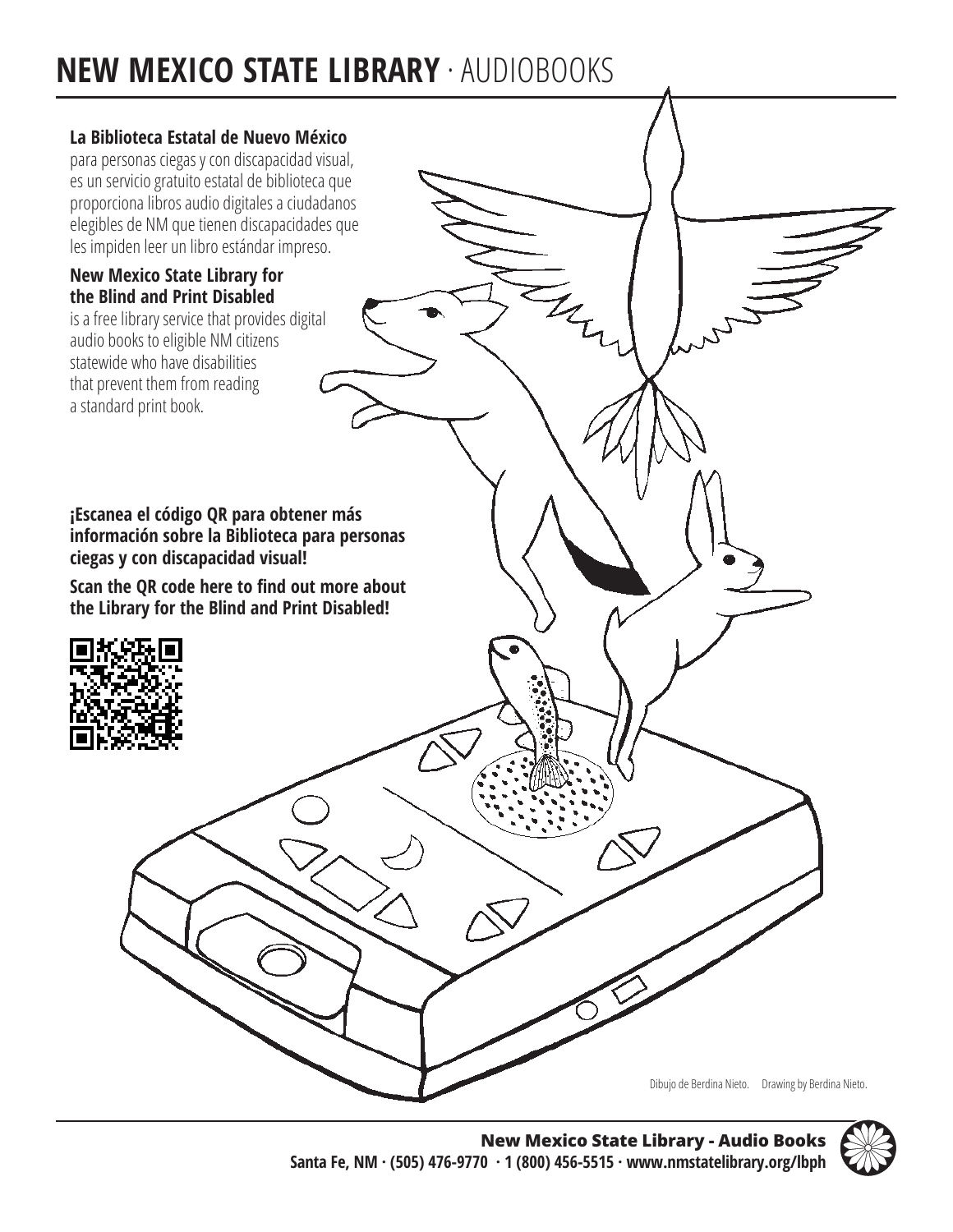# **OFFICE OF ARCHAEOLOGICAL STUDIES**

## **¿Qué es la arqueología?**

La arqueología es el estudio de los humanos anteriores y cómo vivían. La arqueología es una ciencia social interdisciplinaria estudiada por los arqueólogos. Los arqueólogos utilizan un gran conjunto de habilidades que provienen de varias disciplinas científicas y de la historia para estudiar el pasado. Los arqueólogos van a la escuela y trabajan por muchos años para adquirir estas habilidades. Muchas veces, su interest en hacer preguntas y buscar respuestas comenzó cuando eran muy jóvenes, como tú.

#### **¿Qué disciplinas de las ciencias y ciencias sociales utilizan los arqueólogos? Circula todas las que sean correctas.**

| Ciencias sociales    |           | Ciencias de clima |                       | Matemáticas             |
|----------------------|-----------|-------------------|-----------------------|-------------------------|
| Ciencias de la vida  |           | Historia          |                       | Ciencias físicas        |
| Ciencias ambientales |           | Arte              |                       | Ciencias de computación |
| Lenguaje             | Geografía |                   | Ciencias de la tierra |                         |

(Respuesta: ¡Los arqueólogos utilizan todas estas disciplinas!)

## **What is archaeology?**

Archaeology is the study of past people and how they lived. It is an interdisciplinary social science studied by archaeologists. Archaeologists use a large set of skills that come from many science disciplines and history to study the past. Archaeologists go to school and work for many years to learn these skills. Often their interest in asking questions and looking for answers started when they were young, like you.

### **What disciplines of science and social science do archaeologists use? Circle all that apply.**

| Social studies        | Climate science |     | Math             |
|-----------------------|-----------------|-----|------------------|
| Life science          | History         |     | Physical science |
| Environmental science |                 | Art | Computer science |
| Language              | Geography       |     | Earth science    |

**¡Convierte la figura de arriba en una arqueóloga(o)!**

¡Agrega cosas como ropa, equipo y dale un nombre a tu arqueóloga(o)!

#### **Make the figure above into an archaeologist!**

Add things like clothes, equipment, and give your archaeologist a name!



(Answer: Archaeologists use all these disciplines!)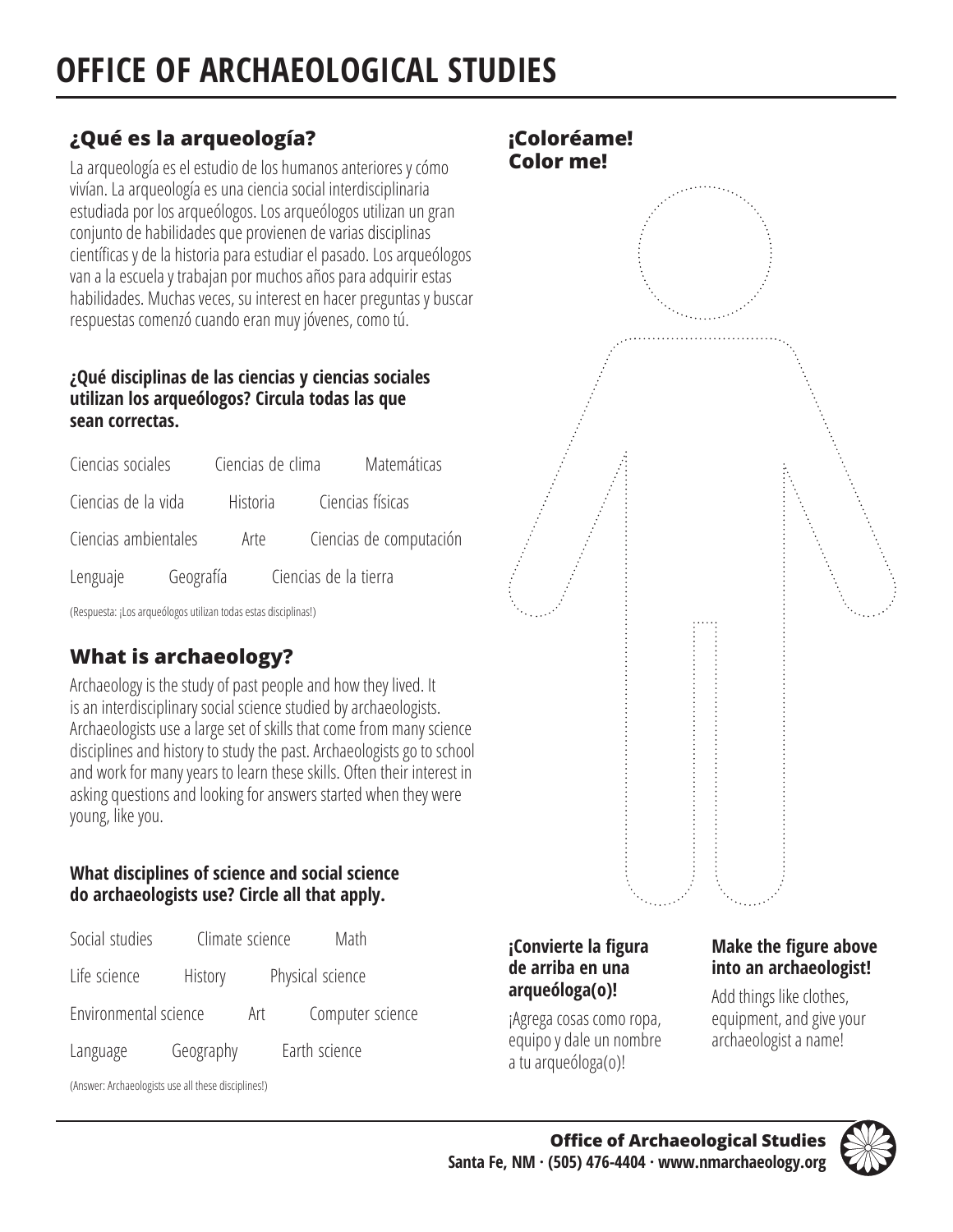# **OFFICE OF ARCHAEOLOGICAL STUDIES**

## **Cada olla cuenta una historia…**

Esta hermosa olla de barro polícroma (de muchos colores) es parte de las colecciones arqueológicas del Museum of Indian Arts and Culture. ¿Cómo llegó ahí?

#### **Sal del laberinto para aprender del largo viaje que los artefactos toman antes de que los arqueólogos los encuentren.**



**Entrada Start**

## **Every pot tells a tale…**

This beautiful polychrome (many-colored) jar is part of the archaeological collections at the Museum of Indian Arts and Culture. How did it get there?

**Solve the maze to learn about the long journey artifacts take before they are found by archaeologists.**



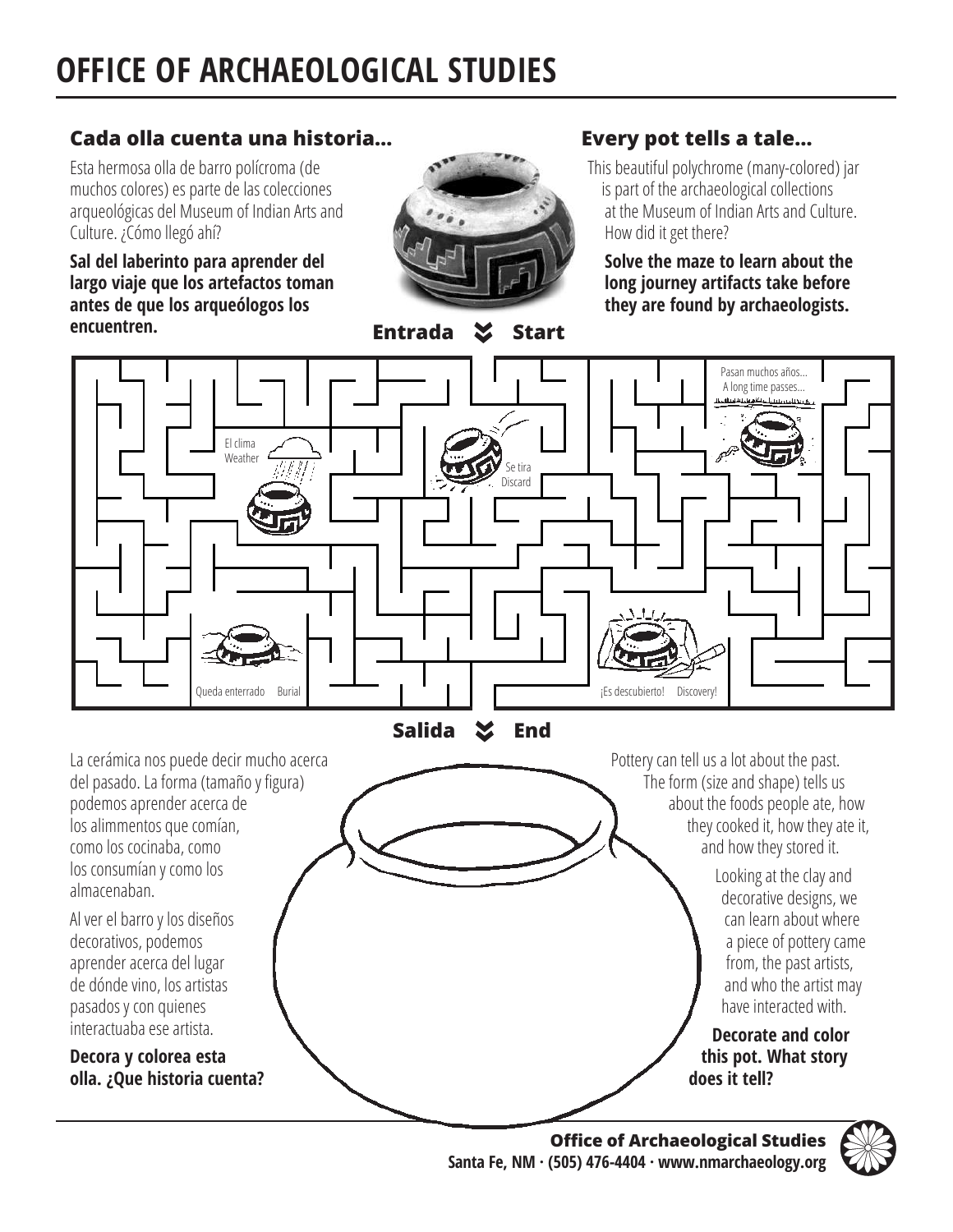# **TAYLOR-MESILLA HISTORIC PROPERTY**



### **Una casa llena de cuentos**

Taylor-Mesilla Historic Property está ubicada en Mesilla, Nuevo México. Fue donada al estado por J. Paul Taylor y Mary Daniels Taylor y su familia, ¡el hermoso edificio histórico de adobe está lleno de objetos coleccionables y bellas artes! Cada objeto en la casa de Taylor tiene un cuento que contar sobre la historia de Nuevo México.

## **A house filled with stories**

Taylor-Mesilla Historic Property is located in Mesilla, New Mexico. Donated to the state by J. Paul and Mary Daniels Taylor and their family, the beautiful historic adobe building is full of collectables and fine art! Each object in the Taylor home has a story to tell about the history of New Mexico.

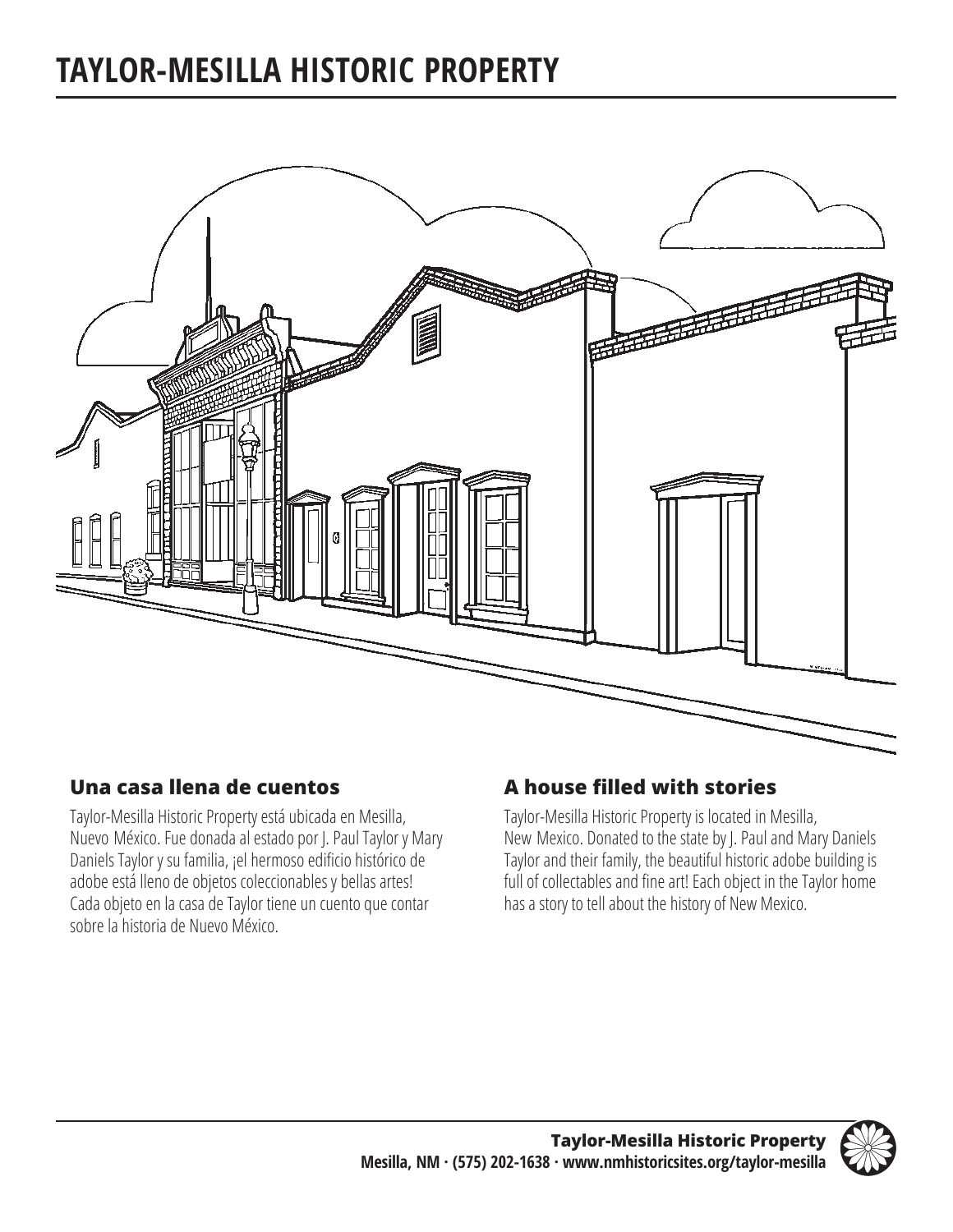# **TAYLOR-MESILLA HISTORIC PROPERTY**

## **Lagartija de cerámica**

. . . . . . . . . . . . . . . . . . .

Uno de los colleccionables del Sr. Taylor es esta lagartija de cerámica, hecha por la artista Pat Archuleta quien fue estudiante del Sr. Taylor cuando estaba en el sexton grado en la escuela Primaria Mesilla Park.

La pieza está hecha de arcilla pintada en un tono turquesa, mientras que el contorno es de oro blanco. Las lagartijas se encuentran en todo Nuevo México.

### **¡Dibuja tu propia lagartija a continuación!**

## **Ceramic Lizard**

One of Mr. Taylor's collectables is this Ceramic Lizard, made by Pat Archuleta who was one of Mr. Taylor's former students when she was in the 6th grade at Mesilla Park Elementary.

The piece is made of clay painted in a turquoise shade while the outline is done in white gold. Lizards are found throughout New Mexico.

### **Draw your own lizard below!**





. . . . . . . . . . . . . . . . . . .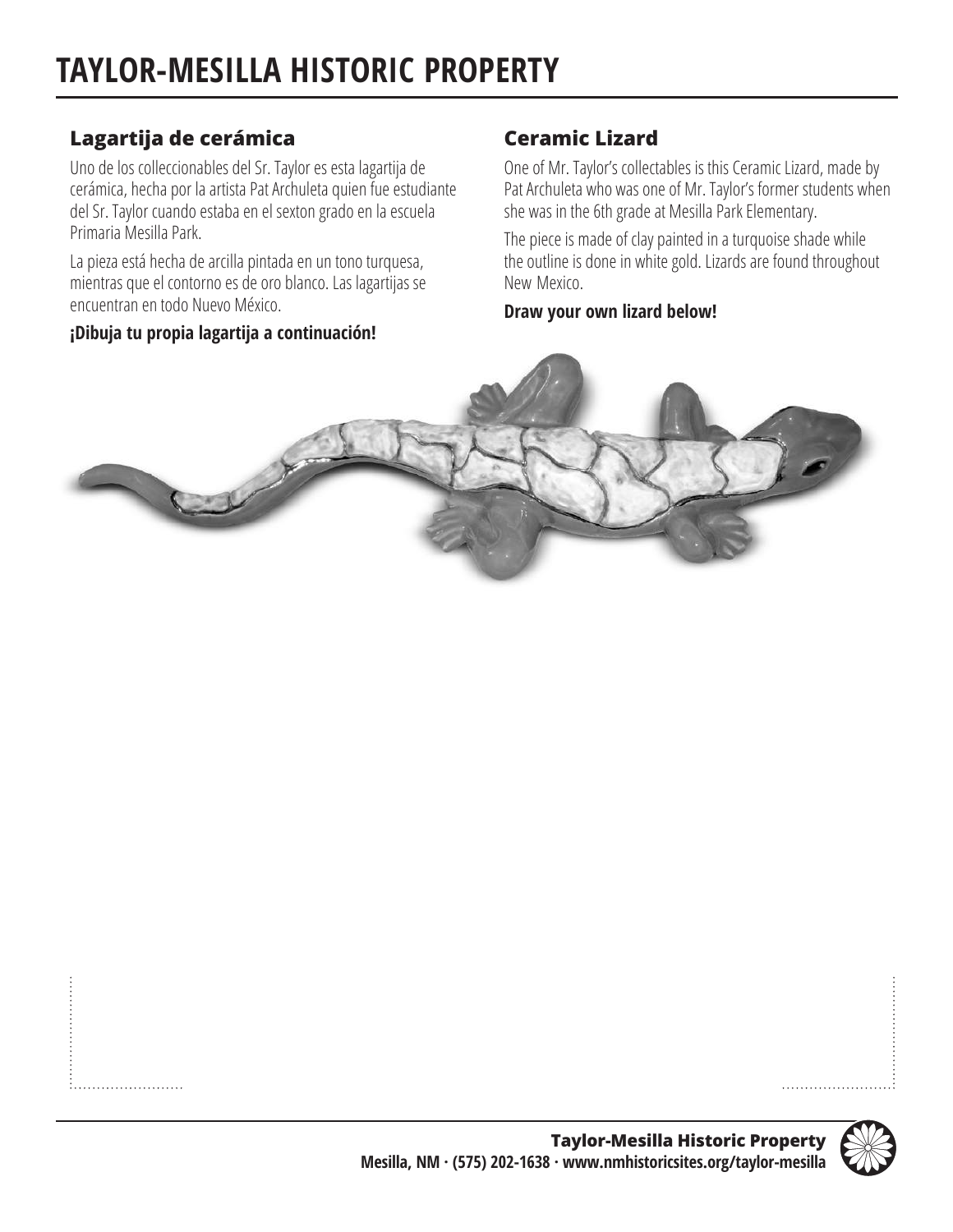

**Wonders on Wheels Santa Fe, NM · (505) 476.1171 · www.nmculture.org/museum-resources/wonders-on-wheels**

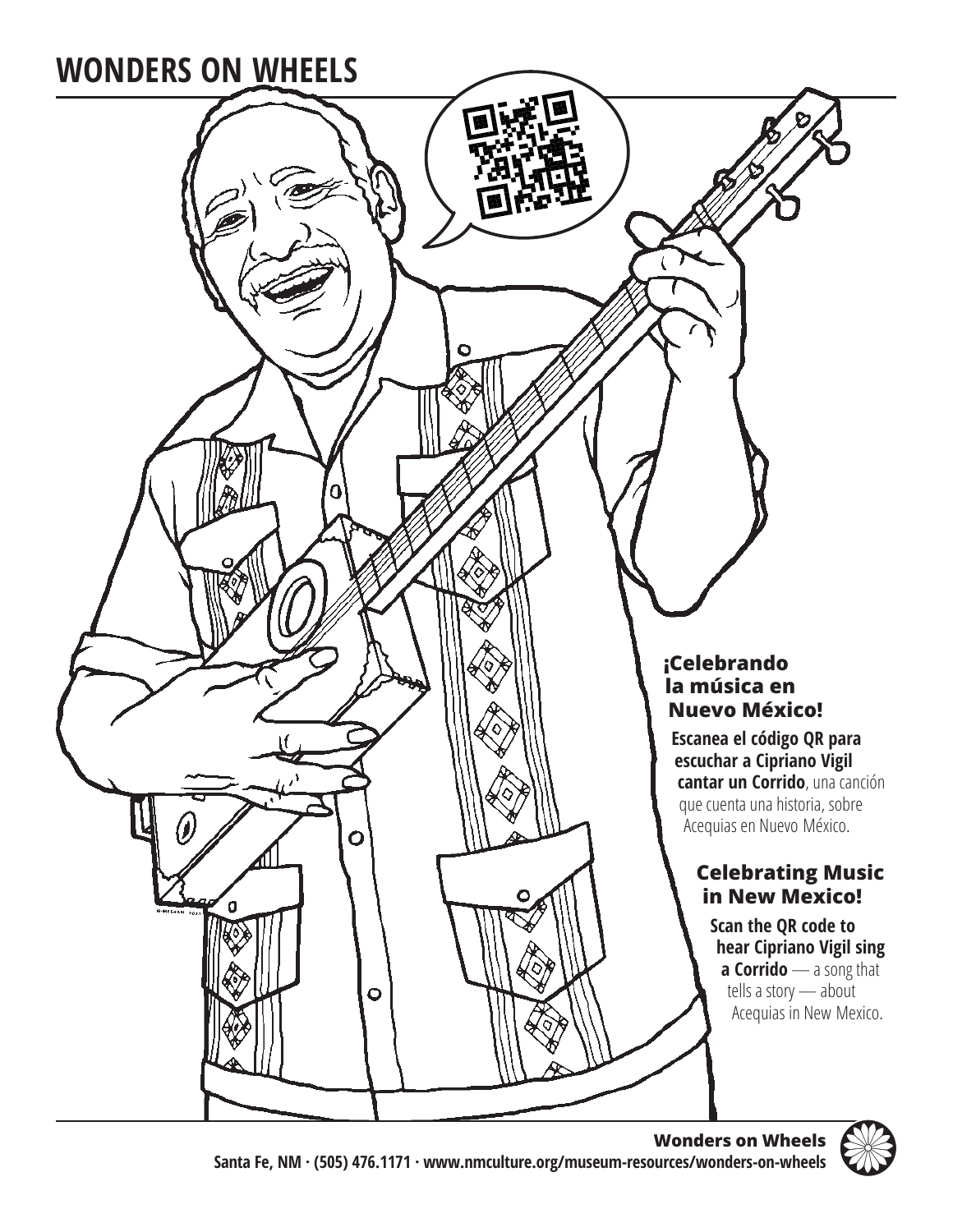### **¿Puedes hacer un instrumento musical que suene como un animal con cola?**

- **1** Reúne una variedad de materiales reciclables.
- **2** Explora diferentes formas de hacer sonidos con ellos. ¿Cuántos sonidos diferentes puedes encontrar?
- **3** ¿Puedes hacer un instrumento con el sonido que crees que es como el de un animal con cola?

### **Can you make a musical instrument that sounds like an animal with a tail?**

- **1** Gather a variety of recyclables.
- **2** Explore different ways to make sound with them. How many different sounds can you find?
- **3** Can you make an instrument with the sound you think is like an animal with a tail?



**Wonders on Wheels Santa Fe, NM · (505) 476.1171 · www.nmculture.org/museum-resources/wonders-on-wheels**

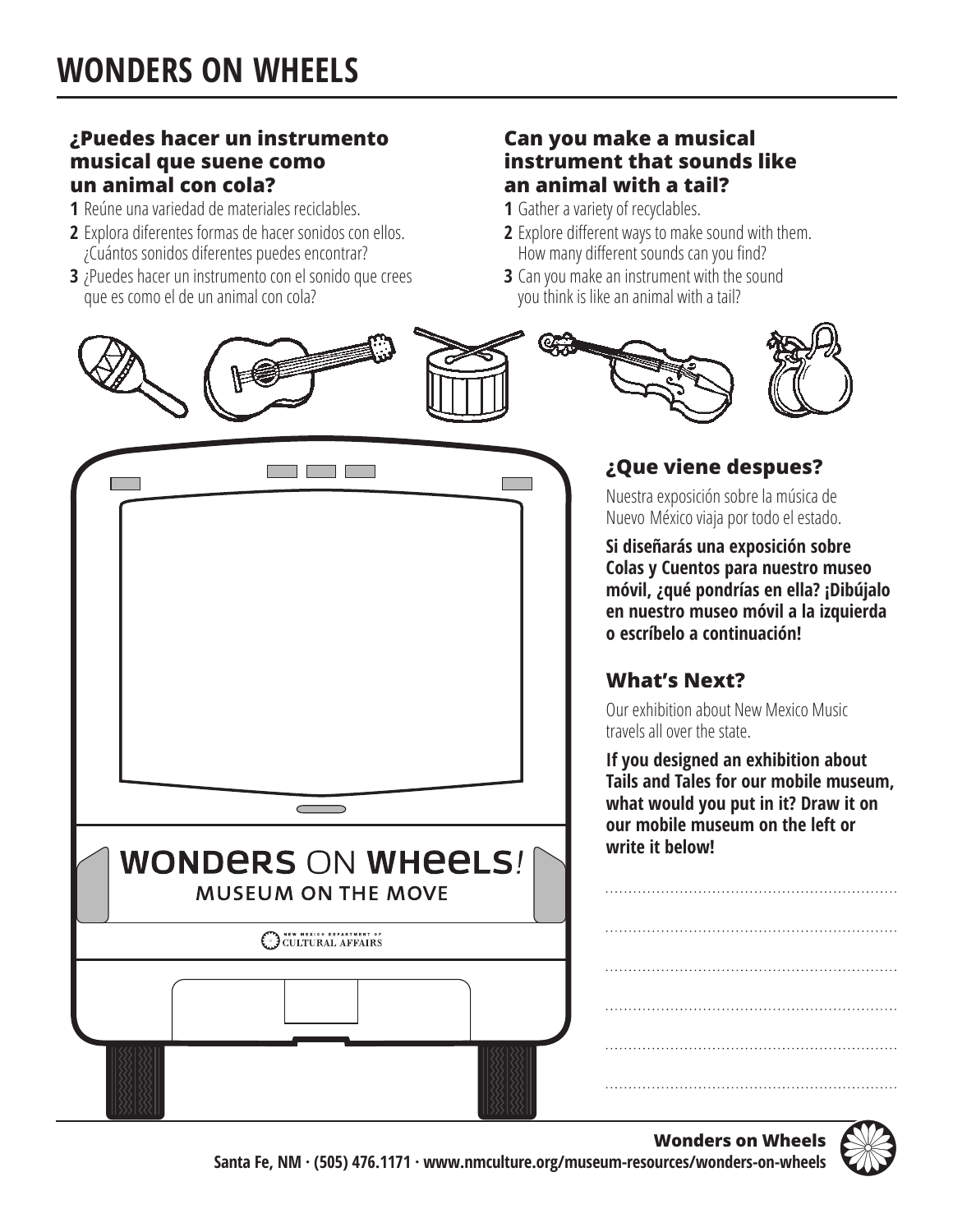# **¡RETO DIVERTIDO DE VERANO! SUMMER FUN CHALLENGE!**

### **¿Cuántas actividades de verano puedes tachar de la lista?**

Escuche un cuento. Conté un cuento. Vi una cola de un:

 $\Box$  Dibujé una cola.  $\Box$  I drew a tail. Escribí un poema.  $\Box$  I wrote a poem. Encontré una obra de arte pública.  $\Box$  I found a public artwork. I wrote and performed a play/skit.  $\square$  Escribí y presente una obra de teatro. Observe las estrellas.  $\Box$  I went stargazing. Construí y puse a prueba un avión de papel. Probé diferentes diseños.  $\Box$  I built and tested a paper airplane. I tried different designs.  $\Box$  I designed a flag that represents my family, my culture. Diseñe una bandera que represente a mi familia, mi cultura.  $\Box$  Tome un paseo por la naturaleza. Yo vi:  $\Box$  I took a nature walk. I saw:  $\square$  Busque bichos/insectos.  $\Box$  I looked for bugs. Probé una nueva receta.  $\Box$  I tried a new recipe.  $\Box$  Hice una obra arte.  $\Box$  I made art.  $\square$  Lee estos libros:  $\Box$  I read these books: Aprendí algo nuevo:  $\Box$  I learned something new: Yo descubrí:  $\Box$ I discovered:  $\Box$  I played in the park.  $\Box$  Jugué en el parque. Monté una bicicleta.  $\Box$  I rode a bike. Aprendí un baile nuevo.  $\Box$  I learned a new dance. Aprendí un nuevo ejercicio.  $\Box$  learned a new exercise. Construí un fuerte.  $\Box$ I built a fort.  $\Box$  Hice una ciudad de lodo.  $\Box$  I built a mud city. Planté una semilla.  $\Box$  I planted a seed.

¡Nos encantaría saber sobre lo que creaste! ¿Cuál fue tu actividad favorita? ¿Qué te gustaría ver en futuras actividades? **Usa el código QR para compartir tus pensamientos e ideas. Si tienes alguna pregunta o deseas compartir comentarios adicionales, envía un correo electrónico a: DCA-Education@state.nm.us**



We'd love to hear about what you created! What was your favorite activity? What would you like to see in future activities? **Use the QR Code to share your thoughts and ideas. If you have any questions or to provide additional comments, please email: DCA‑Education@state.nm.us**

**How many summer activities can you check off the list?**

 $\Box$  I listened to a tale.  $\Box$ I told a tale  $\Box$  I saw a tail of a:

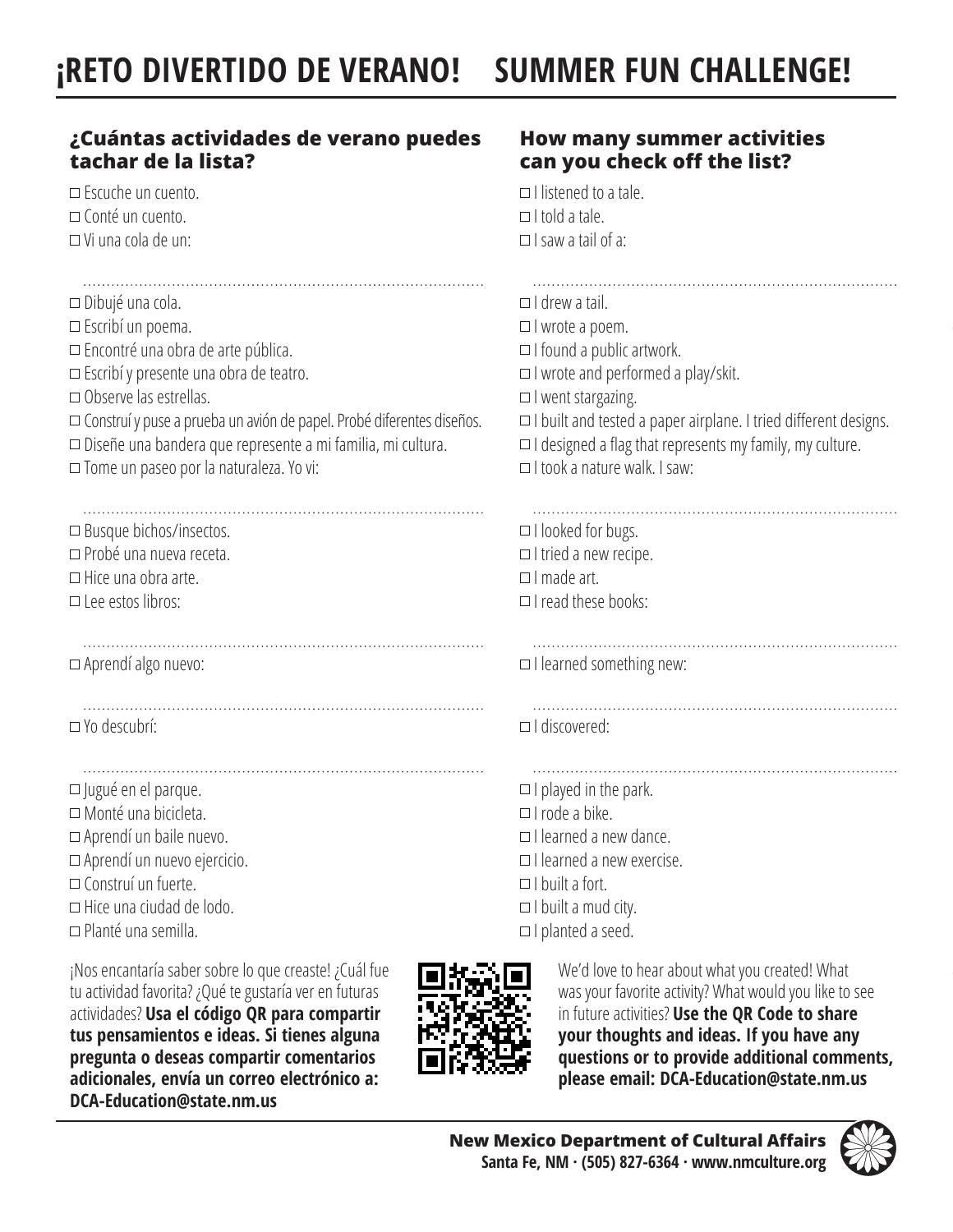

### **En la contraportada:**

Colorea y recorta las diferentes colas para usarlas como marcapáginas.

### **On the back cover:**

Color and cut out the different tails to use as bookmarks.